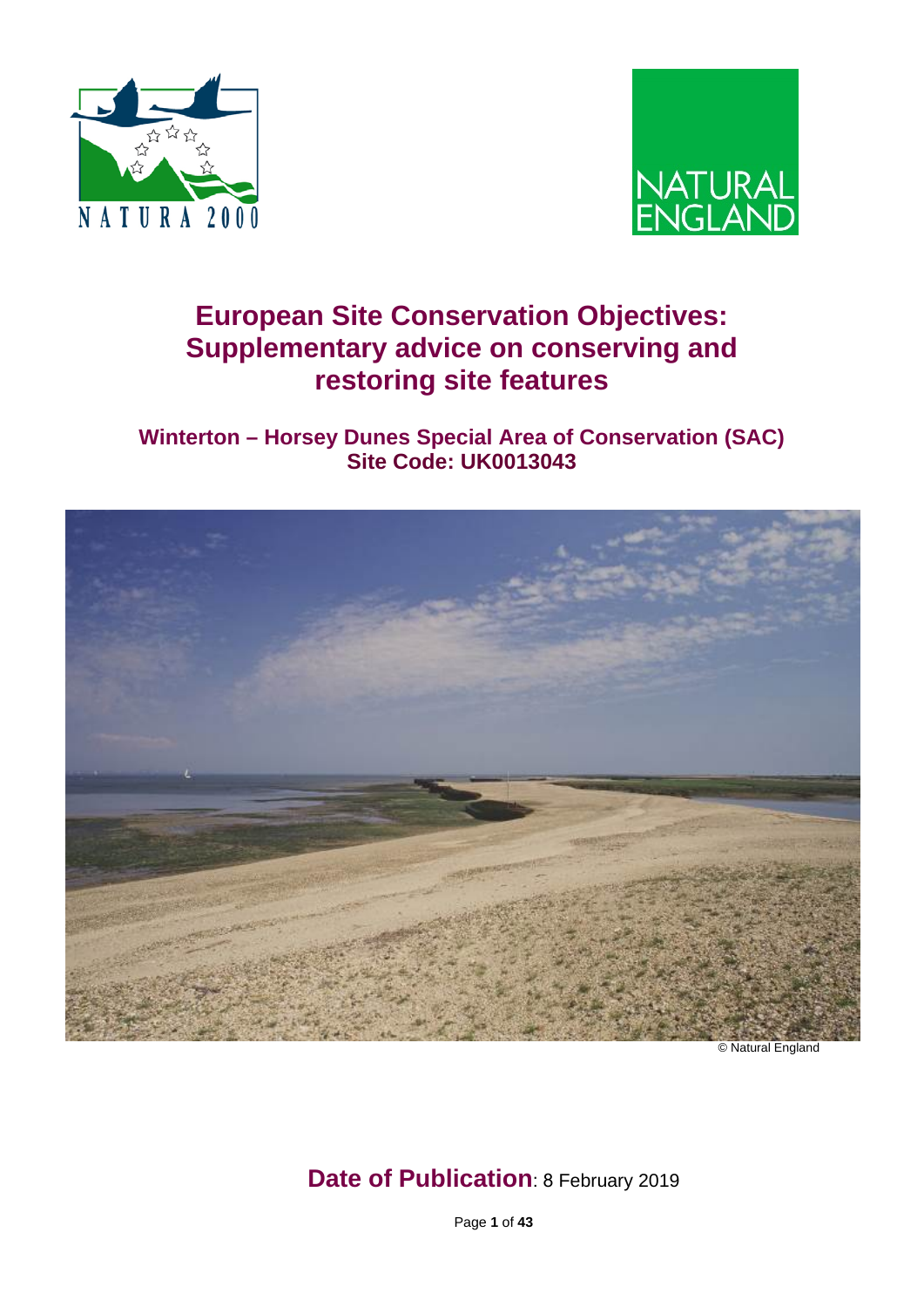## **About this document**

This document provides Natural England's supplementary advice about the European Site Conservation Objectives relating to Winterton – Horsey Dunes SAC. This advice should therefore be read together with the SAC Conservation Objectives available [here.](http://publications.naturalengland.org.uk/publication/5518326646177792)

Where this site overlaps with other European Sites, you should also refer to the separate European Site Conservation Objectives and Supplementary Advice (where available) provided for those sites.

You should use the Conservation Objectives, this Supplementary Advice and any case-specific advice given by Natural England when developing, proposing or assessing an activity, plan or project that may affect this site'

This Supplementary Advice to the Conservation Objectives presents attributes which are ecological characteristics of the designated species and habitats within a site. The listed attributes are considered to be those that best describe the site's ecological integrity and which, if safeguarded, will enable achievement of the Conservation Objectives. Each attribute has a target which is either quantified or qualitative depending on the available evidence. The target identifies as far as possible the desired state to be achieved for the attribute.

The tables provided below bring together the findings of the best available scientific evidence relating to the site's qualifying features, which may be updated or supplemented in further publications from Natural

England and other sources. The local evidence used in preparing this supplementary advice has been cited. The references to the national evidence used are available on request. Where evidence and references have not been indicated, Natural England has applied ecological knowledge and expert judgement. You may decide to use other additional sources of information.

In many cases, the attribute targets shown in the tables indicate whether the current objective is to 'maintain' or 'restore' the attribute. This is based on the best available information, including that gathered during monitoring of the feature's current condition. As new information on feature condition becomes available, this will be added so that the advice remains up to date.

The targets given for each attribute do not represent thresholds to assess the significance of any given impact in Habitats Regulations Assessments. You will need to assess this on a case-by-case basis using the most current information available.

Some, but not all, of these attributes can also be used for regular monitoring of the actual condition of the designated features. The attributes selected for monitoring the features, and the standards used to assess their condition, are listed in separate monitoring documents, which will be available from Natural England.

These tables do not give advice about SSSI features or other legally protected species which may also be present within the European Site.

**If you have any comments or queries about this Supplementary Advice document please contact your local Natural England adviser or email [HDIRConservationObjectivesNE@naturalengland.org.uk](mailto:HDIRConservationObjectivesNE@naturalengland.org.uk)**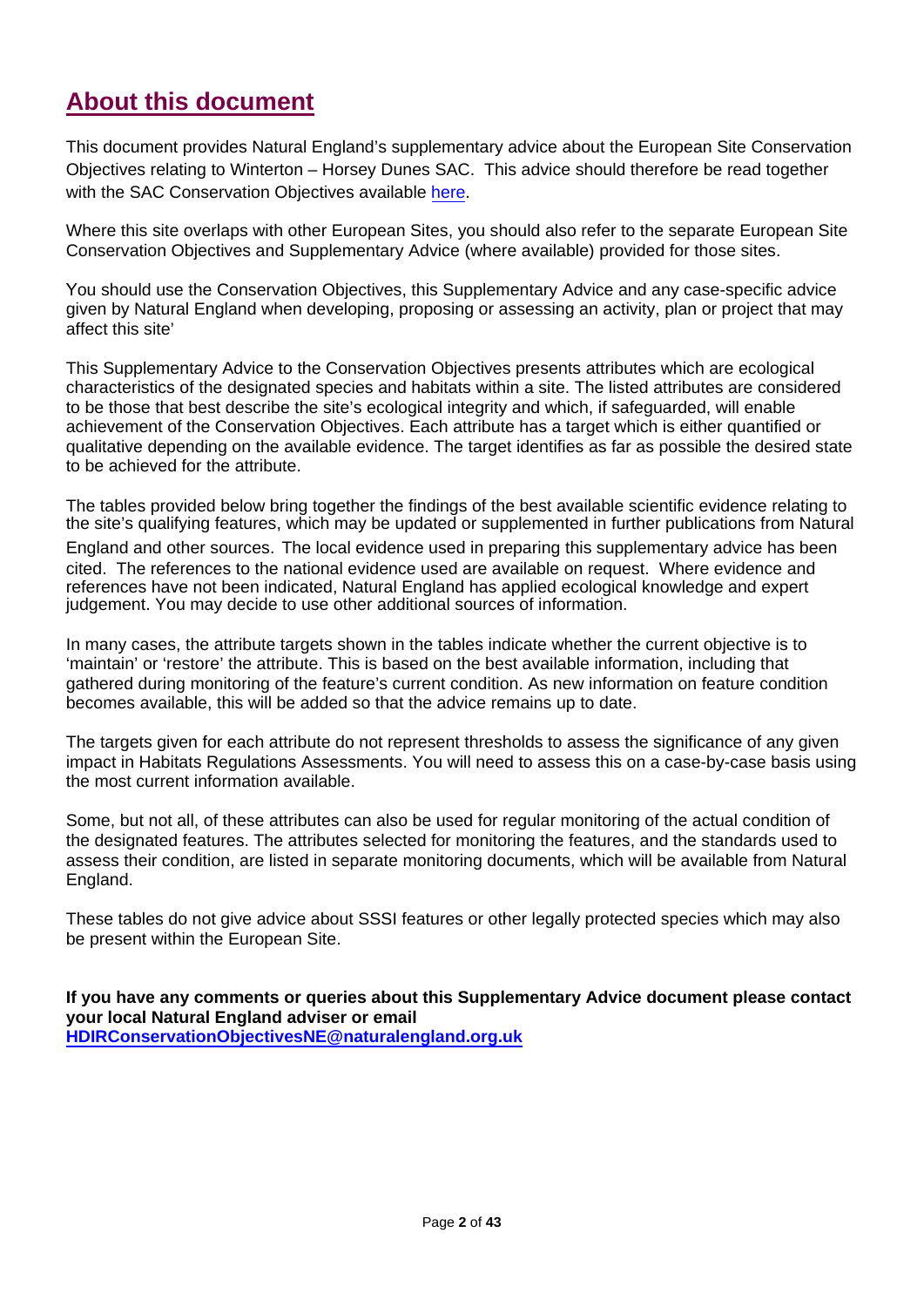# **About this site**

### **European Site information**

| <b>Name of European Site</b>                                                                   | Winterton – Horsey Dunes Special Area of Conservation (SAC)                                                                                                                                                                                                                      |  |
|------------------------------------------------------------------------------------------------|----------------------------------------------------------------------------------------------------------------------------------------------------------------------------------------------------------------------------------------------------------------------------------|--|
| Location                                                                                       | <b>Norfolk</b>                                                                                                                                                                                                                                                                   |  |
| <b>Site Map</b>                                                                                | The designated boundary of this site can be viewed here on the<br><b>MAGIC</b> website                                                                                                                                                                                           |  |
| <b>Designation Date</b>                                                                        | 1 April 2005                                                                                                                                                                                                                                                                     |  |
| <b>Qualifying Features</b>                                                                     | See section below                                                                                                                                                                                                                                                                |  |
| <b>Designation Area</b>                                                                        | 425.94 ha                                                                                                                                                                                                                                                                        |  |
| <b>Designation Changes</b>                                                                     | N/A                                                                                                                                                                                                                                                                              |  |
| <b>Feature Condition Status</b>                                                                | Details of the feature condition assessments made at this site can be<br>found using Natural England's <b>Designated Sites System</b>                                                                                                                                            |  |
| <b>Names of component</b><br><b>Sites of Special Scientific</b><br><b>Interest (SSSIs)</b>     | <b>Winterton-Horsey Dunes SSSI</b>                                                                                                                                                                                                                                               |  |
| <b>Relationship with other</b><br><b>European or International</b><br><b>Site designations</b> | The SSSI and SAC boundaries are coincident but the Great Yarmouth<br>North Denes SPA is restricted to the beach area which forms a narrow<br>strip running along the entire length of the SSSI. Conservation<br>Objectives for Great Yarmouth North Denes SPA can be found here. |  |

#### **Site background and geography**

The SAC is situated on the east Norfolk coast and largely lies within The Broads National Character Area [\(NCA Profile 80\)](http://publications.naturalengland.org.uk/publication/11549064). This site consists of an extensive dune system supporting acidic plant communities. It contains well-developed areas of dune heath, slacks and dune grassland merging into grazing marsh and downy birch *Betula pubescens* woodland.

The site is unusual in the British context in that it is more similar to the dune systems in the Baltic, which support acidic plant communities, than the calcareous dune sands of the North Norfolk Coast (Stratford et al. 2014). On the continent, there is marked difference between the dunes north of Bergen op Zoom in the Netherlands (near Antwerp), which are deficient in lime content, and those south of Bergen which are calcareous or partly calcareous.

The seaward edge of the dunes is well vegetated with marram *Ammophila arenaria* and lyme-grass *Leymus arenarius*. The older, grey dunes support a more diverse flora with frequent sand sedge *Carex arenaria*, sheep's-fescue *Festuca ovina*, common polypody *Polypodium vulgare* and narrow buckler-fern *Dryopteris carthusiana*. Three rare grasses are present in abundance; grey hair-grass *Corynephorus canescens*, rush-leaved fescue *Festuca juncifolia* and purple marram *X Calammophila baltica*. A notable assemblage of bryophytes and lichens occurs on these acidic dunes.

Dune heath has developed on the landward side with heather *Calluna vulgaris*, bell heather *Erica cinerea*, cross-leaved heath *Erica tetralix* and bog-moss *Sphagnum spp* in the damper hollows. Because of their acidic soils, the dune slacks support swamp and mire communities with notable species including royal fern *Osmunda regalis*. In addition to small areas of typical dune slack vegetation characterised by creeping willow *Salix repens ssp. argentea* with the moss *Calliergon cuspidatum* and Yorkshire-fog *Holcus lanatus*.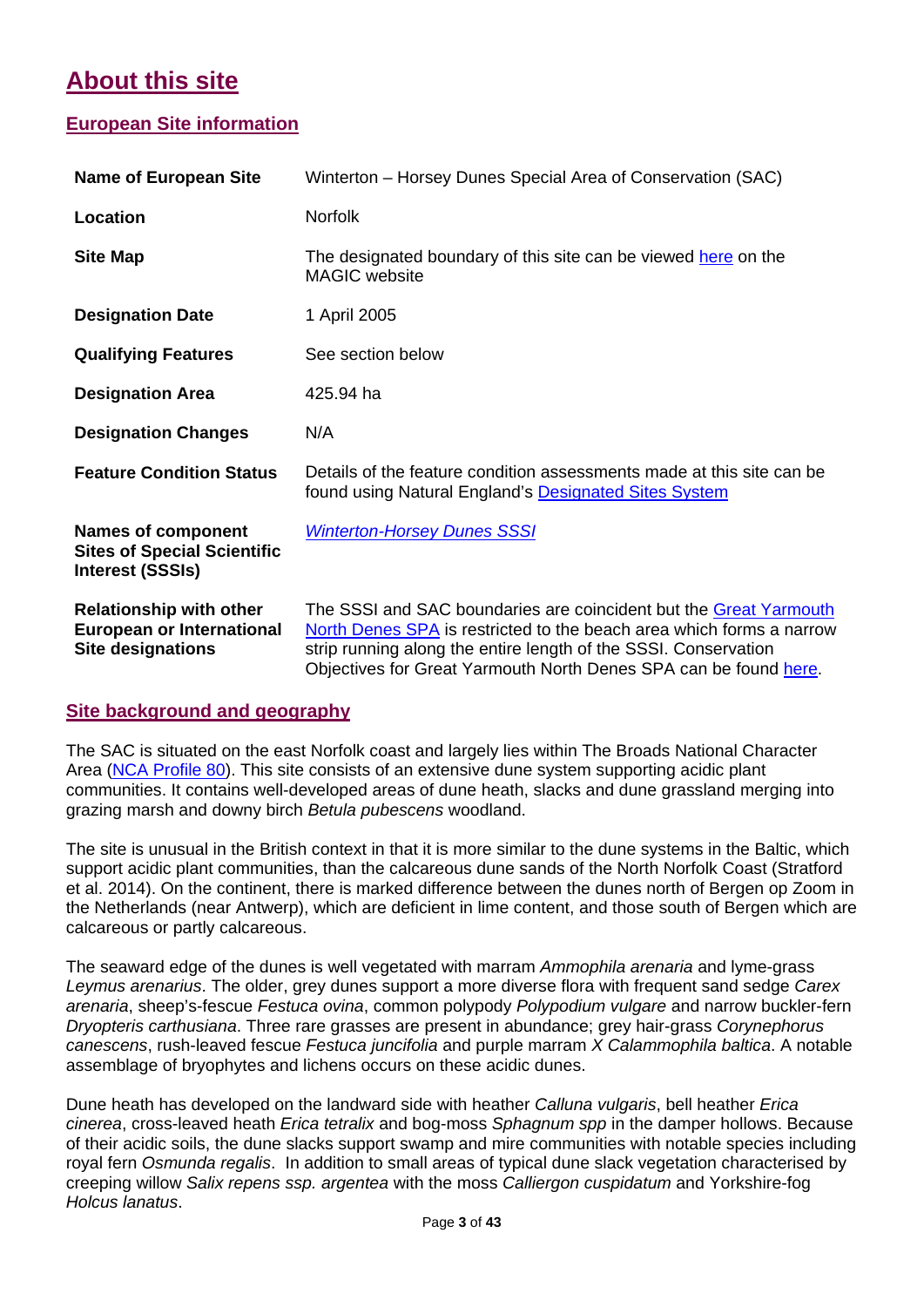# **About the qualifying features of the SAC**

The following section gives you additional, site-specific information about this SAC's qualifying features. These are the natural habitats and/or species for which this SAC has been designated.

### **Qualifying habitats:**

The site is designated under article 4(4) of the Directive (92/43/EEC) as it hosts the following habitats listed in Annex I:

• **H2150 Atlantic decalcified fixed dunes (***Calluno-Ulicetea***) (coastal dune heathland).**\*

Winterton – Horsey Dunes is the only significant area of dune heath on the east coast of England and also includes areas of acidic dune grassland as an associated acidic habitat. The contrast with the nearby calcareous and species-rich dunes of north Norfolk is marked. The Atlantic decalcified fixed dunes (*Calluno-Ulicetea*) vegetation is characteristic of dune heath in an eastern locality with low rainfall. The drought-resistant grey hair-grass *Corynephorus canescens* is a characteristic species of the open dry dune soils.

#### • **H2110 Embryonic shifting dunes.**

Embryonic shifting dune vegetation exists in a highly dynamic state and is dependent on the continued operation of physical processes at the dune/beach interface. It is the first type of vegetation to colonise areas of incipient dune formation at the top of a beach. On a prograding dune system this vegetation may be the precursor to the main dune-building vegetation dominated by marram *Ammophila arenaria*. In most cases Embryonic shifting dunes are transient and will either be displaced by marram-dominated vegetation as the dunes develop (H2120 Shifting dunes along the shoreline with *Ammophila arenaria* ("white dunes")) or will be washed away by storms. The continued supply of new sand from the beach plain into the dune system is therefore vital to the continued existence of this community, even if this sand is derived from within the same system. The habitat type is of exceptional importance as an indicator of the general structural and functional 'health' of a dune system. Creation of new dune habitat, and indeed the long-term survival of the dune system at which it occurs, is often dependent upon the survival of this habitat type.

#### • **H2190 Humid dune slacks.**

Dune slacks are low-lying areas within dune systems that are seasonally flooded and where nutrient levels are low. They occur primarily on the larger dune systems in the UK, especially in the west and north, where the wetter climate favours their development when compared with the generally warmer and/or drier dune systems of continental Europe. The range of communities found is considerable and depends on the structure of the dune system, the successional stage of the dune slack, the chemical composition of the dune sand, and the prevailing climatic conditions.

Creeping willow is often found in dune slack vegetation and the boundaries between Humid dune slacks and 2170 Dunes with *Salix repens ssp*. *argentea* are often diffuse and difficult to define on the ground. While humid dune slacks include creeping willow, the Annex I type excludes those sites where the species is dominant. It is variously associated with Yorkshire-fog *Holcus lanatus* and the bryophytes *Campylium stellatum* and *Calliergon cuspidatum*. A further community is typified by silverweed *Potentilla anserina* and common sedge *Carex nigra*.

#### • **H2120 Shifting dunes along the shoreline with** *Ammophila arenaria* **(white dunes) (shifting dunes with marram).**

Shifting dunes along the shoreline with *Ammophila arenaria* ("white dunes") encompasses most of the vegetation of unstable dunes where there is active sand movement. Under these conditions sand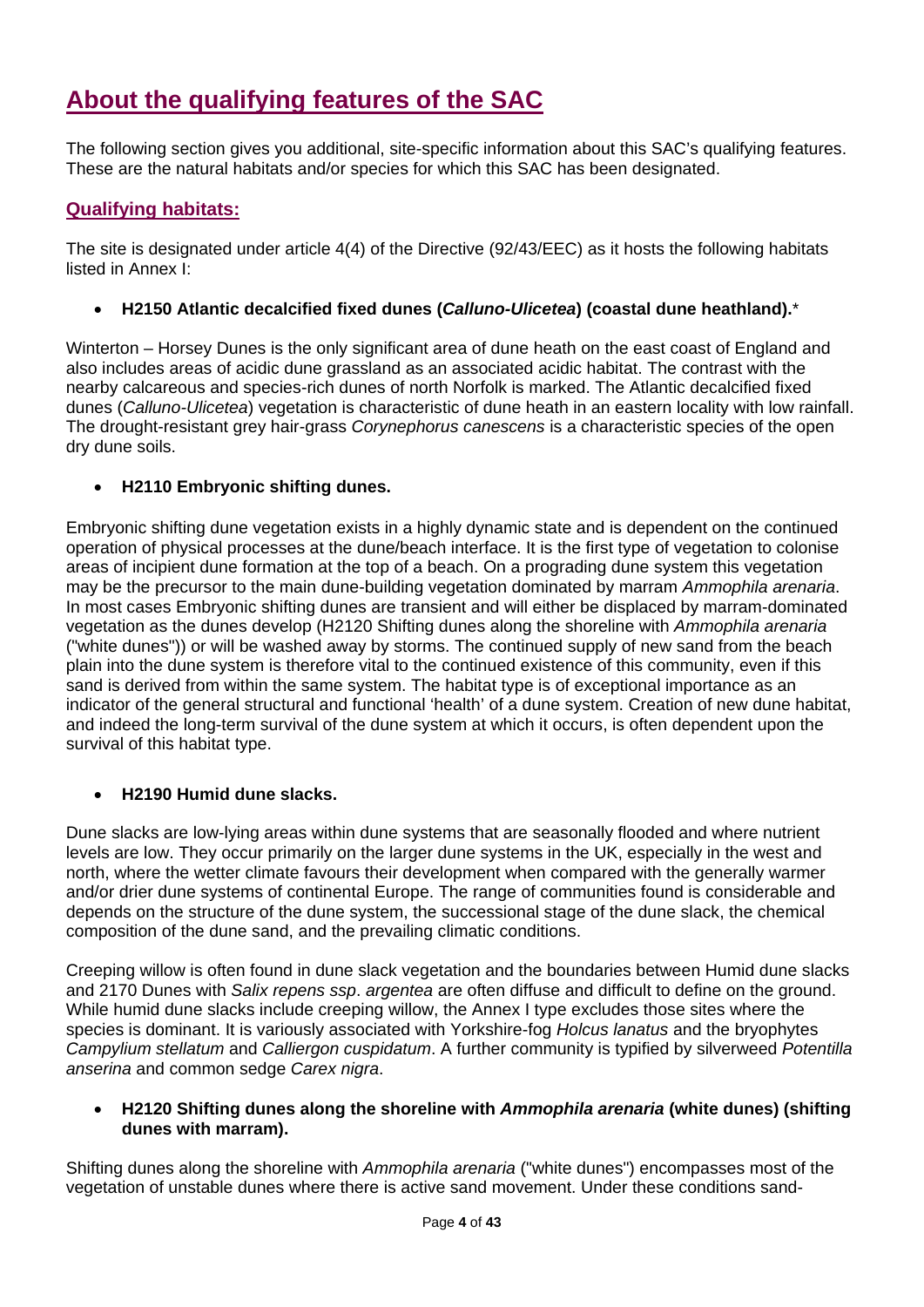binding marram *Ammophila arenaria* is always a prominent feature of the vegetation and is usually dominant. In the UK the majority of such vegetation falls within NVC type SD6 *Ammophila arenaria* mobile dune community. This is a dynamic vegetation type maintained only by change. It can occur on both accreting and eroding dunes, but will rapidly change and disappear if stability is imposed. It rarely occurs in isolation because of its dynamic nature and because it is successionally related to other dune habitats. The habitat type excludes the low, embryonic dunes where occasional exposure to saltwater flooding constrains the growth of marram and where plants of the strandline mingle with salt-tolerant, sand-binding grasses; such vegetation is referable to Annex I type H2110 Embryonic shifting dunes.

Annex I priority habitats are denoted by an asterisk (\*).

### **References**

Rodwell, J.S. (Ed). 2000. *British plant communities. Maritime communities and vegetation of open habitats.* Cambridge University Press.

Rodwell, J.S. 2006. *National Vegetation Classification*: Users' handbook, JNCC.

Stratford, C., Jones, L., Robins, N., Mountford, O., Amy, S., Peyton, J., Hulmes, L. Hulmes S., Jones, F., Redhead, J., Dean, H. 2013. *Hydro-Ecological survey and analysis of vegetation change in English dune slack habitats*. Report to Natural England, August 2013.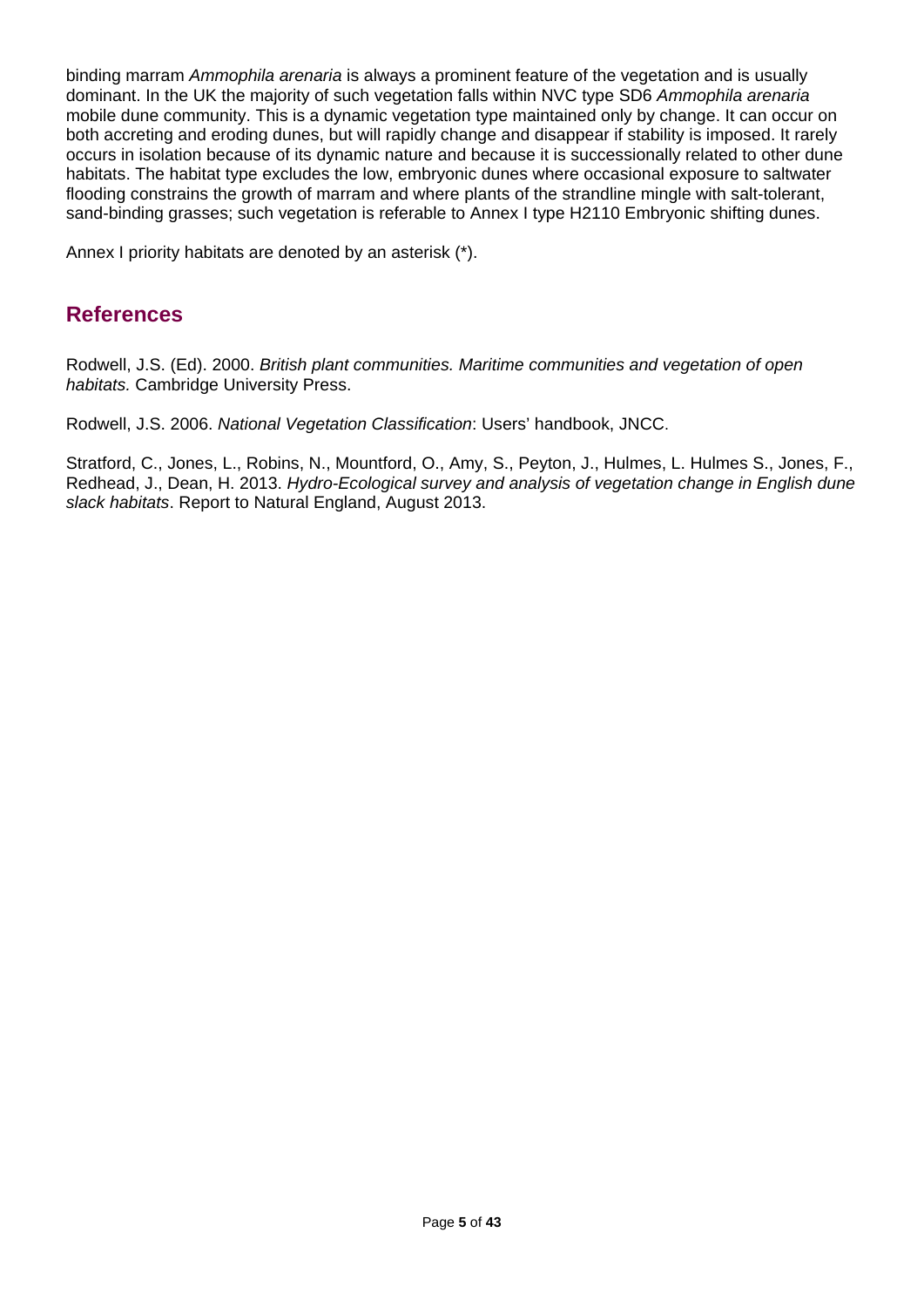### **Table 1: Supplementary Advice for Qualifying Features: H2110. Embryonic shifting dunes**

|                                                     | <b>Attributes</b>                                  | <b>Targets</b>                                               | <b>Supporting and Explanatory Notes</b>                                                                                                                                                                                                                                                                                                                                                                                                                                                                                                                                                                                                                                                                                                                                                                                                                                                                                                                                                                                                                                                                                                                                                                                                                                                                                                                                                                                                                                                                                                                                                                                                                                                                                                                                                                                                                                                                                                                                                                                                                                                                                                    | <b>Sources of site-based evidence</b><br>(where available)                                                                                                                                                                                                                                                                                                                           |
|-----------------------------------------------------|----------------------------------------------------|--------------------------------------------------------------|--------------------------------------------------------------------------------------------------------------------------------------------------------------------------------------------------------------------------------------------------------------------------------------------------------------------------------------------------------------------------------------------------------------------------------------------------------------------------------------------------------------------------------------------------------------------------------------------------------------------------------------------------------------------------------------------------------------------------------------------------------------------------------------------------------------------------------------------------------------------------------------------------------------------------------------------------------------------------------------------------------------------------------------------------------------------------------------------------------------------------------------------------------------------------------------------------------------------------------------------------------------------------------------------------------------------------------------------------------------------------------------------------------------------------------------------------------------------------------------------------------------------------------------------------------------------------------------------------------------------------------------------------------------------------------------------------------------------------------------------------------------------------------------------------------------------------------------------------------------------------------------------------------------------------------------------------------------------------------------------------------------------------------------------------------------------------------------------------------------------------------------------|--------------------------------------------------------------------------------------------------------------------------------------------------------------------------------------------------------------------------------------------------------------------------------------------------------------------------------------------------------------------------------------|
| <b>Extent and</b><br>distribution<br>of the feature | <b>Extent of the</b><br>feature within<br>the site | Restore the total extent of the<br>feature to 1.71 hectares. | There should be no measurable reduction (excluding any trivial<br>loss) in the extent and area of this feature, and in some cases,<br>the full extent of the feature may need to be restored. The<br>baseline-value of extent given has been generated using data<br>gathered from the listed site-based surveys. Area<br>measurements given may be approximate depending on the<br>methods, age and accuracy of data collection, and as a result<br>this value may be updated in future to reflect more accurate<br>information.<br>The extent of an Annex I habitat feature covers the sum extent<br>of all of the component vegetation communities present and<br>may include transitions and mosaics with other closely-<br>associated habitat features. Where a feature is susceptible to<br>natural dynamic processes, there may be acceptable variations<br>in its extent through natural fluctuations. Where a reduction in<br>the extent of a feature is considered necessary to meet the<br>Conservation Objective for another Annex I feature, Natural<br>England will advise on this on a case-by-case basis.<br>This is the most dynamic, naturally changing, zone of the dune<br>system. Its extent may vary seasonally and through the years.<br>This natural functioning is critically dependent on no<br>interruption of sand movement to and from the foredunes and<br>the beach. Where beaches are narrow or prevailing winds not<br>onshore, this Annex 1 habitat may be limited in extent.<br>Evidence of natural changes to extent should not justify further<br>loss to development.<br>Embryonic shifting dunes are restricted in the area they can<br>occupy on the Winterton-Horsey beach as they are dependent<br>on actively prograding conditions. The main area of accretion is<br>strongly associated with Ness development, which also broadly<br>corresponds to the location of the tern enclosure where human<br>trampling is minimised. Notwithstanding, embryonic dunes are<br>also developing elsewhere at the foot of the frontal dune,<br>though these may be transient features as the constituent | European Environmental Agency.<br>2015. Winterton - Horsey Dunes<br>- Quick Facts. Available<br>https://eunis.eea.europa.eu/sites/<br>UK0013043<br>OHES. 2018. An investigation<br>into the vegetation communities<br>of Winterton-Horsey Dunes SSSI:<br>Assessment of current condition<br>and change since notification.<br>Available from the Norwich<br>Office, Natural England. |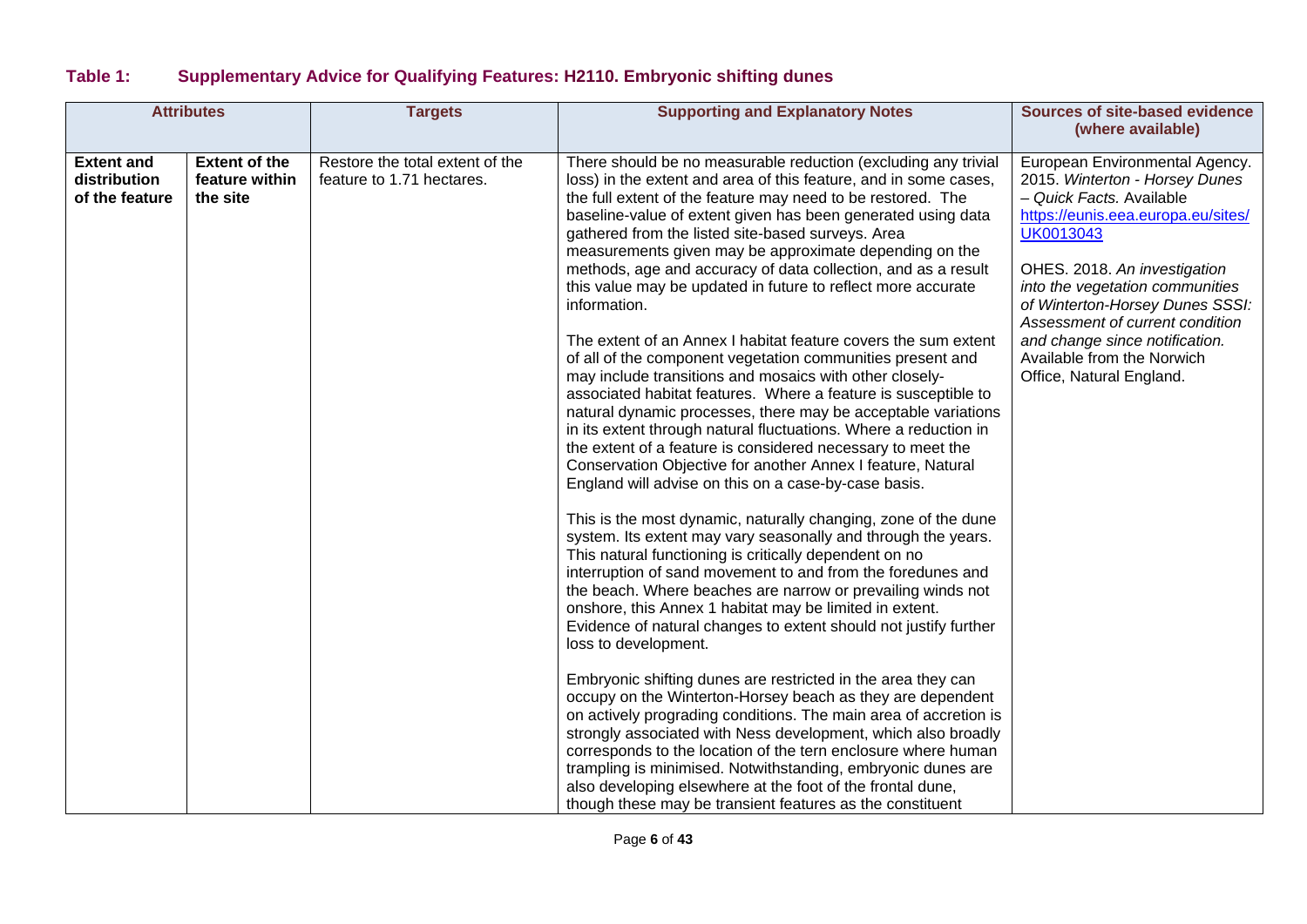|                                                     | <b>Attributes</b>                                                                                            | <b>Targets</b>                                                                                                                                     | <b>Supporting and Explanatory Notes</b>                                                                                                                                                                                                                                                                                                                                                                                                                                                                                                                                                                                                                                                                                                                                                                                                                                                                                                                                                                                                                                                                                                                                                                                                                                                                                                                                                                                                                                                                                                                                   | <b>Sources of site-based evidence</b><br>(where available)                                                                                                                                                                                                    |
|-----------------------------------------------------|--------------------------------------------------------------------------------------------------------------|----------------------------------------------------------------------------------------------------------------------------------------------------|---------------------------------------------------------------------------------------------------------------------------------------------------------------------------------------------------------------------------------------------------------------------------------------------------------------------------------------------------------------------------------------------------------------------------------------------------------------------------------------------------------------------------------------------------------------------------------------------------------------------------------------------------------------------------------------------------------------------------------------------------------------------------------------------------------------------------------------------------------------------------------------------------------------------------------------------------------------------------------------------------------------------------------------------------------------------------------------------------------------------------------------------------------------------------------------------------------------------------------------------------------------------------------------------------------------------------------------------------------------------------------------------------------------------------------------------------------------------------------------------------------------------------------------------------------------------------|---------------------------------------------------------------------------------------------------------------------------------------------------------------------------------------------------------------------------------------------------------------|
| <b>Extent and</b><br>distribution<br>of the feature | <b>Spatial</b><br>distribution of<br>the feature<br>within the site                                          | Restore the distribution and<br>configuration of the feature,<br>including where applicable its<br>component vegetation types,<br>across the site. | species occupy rather than initiate sand accumulations from<br>bank slippage and their survival may not withstand storm<br>events.<br>OHES (2018) complements the Access and Nature<br>Conservation Guidance Note which sets out Natural England's<br>agreed process for undertaking an Access and Nature<br>Conservation Assessment for access related plans or projects.<br>It is to be used for the consideration of likely significant effect<br>on Natura 2000 sites or impacts on sensitive habitats and<br>species based on anticipated changes to access levels and<br>patterns arising from the implementation of access proposals.<br>A contraction in the range, or geographic spread, of the feature<br>(and its component vegetation and typical species, plus<br>transitional communities) across the site will reduce its overall<br>area, the local diversity and variations in its structure and<br>composition, and may undermine its resilience to adapt to<br>future environmental changes. This zone of shifting dunes<br>occurs between the beach plane and the usually more stable<br>and fully vegetated older dunes. Communities may be dynamic<br>in their distribution and are linked the sedimentary processes<br>operating at the site.<br>The strandline and embryonic dunes are transitory and<br>resilient; they often occur in areas away from the heaviest<br>pressure from people; there is likely to be some localised<br>erosion directly out from Beach Road access and immediately<br>to the north and south of this access point. |                                                                                                                                                                                                                                                               |
| <b>Extent and</b><br>distribution<br>of the feature | <b>Future extent</b><br>of habitat<br>within the site<br>and ability to<br>respond to<br>seasonal<br>changes | Restore the ability to absorb<br>seasonal and periodic<br>fluctuations in the extent of the<br>habitat.                                            | This recognises the need to allow for natural fluctuations in the<br>extent and the distribution of this habitat feature, often during<br>particular seasons and usually as a result of natural coastal<br>processes. This ability depends on a continuing linkage<br>between the beach and this Annex 1 habitat, together with the<br>ability of dune building grasses to respond in periods of net<br>sand input.<br>The most obvious impact on the beach and young dune                                                                                                                                                                                                                                                                                                                                                                                                                                                                                                                                                                                                                                                                                                                                                                                                                                                                                                                                                                                                                                                                                                | OHES. 2016. Winterton-Horsey<br>Dunes SSSI and Great Yarmouth<br>North Denes SSSI: Erosion<br><b>Results and Future Monitoring</b><br>Protocols. Unpublished report for<br>Natural England<br>OHES. 2018. An investigation<br>into the vegetation communities |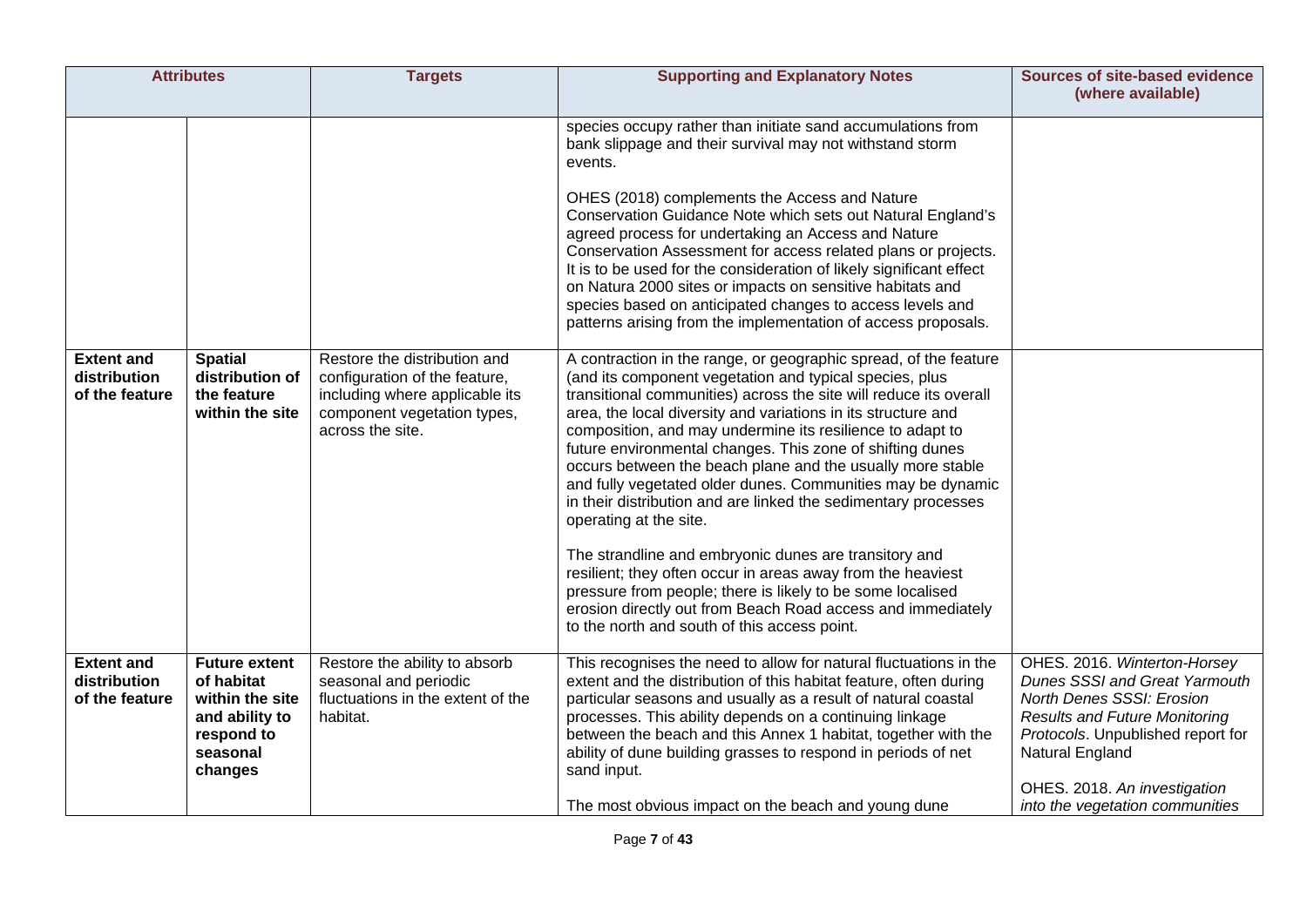| <b>Attributes</b>                                                         |                                               | <b>Targets</b>                                                                                                                                                   | <b>Supporting and Explanatory Notes</b>                                                                                                                                                                                                                                                                                                                                                                                                                                                                                                                                                                                                                                                                                                             | <b>Sources of site-based evidence</b><br>(where available)                                                                                                                                                                                                                |
|---------------------------------------------------------------------------|-----------------------------------------------|------------------------------------------------------------------------------------------------------------------------------------------------------------------|-----------------------------------------------------------------------------------------------------------------------------------------------------------------------------------------------------------------------------------------------------------------------------------------------------------------------------------------------------------------------------------------------------------------------------------------------------------------------------------------------------------------------------------------------------------------------------------------------------------------------------------------------------------------------------------------------------------------------------------------------------|---------------------------------------------------------------------------------------------------------------------------------------------------------------------------------------------------------------------------------------------------------------------------|
|                                                                           |                                               |                                                                                                                                                                  | vegetation caused by coastal processes is the loss of mobile<br>dunes and foredunes in front of the sea wall which, in creating<br>a 'hard defence' along a high energy section of the coast, is<br>now located seaward of the natural aeolian accretion zone at<br>the head of the beach. Fragments of mobile and foredune may<br>develop at the foot of a naturally eroding frontal dune, albeit as<br>typically ephemeral features, likely to be removed during storm<br>events.'                                                                                                                                                                                                                                                                | of Winterton-Horsey Dunes SSSI:<br>Assessment of current condition<br>and change since notification.<br>Available from the Norwich<br>Office, Natural England.                                                                                                            |
|                                                                           |                                               |                                                                                                                                                                  | Aerial photography, the remote sensing analysis, the coastal<br>access maps showing areas of erosion, the research by OHES<br>(2016) has been used to determine the current levels of erosion<br>in the foredune feature.                                                                                                                                                                                                                                                                                                                                                                                                                                                                                                                           |                                                                                                                                                                                                                                                                           |
| <b>Structure and</b><br>function<br>(including its<br>typical<br>species) | Dune<br>topography                            | Restore a natural dune<br>topography, and allow natural<br>change that is wind driven (some<br>change may be necessary to<br>maintain the continuity of slacks). | Dune topography in this zone can change seasonally and<br>through the years due to wind and tidal events. Accumulations<br>of driftline organic material are important for trapping sand and<br>initiating dune formation. See also 'Functional connectivity with<br>wider coastal sedimentary system' and 'Within-site sedimentary<br>processes' component.<br>The re-establishment of strandline, foredune and young mobile<br>dune communities is vigorous in the lee of Winterton Ness<br>where sand accretion around the vegetation is protected by<br>fencing. It is considered unlikely that similar vegetation is<br>currently able to establish on the upper beach along the<br>sections of eroding coast except in fragmentary, ephemeral | OHES. 2016. Winterton-Horsey<br>Dunes SSSI and Great Yarmouth<br>North Denes SSSI: Erosion<br><b>Results and Future Monitoring</b><br>Protocols. Available from Natural<br>England                                                                                        |
|                                                                           |                                               |                                                                                                                                                                  | forms. Notwithstanding, visitor pressure appears to act to<br>obliterate any vegetative growth near Winterton carpark.                                                                                                                                                                                                                                                                                                                                                                                                                                                                                                                                                                                                                              |                                                                                                                                                                                                                                                                           |
| <b>Structure and</b><br>function<br>(including its<br>typical<br>species) | <b>Presence of</b><br>unvegetated<br>surfaces | Restore an extent of bare sand of<br>varying sizes in a mosaic with the<br>vegetation (up to 50% of the<br>feature extent).                                      | In these developing, dynamic zones, bare sand should be<br>expected. Lack of bare sand would suggest an artificially<br>stabilised system. Blow-throughs are a natural element of this<br>zone. If extent of sand is towards the upper end of the range, it<br>will become important to assess whether recreational pressures<br>are over-riding natural dynamics.<br>Both foredune and strandline communities are severely<br>damaged or eradicated everywhere where public access is                                                                                                                                                                                                                                                              | Natural England. 2014. Winterton<br><b>Access and Nature Conservation</b><br>Assessment<br>OHES. 2016. Winterton-Horsey<br><b>Dunes SSSI and Great Yarmouth</b><br>North Denes SSSI: Erosion<br><b>Results and Future Monitoring</b><br>Protocols. Available from Natural |
|                                                                           |                                               |                                                                                                                                                                  | prevalent. This is particularly marked in the vicinity of the                                                                                                                                                                                                                                                                                                                                                                                                                                                                                                                                                                                                                                                                                       | England.                                                                                                                                                                                                                                                                  |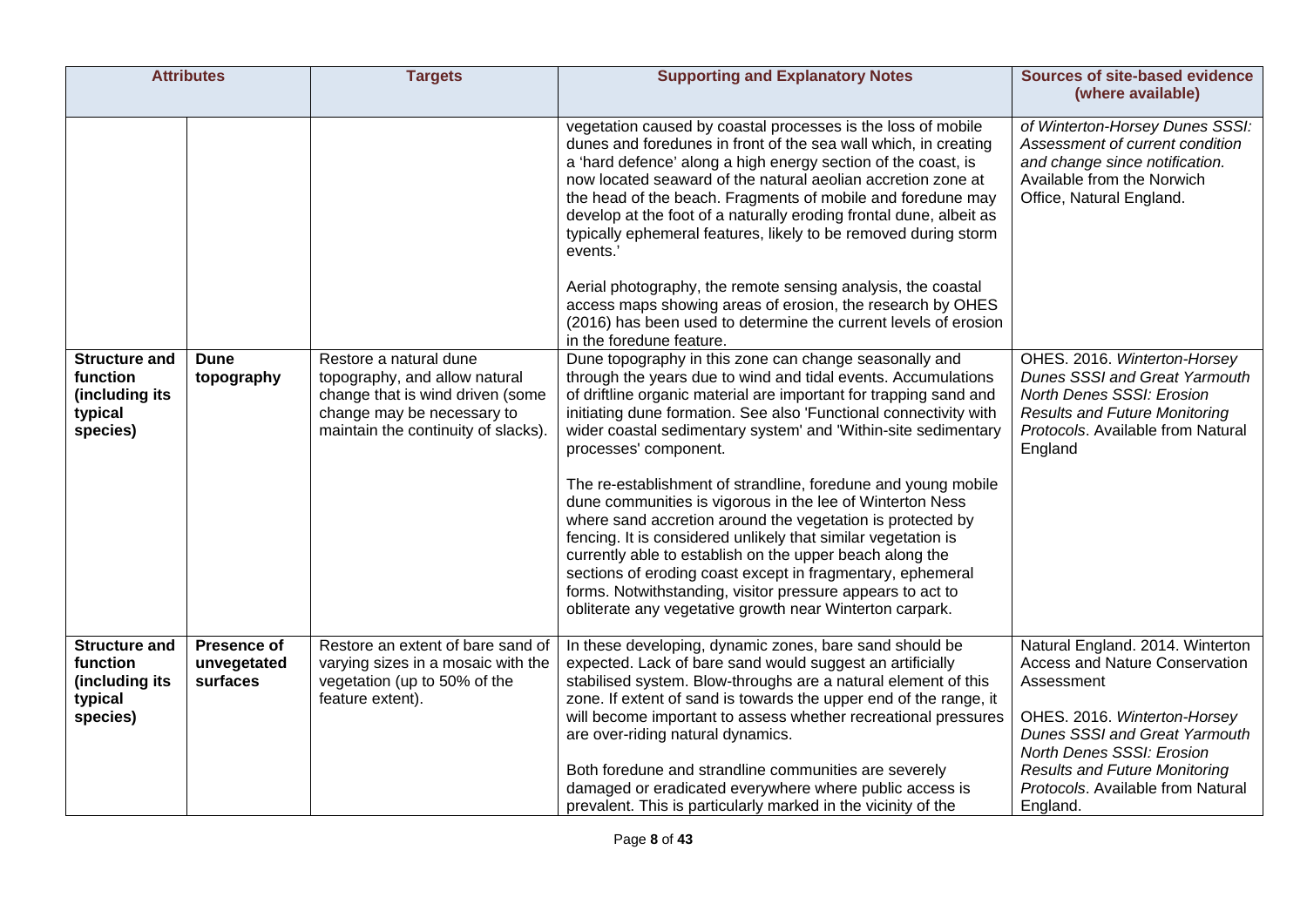|                                                                           | <b>Attributes</b>                                             | <b>Targets</b>                                                                                                                                                                                            | <b>Supporting and Explanatory Notes</b>                                                                                                                                                                                                                                                                                                                                                                                                                                                                                                                                                                                                                                                                                                                                                                                                                                                                                                                                                                                                                                                                                                                                | <b>Sources of site-based evidence</b><br>(where available)                                                                                                                                                                                                                                                                                                                                      |
|---------------------------------------------------------------------------|---------------------------------------------------------------|-----------------------------------------------------------------------------------------------------------------------------------------------------------------------------------------------------------|------------------------------------------------------------------------------------------------------------------------------------------------------------------------------------------------------------------------------------------------------------------------------------------------------------------------------------------------------------------------------------------------------------------------------------------------------------------------------------------------------------------------------------------------------------------------------------------------------------------------------------------------------------------------------------------------------------------------------------------------------------------------------------------------------------------------------------------------------------------------------------------------------------------------------------------------------------------------------------------------------------------------------------------------------------------------------------------------------------------------------------------------------------------------|-------------------------------------------------------------------------------------------------------------------------------------------------------------------------------------------------------------------------------------------------------------------------------------------------------------------------------------------------------------------------------------------------|
|                                                                           |                                                               |                                                                                                                                                                                                           | Winterton car-park.<br>In marked contrast, the tern fencing appears to be respected<br>and both suites of vegetation are in much better condition with<br>the fencing.                                                                                                                                                                                                                                                                                                                                                                                                                                                                                                                                                                                                                                                                                                                                                                                                                                                                                                                                                                                                 |                                                                                                                                                                                                                                                                                                                                                                                                 |
| <b>Structure and</b><br>function<br>(including its<br>typical<br>species) | Vegetation<br>community<br>composition                        | Ensure the component<br>vegetation communities of the<br>feature are referable to and<br>characterised by the following<br>National Vegetation<br><b>Classification types</b><br>SD2 Honkenya peploides - | This habitat feature will comprise a number of associated semi-<br>natural vegetation types and their transitional zones, reflecting<br>the geographical location of the site, altitude, aspect, soil<br>conditions (especially base-status and drainage) and<br>vegetation management. In the UK these have been<br>categorised by the National Vegetation Classification (NVC).<br>Maintaining or restoring these characteristic and distinctive                                                                                                                                                                                                                                                                                                                                                                                                                                                                                                                                                                                                                                                                                                                     | JNCC. 2004. Common Standards<br>Monitoring Guidance for Sand<br>dune. Available:<br>Habitatshttp://jncc.defra.gov.uk/p<br>df/CSM coastal sand dune.pdf<br>OHES. 2018. An investigation<br>into the vegetation communities                                                                                                                                                                       |
|                                                                           |                                                               | Cakile maritima strandline<br>community.<br>SD4 Elymus farctus ssp.boreali-<br>atlanticus foredune community;                                                                                             | vegetation types, and the range of types as appropriate, will be<br>important to sustaining the overall habitat feature. This will also<br>help to conserve their typical plant species (i.e. the constant<br>and preferential species of a community), and therefore that of<br>the SAC feature, at appropriate levels (recognising natural<br>fluctuations).                                                                                                                                                                                                                                                                                                                                                                                                                                                                                                                                                                                                                                                                                                                                                                                                         | of Winterton-Horsey Dunes SSSI:<br>Assessment of current condition<br>and change since notification.<br>Available from Natural England.                                                                                                                                                                                                                                                         |
| <b>Structure and</b><br>function<br>(including its<br>typical<br>species) | Vegetation<br>structure:<br>zonation of<br>dune<br>vegetation | Maintain the cover of this feature<br>at or to 95% of the wider dune<br>frontage.                                                                                                                         | The coastal sand dune ecosystem has a characteristic range of<br>natural features, representing different stages of natural<br>succession. The full representation of these stages should be<br>maintained or where appropriate restored. On some sites there<br>may be specific natural factors that limit continuous coverage,<br>related to broader scale sediment budgets. Where Leymus<br>arenarius is present, there can be a continuous floristic<br>transition to marram dominated mobile dunes (Shifting dunes<br>along the shoreline with Ammophila arenaria).<br>Embryonic shifting dunes are restricted in the area they can<br>occupy on the Winterton-Horsey beach as they are dependent<br>on actively prograding conditions. The main area of accretion is<br>strongly associated with Ness development, which also broadly<br>corresponds to the location of the tern enclosure where human<br>trampling is minimised. Notwithstanding, embryonic dunes are<br>also developing elsewhere at the foot of the frontal dune,<br>though these may be transient features as the constituent<br>species occupy rather than initiate sand accumulations from | OHES. 2016. Winterton-Horsey<br>Dunes SSSI and Great Yarmouth<br>North Denes SSSI: Erosion<br><b>Results and Future Monitoring</b><br>Protocols. Available from Natural<br>England<br>OHES. 2018. An investigation<br>into the vegetation communities<br>of Winterton-Horsey Dunes SSSI:<br>Assessment of current condition<br>and change since notification.<br>Available from Natural England |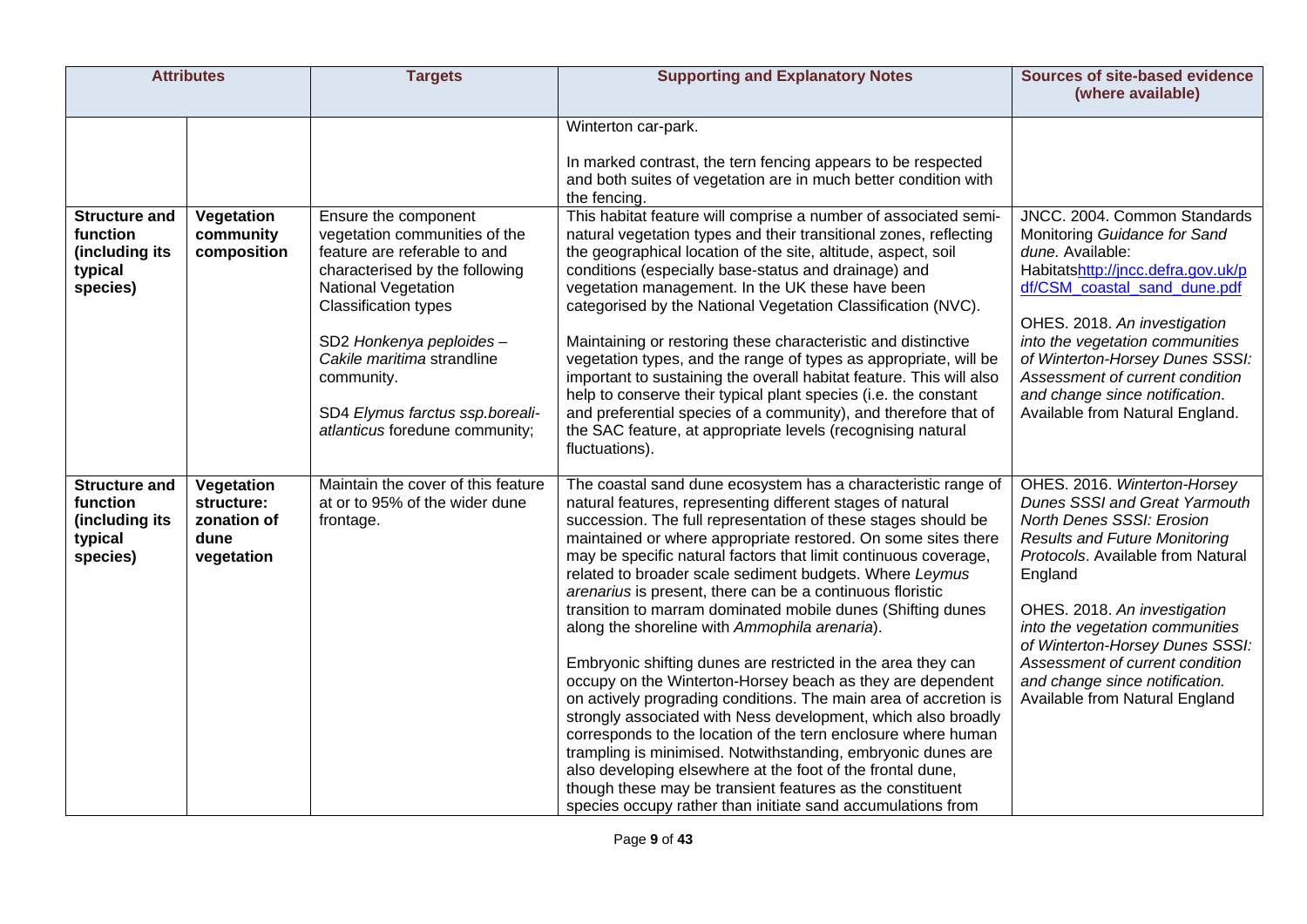|                                                                           | <b>Attributes</b>                                | <b>Targets</b>                                                                                                                                                                                                                  | <b>Supporting and Explanatory Notes</b>                                                                                                                                                                                                                                                                                                                                                                                                                                                                                                                                                                                                        | <b>Sources of site-based evidence</b><br>(where available)                                                                                                                                                 |
|---------------------------------------------------------------------------|--------------------------------------------------|---------------------------------------------------------------------------------------------------------------------------------------------------------------------------------------------------------------------------------|------------------------------------------------------------------------------------------------------------------------------------------------------------------------------------------------------------------------------------------------------------------------------------------------------------------------------------------------------------------------------------------------------------------------------------------------------------------------------------------------------------------------------------------------------------------------------------------------------------------------------------------------|------------------------------------------------------------------------------------------------------------------------------------------------------------------------------------------------------------|
|                                                                           |                                                  |                                                                                                                                                                                                                                 | bank slippage and their survival may not withstand storm<br>events.                                                                                                                                                                                                                                                                                                                                                                                                                                                                                                                                                                            |                                                                                                                                                                                                            |
|                                                                           |                                                  |                                                                                                                                                                                                                                 | At Winterton, the area of erosion under this criteria is likely to<br>approach 5% (as there are only a small number of persistent<br>blowouts and main trackways showing no recolonization, and<br>limited areas where strandline and foredune vegetation is<br>permanently destroyed) and therefore the units would currently<br>pass overall, providing the tern enclosure was retained.                                                                                                                                                                                                                                                     |                                                                                                                                                                                                            |
| <b>Structure and</b><br>function<br>(including its<br>typical<br>species) | Vegetation<br>composition:<br>trees and<br>scrub | Ensure scrub and tree cover is<br>absent or rare, except where sea<br>buckthorn is native (where <10%<br>cover is acceptable).                                                                                                  | Dense cover of trees and shrubs can smother and shade out<br>smaller and more characteristic vegetation of this habitat<br>feature, and interrupt naturally occurring dune processes.<br>Usually active management is required to reduce or contain its<br>cover across this habitat feature. Apart from sea buckthorn<br>(where it is native), other trees and shrubs would usually<br>indicate an artificially stabilised system.                                                                                                                                                                                                            |                                                                                                                                                                                                            |
| <b>Structure and</b><br>function<br>(including its<br>typical<br>species) | <b>Vegetation:</b><br>undesirable<br>species     | Maintain the frequency/cover of<br>the following undesirable species<br>to within acceptable levels and<br>prevent changes in surface<br>condition, soils, nutrient levels or<br>hydrology which may encourage<br>their spread. | There is no scrub cover on this feature at Winterton.<br>Two types of negative species can occur: invasive non-natives,<br>or species indicative of poor condition (e.g. nettle or creeping<br>thistle). For known or likely invasive, there should be zero<br>tolerance.<br>Ragwort Senecio jacobaea and False oat-grass Arrhenatherum<br>elatius present but less than 5%.                                                                                                                                                                                                                                                                   | OHES. 2018. An investigation<br>into the vegetation communities<br>of Winterton-Horsey Dunes SSSI:<br>Assessment of current condition<br>and change since notification.<br>shed report for Natural England |
| <b>Structure and</b><br>function<br>(including its<br>typical<br>species) | Soils,<br>substrate and<br>nutrient<br>cycling   | Maintain the properties of the<br>underlying soil types, including<br>structure, bulk density, total<br>carbon, pH, soil nutrient status<br>and fungal: bacterial ratio, to<br>within typical values for the<br>habitat.        | Soil is the foundation of basic ecosystem function and a vital<br>part of the natural environment. Its properties strongly influence<br>the colonisation, growth and distribution of those plant species<br>which together form vegetation types, and therefore provides a<br>habitat used by a wide range of organisms. Soil biodiversity<br>has a vital role to recycle organic matter. Changes to natural<br>soil properties may therefore affect the ecological structure,<br>function and processes associated with this Annex I feature.<br>This Annex 1 habitat has essentially raw soils with little humus<br>and low nutrient status. | OHES. 2018. An investigation<br>into the vegetation communities<br>of Winterton-Horsey Dunes SSSI:<br>Assessment of current condition<br>and change since notification.<br>Available from Natural England  |
|                                                                           |                                                  |                                                                                                                                                                                                                                 | No further anthropogenic increase in factors leading to the                                                                                                                                                                                                                                                                                                                                                                                                                                                                                                                                                                                    |                                                                                                                                                                                                            |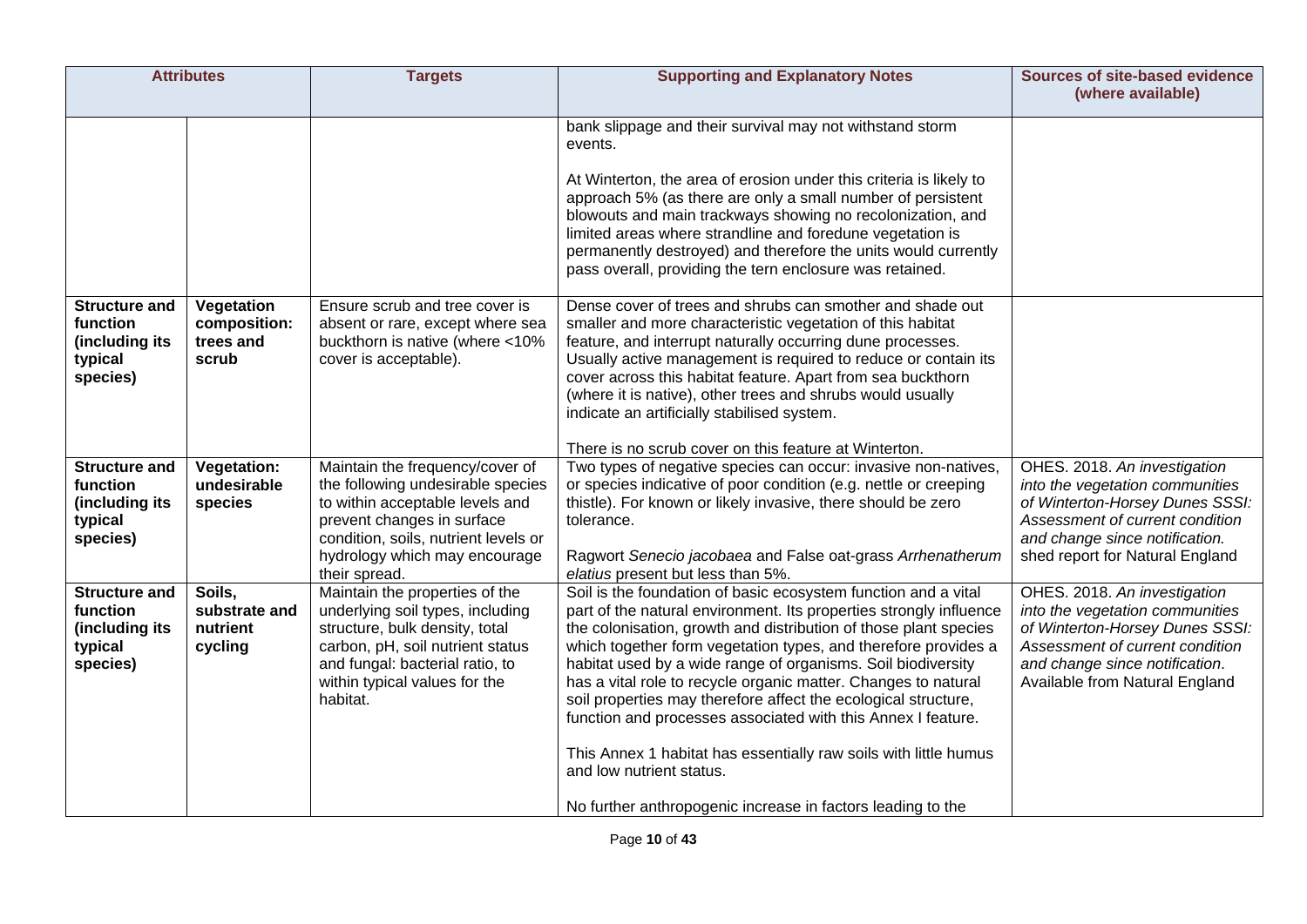|                                                                           | <b>Attributes</b>                                                     | <b>Targets</b>                                                                                                                                                                                                                                                                                                                                                                                                                                                                              | <b>Supporting and Explanatory Notes</b>                                                                                                                                                                                                                                                                                                                                                                                                                                                                                                                                                                                                                                                                                                                                                                                                                                                                                                                                                                                                                                                                                                                                                                                                                                                                                                                                                                                                                                                                                                                                                                                                                                                                                                                                                                                                             | <b>Sources of site-based evidence</b><br>(where available)                                                                                                                                                |
|---------------------------------------------------------------------------|-----------------------------------------------------------------------|---------------------------------------------------------------------------------------------------------------------------------------------------------------------------------------------------------------------------------------------------------------------------------------------------------------------------------------------------------------------------------------------------------------------------------------------------------------------------------------------|-----------------------------------------------------------------------------------------------------------------------------------------------------------------------------------------------------------------------------------------------------------------------------------------------------------------------------------------------------------------------------------------------------------------------------------------------------------------------------------------------------------------------------------------------------------------------------------------------------------------------------------------------------------------------------------------------------------------------------------------------------------------------------------------------------------------------------------------------------------------------------------------------------------------------------------------------------------------------------------------------------------------------------------------------------------------------------------------------------------------------------------------------------------------------------------------------------------------------------------------------------------------------------------------------------------------------------------------------------------------------------------------------------------------------------------------------------------------------------------------------------------------------------------------------------------------------------------------------------------------------------------------------------------------------------------------------------------------------------------------------------------------------------------------------------------------------------------------------------|-----------------------------------------------------------------------------------------------------------------------------------------------------------------------------------------------------------|
| <b>Structure and</b><br>function<br>(including its<br>typical<br>species) | Key<br>structural,<br>influential<br>and/or<br>distinctive<br>species | Maintain the abundance of the<br>typical species listed below to<br>enable each of them to be a<br>viable component of the Annex 1<br>habitat;<br>Constant and preferential<br>$\bullet$<br>plant species of SD2 and SD<br>4 dune NVC communities<br>which are the main<br>component of the H2110<br>feature within the SAC<br>Breeding populations of Little<br>Tern Sternula albifrons and<br>Ringed Plover Charadrius<br>hiaticula<br>Breeding colony of Grey Seal<br>Halichoerus grypus | decrease of natural mobility of the system. The natural<br>circulation of sand and organic matter should be retained.<br>The natural beach sediment budget is likely to be disrupted by<br>the presence of sea defences. Further movement of the Ness<br>northwards may be restricted by the presence of groynes,<br>though insufficient information makes this speculative.<br>Accumulation of driftline organic material (seaweed etc.) is<br>essential for trapping sand and initiating dune formation.<br>Although present, current dune formation is occurring higher up<br>the beach than the driftline.<br>Some plant or animal species (or related groups of such<br>species) make a particularly important contribution to the<br>necessary structure, function and/or quality of an Annex I<br>habitat feature at a particular site. These species will include;<br>. Influential species which are likely to have a key role<br>affecting the structure and function of the habitat (such as<br>bioturbators (mixers of soil/sediment), grazers, surface borers,<br>predators or other species with a significant functional role<br>linked to the habitat)<br>• Site-distinctive species which are considered to be a<br>particularly special and distinguishing component of an Annex I<br>habitat on a particular SAC.<br>There may be natural fluctuations in the frequency and cover of<br>each of these species. The relative contribution made by them<br>to the overall ecological integrity of a site may vary, and Natural<br>England will provide bespoke advice on this as necessary.<br>The list of species given here for this Annex I habitat feature at<br>this SAC is not necessarily exhaustive. The list may evolve,<br>and species may be added or deleted, as new information<br>about this site becomes available. | OHES. 2018. An investigation<br>into the vegetation communities<br>of Winterton-Horsey Dunes SSSI:<br>Assessment of current condition<br>and change since notification.<br>Available from Natural England |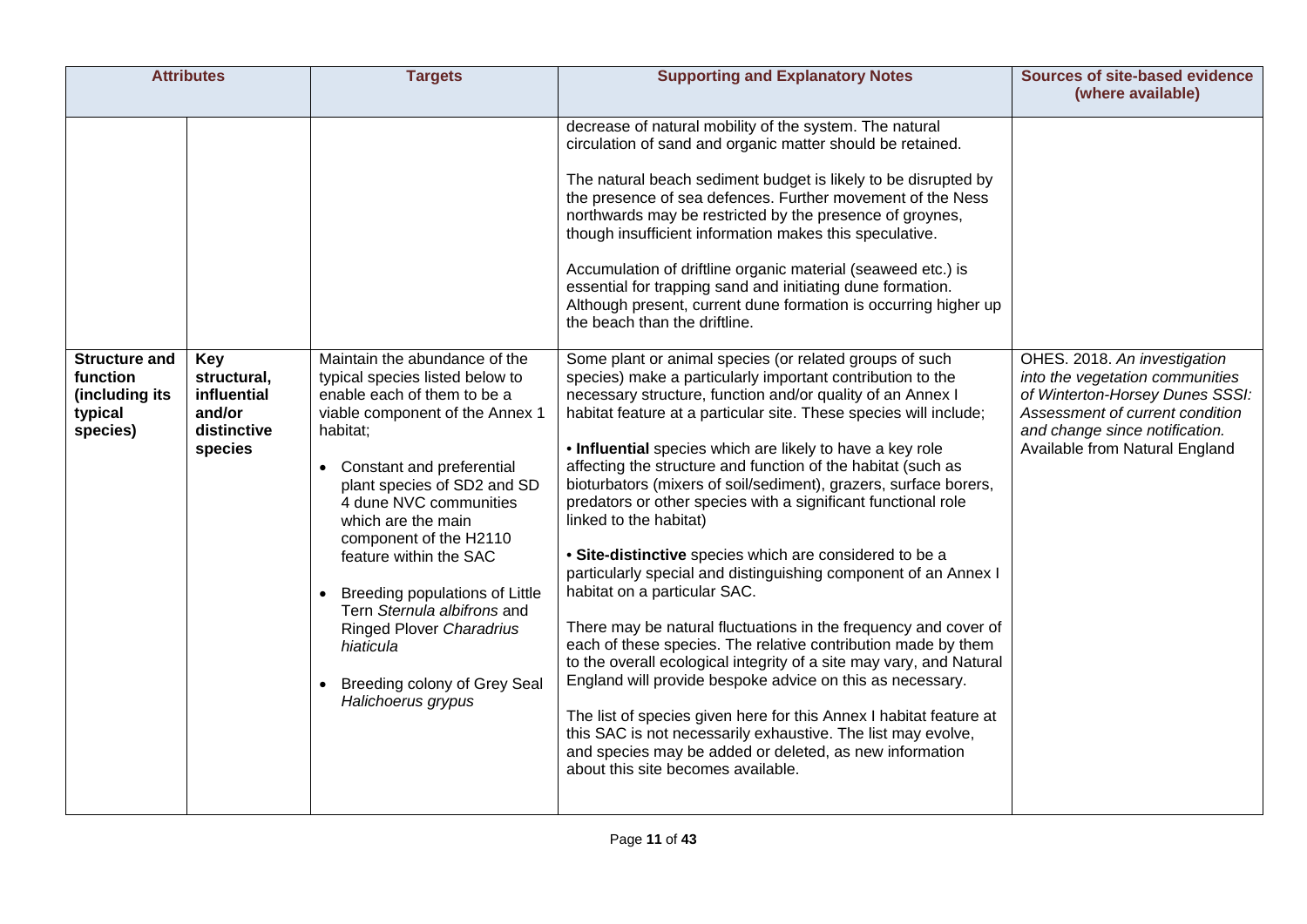|                                                                           | <b>Attributes</b>                                          | <b>Targets</b>                                                                                                                                                             | <b>Supporting and Explanatory Notes</b>                                                                                                                                                                                                                                                                                                                                                                                                                                                                                                                                                                                                                                                                                                                                                                                                                                                                                                                                                                                                                                                                                                                                                                                                                                                                                                                                                                                                                                                                                                                                                                                                                                                                                                                                                                                                                   | <b>Sources of site-based evidence</b><br>(where available)                                                                                                                                                                                                                                                                                                                                               |
|---------------------------------------------------------------------------|------------------------------------------------------------|----------------------------------------------------------------------------------------------------------------------------------------------------------------------------|-----------------------------------------------------------------------------------------------------------------------------------------------------------------------------------------------------------------------------------------------------------------------------------------------------------------------------------------------------------------------------------------------------------------------------------------------------------------------------------------------------------------------------------------------------------------------------------------------------------------------------------------------------------------------------------------------------------------------------------------------------------------------------------------------------------------------------------------------------------------------------------------------------------------------------------------------------------------------------------------------------------------------------------------------------------------------------------------------------------------------------------------------------------------------------------------------------------------------------------------------------------------------------------------------------------------------------------------------------------------------------------------------------------------------------------------------------------------------------------------------------------------------------------------------------------------------------------------------------------------------------------------------------------------------------------------------------------------------------------------------------------------------------------------------------------------------------------------------------------|----------------------------------------------------------------------------------------------------------------------------------------------------------------------------------------------------------------------------------------------------------------------------------------------------------------------------------------------------------------------------------------------------------|
| <b>Structure and</b><br>function<br>(including its<br>typical<br>species) | <b>Adaptation</b><br>and resilience                        | Maintain the feature's ability, and<br>that of its supporting processes,<br>to adapt or evolve to wider<br>environmental change, either<br>within or external to the site. | This recognises the increasing likelihood of natural habitat<br>features to absorb or adapt to wider environmental changes.<br>Resilience may be described as the ability of an ecological<br>system to cope with, and adapt to environmental stress and<br>change whilst retaining the same basic structure and ways of<br>functioning. Such environmental changes may include<br>changes in sea levels, precipitation and temperature for<br>example, which are likely to affect the extent, distribution,<br>composition and functioning of a feature within a site. The<br>vulnerability and response of features to such changes will<br>vary.<br>Using best available information, any necessary or likely<br>adaptation or adjustment by the feature and its management in<br>response to actual or expected climatic change should be<br>allowed for, as far as practicable, in order to ensure the<br>feature's long-term viability.<br>The overall vulnerability of this SAC to climate change has<br>been assessed by Natural England (2015) as being high taking<br>into account the sensitivity, fragmentation, topography and<br>management of its habitats. This means that this site is<br>considered to be the most vulnerable sites overall and are likely<br>to require the most adaptation action, most urgently. A site<br>based assessment should be carried out as a priority.<br>This means that action to address specific issues is likely, such<br>as reducing habitat fragmentation, creating more habitat to<br>buffer the site or expand the habitat into more varied<br>landscapes and addressing particular management and<br>condition issues. Individual species may be more or less<br>vulnerable than their habitat itself. In many cases, change will<br>be inevitable so appropriate monitoring would be advisable. | Natural England. 2014.<br>Winterton_Access_and_Nature_<br>Conservation_Assessessment_v<br>9_8.9.14<br>Natural England, 2015. Climate<br>Change Theme Plan and<br>supporting National Biodiversity<br><b>Climate Change Vulnerability</b><br>assessments ('NBCCVAs') for<br>SACs and SPAs in England<br>[Available at<br>http://publications.naturalengland.<br>org.uk/publication/495459459137<br>5360]. |
| <b>Supporting</b><br>processes<br>(on which the<br>feature relies)        | <b>Functional</b><br>connectivity<br>with wider<br>coastal | Maintain adequate movement of<br>sediment from all key sediment<br>sources (directly from the beach,<br>indirectly from offshore, eroding                                  | This recognises the potential need at this site to maintain or<br>restore the connectivity of the site to its wider landscape in<br>order to meet the conservation objectives. These connections<br>may take the form of landscape features outside of the                                                                                                                                                                                                                                                                                                                                                                                                                                                                                                                                                                                                                                                                                                                                                                                                                                                                                                                                                                                                                                                                                                                                                                                                                                                                                                                                                                                                                                                                                                                                                                                                | OHES. 2018. An investigation<br>into the vegetation communities<br>of Winterton-Horsey Dunes SSSI:<br>Assessment of current condition                                                                                                                                                                                                                                                                    |
|                                                                           | sedimentary                                                | cliffs etc.).                                                                                                                                                              | designated site boundary which are either important for the                                                                                                                                                                                                                                                                                                                                                                                                                                                                                                                                                                                                                                                                                                                                                                                                                                                                                                                                                                                                                                                                                                                                                                                                                                                                                                                                                                                                                                                                                                                                                                                                                                                                                                                                                                                               | and change since notification.                                                                                                                                                                                                                                                                                                                                                                           |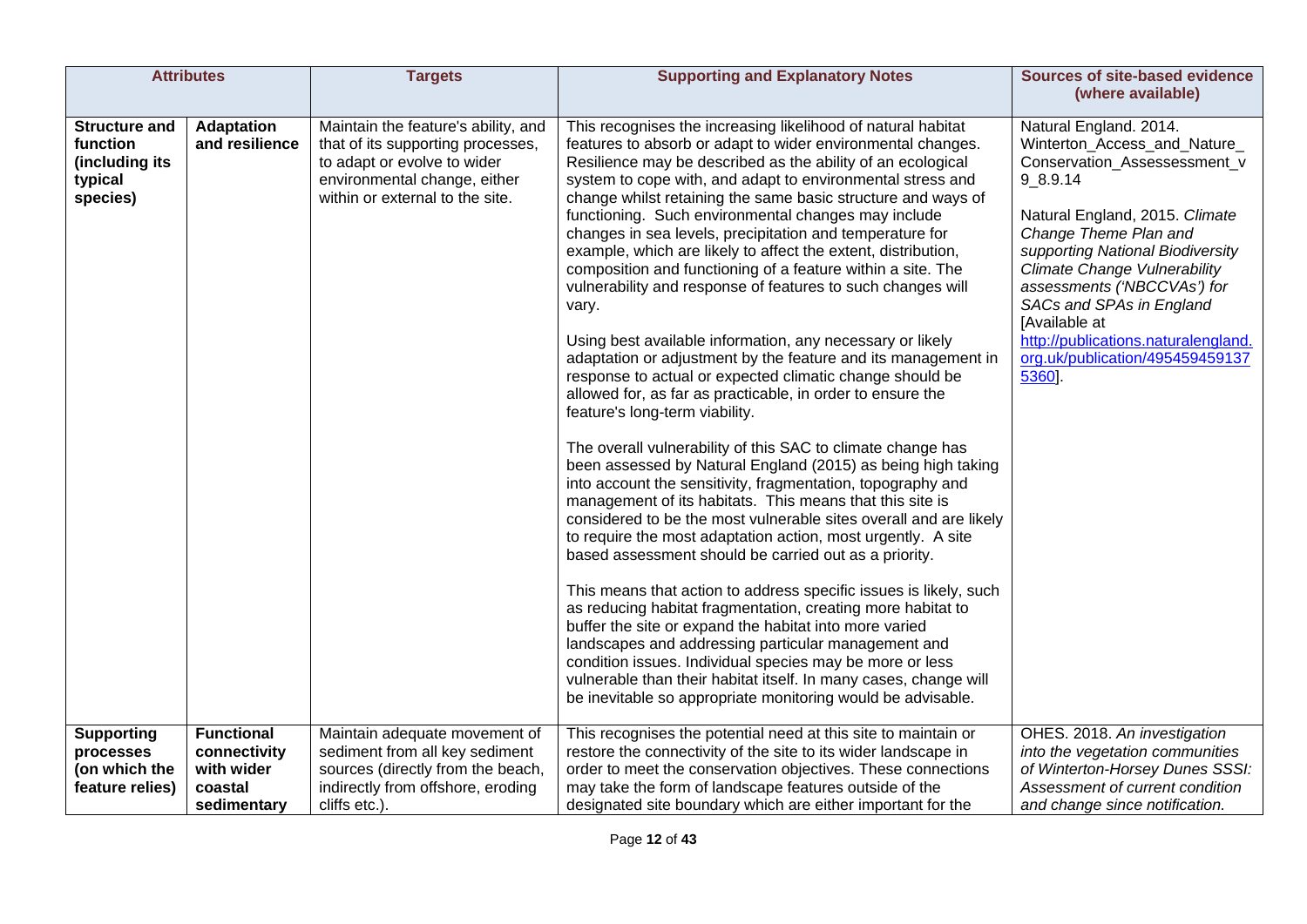| <b>Attributes</b>                                                                                          | <b>Targets</b>                                                                                                    | <b>Supporting and Explanatory Notes</b>                                                                                                                                                                                                                                                                                                                                                                                                                                                                                                                                                                                                                                                                                                                                                                                                                                                                                                                                                                                                                                                                                                                                                                                                                                                                                                                                                                                                                                                                                                                                                   | <b>Sources of site-based evidence</b><br>(where available)                                                                                                                                |
|------------------------------------------------------------------------------------------------------------|-------------------------------------------------------------------------------------------------------------------|-------------------------------------------------------------------------------------------------------------------------------------------------------------------------------------------------------------------------------------------------------------------------------------------------------------------------------------------------------------------------------------------------------------------------------------------------------------------------------------------------------------------------------------------------------------------------------------------------------------------------------------------------------------------------------------------------------------------------------------------------------------------------------------------------------------------------------------------------------------------------------------------------------------------------------------------------------------------------------------------------------------------------------------------------------------------------------------------------------------------------------------------------------------------------------------------------------------------------------------------------------------------------------------------------------------------------------------------------------------------------------------------------------------------------------------------------------------------------------------------------------------------------------------------------------------------------------------------|-------------------------------------------------------------------------------------------------------------------------------------------------------------------------------------------|
| system                                                                                                     |                                                                                                                   | continuous supply of sediment (such as soft eroding cliffs,<br>dunes, offshore sand banks) or for the migration, dispersal and<br>genetic exchange of those typical species closely associated<br>with qualifying Annex I habitat features of the site.<br>These features may also be important to the operation of the<br>supporting ecological processes on which the designated site<br>and its features may rely. In most cases increasing actual and<br>functional landscape-scale connectivity would be beneficial.<br>Where there is a lack of detailed knowledge of the connectivity<br>requirements of the qualifying feature, Natural England will<br>advise as to whether these are applicable on a case by case<br>basis. This Annex 1 habitat is an integral element of the<br>'coastal foredune' (the beach-dune sand-sharing system).<br>However, it is also important that sediment transport that feeds<br>the beach from offshore is also not interrupted. In some cases<br>sand may come from marram-dominated dunes landward<br>(Shifting dunes along the shore with Ammophila arenaria).<br>The scientific integrity of Winterton Ness is dependent upon a<br>constant flow of sediment from the north. Although this flow<br>has been reduced by coastal protection works the supply is<br>sufficient to keep the ness mobile.<br>The sea wall on the frontage of much of the site essentially<br>fixes the embryonic and mobile dune system, and hence<br>interrupts the ability of these features to shift and change in<br>response to changing sediment supply. | Available from Natural England                                                                                                                                                            |
| Aeolian (wind-<br><b>Supporting</b><br>blow)<br>processes<br>(on which the<br>processes<br>feature relies) | Maintain the natural movement of<br>sand within the site, resulting<br>from wind blow-outs and blow-<br>throughs. | Allowing natural wind-blow (or 'aeolian') processes to operate<br>and to allow active movement of dry sand is important. Blow-<br>throughs are a natural element of the dynamics of this zone.<br>However, excessive recreational pressure can inhibit<br>vegetation growth in sand building phases.<br>This target would take into account that some mobility of sand<br>and low level disturbance is required for some species and only<br>becomes an issue when re-colonisation is prevented by                                                                                                                                                                                                                                                                                                                                                                                                                                                                                                                                                                                                                                                                                                                                                                                                                                                                                                                                                                                                                                                                                        | OHES. 2016. Winterton-Horsey<br><b>Dunes SSSI and Great Yarmouth</b><br>North Denes SSSI: Erosion<br><b>Results and Future Monitoring</b><br>Protocols. Available from Natural<br>England |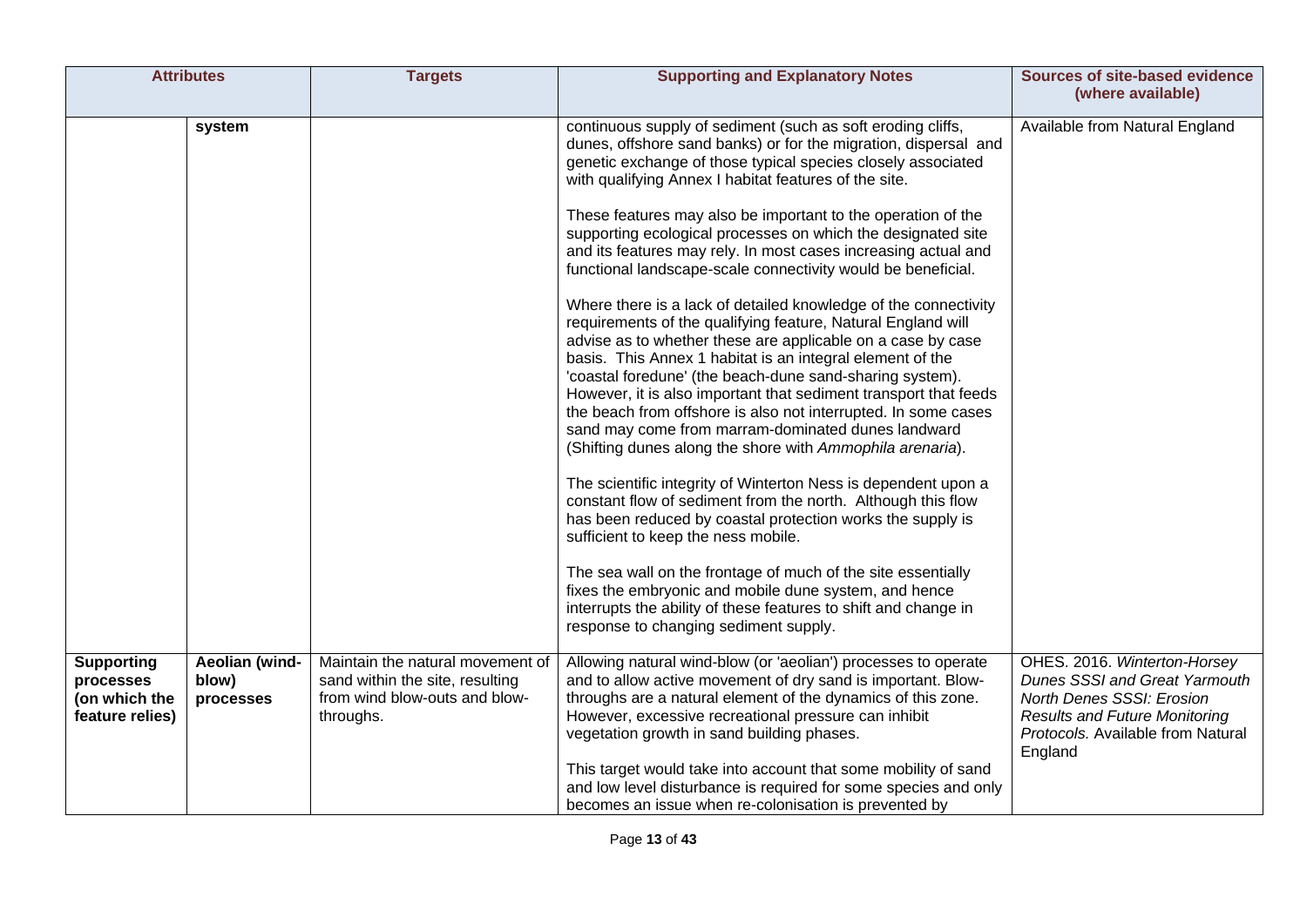|                                                                    | <b>Attributes</b> | <b>Targets</b>                                                                                                                                                                                                                                    | <b>Supporting and Explanatory Notes</b>                                                                                                                                                                                                                                                                                                                                                                                                                                                                                                                                                                                                                                                                                                                                                                                                                                                                                                                | <b>Sources of site-based evidence</b><br>(where available)                                                                                                                                                                                                                                                                                                                                                                                                                                   |
|--------------------------------------------------------------------|-------------------|---------------------------------------------------------------------------------------------------------------------------------------------------------------------------------------------------------------------------------------------------|--------------------------------------------------------------------------------------------------------------------------------------------------------------------------------------------------------------------------------------------------------------------------------------------------------------------------------------------------------------------------------------------------------------------------------------------------------------------------------------------------------------------------------------------------------------------------------------------------------------------------------------------------------------------------------------------------------------------------------------------------------------------------------------------------------------------------------------------------------------------------------------------------------------------------------------------------------|----------------------------------------------------------------------------------------------------------------------------------------------------------------------------------------------------------------------------------------------------------------------------------------------------------------------------------------------------------------------------------------------------------------------------------------------------------------------------------------------|
|                                                                    |                   |                                                                                                                                                                                                                                                   | excessive disturbance. Thus excavation of holes by dogs, for<br>example, would not be considered detrimental unless the<br>vegetation were prevented from recolonizing by repeat<br>disturbance.<br>Management options to combat trampling erosion are fairly<br>limited at these sites, namely consisting of either re-routing<br>pathways, constructing artificial surfaces or using temporary<br>fencing to rest areas.                                                                                                                                                                                                                                                                                                                                                                                                                                                                                                                             |                                                                                                                                                                                                                                                                                                                                                                                                                                                                                              |
| <b>Supporting</b><br>processes<br>(on which the<br>feature relies) | <b>Hydrology</b>  | At a site, unit and/or catchment<br>level (as necessary) maintain<br>natural hydrological processes to<br>provide the conditions necessary<br>to sustain the feature within the<br>site.                                                          | Defining and maintaining the appropriate hydrological regime is<br>a key step in moving towards achieving the conservation<br>objectives for this site and sustaining this feature. Changes in<br>source, depth, duration, frequency, magnitude and timing of<br>water supply can have significant implications for the<br>assemblage of characteristic plants and animals present.<br>This target is generic and further site-specific investigations<br>may be required to fully inform conservation measures and/or<br>the likelihood of impacts. On a few sites, the development of<br>new Embryonic shifting dunes can lead to new primary dune<br>slacks forming.                                                                                                                                                                                                                                                                                |                                                                                                                                                                                                                                                                                                                                                                                                                                                                                              |
| <b>Supporting</b><br>processes<br>(on which the<br>feature relies) | Air quality       | Maintain the concentrations and<br>deposition of air pollutants to at<br>or below the site-relevant Critical<br>Load or Level values given for<br>this feature of the site on the Air<br><b>Pollution Information System</b><br>(www.apis.ac.uk). | This habitat type is considered sensitive to changes in air<br>quality. Exceedance of these critical values for air pollutants<br>may modify the chemical status of its substrate, accelerating or<br>damaging plant growth, altering its vegetation structure and<br>composition and causing the loss of sensitive typical species<br>associated with it.<br>Critical Loads and Levels are recognised thresholds below<br>which such harmful effects on sensitive UK habitats will not<br>occur to a significant level, according to current levels of<br>scientific understanding. There are critical levels for ammonia<br>(NH3), oxides of nitrogen (NOx) and sulphur dioxide (SO2), and<br>critical loads for nutrient nitrogen deposition and acid<br>deposition. There are currently no critical loads or levels for<br>other pollutants such as Halogens, Heavy Metals, POPs, VOCs<br>or Dusts. These should be considered as appropriate on a | More information about site-<br>relevant Critical Loads and Levels<br>for this SAC is available by using<br>the 'search by site' tool on the Air<br>Pollution Information System<br>(www.apis.ac.uk).<br>OHES. 2018. An investigation<br>into the vegetation communities<br>of Winterton-Horsey Dunes SSSI:<br>Assessment of current condition<br>and change since notification.<br>Available from Natural England<br>Willis. A.J. 1965. The Influence of<br>Mineral Nutrients on the Growth |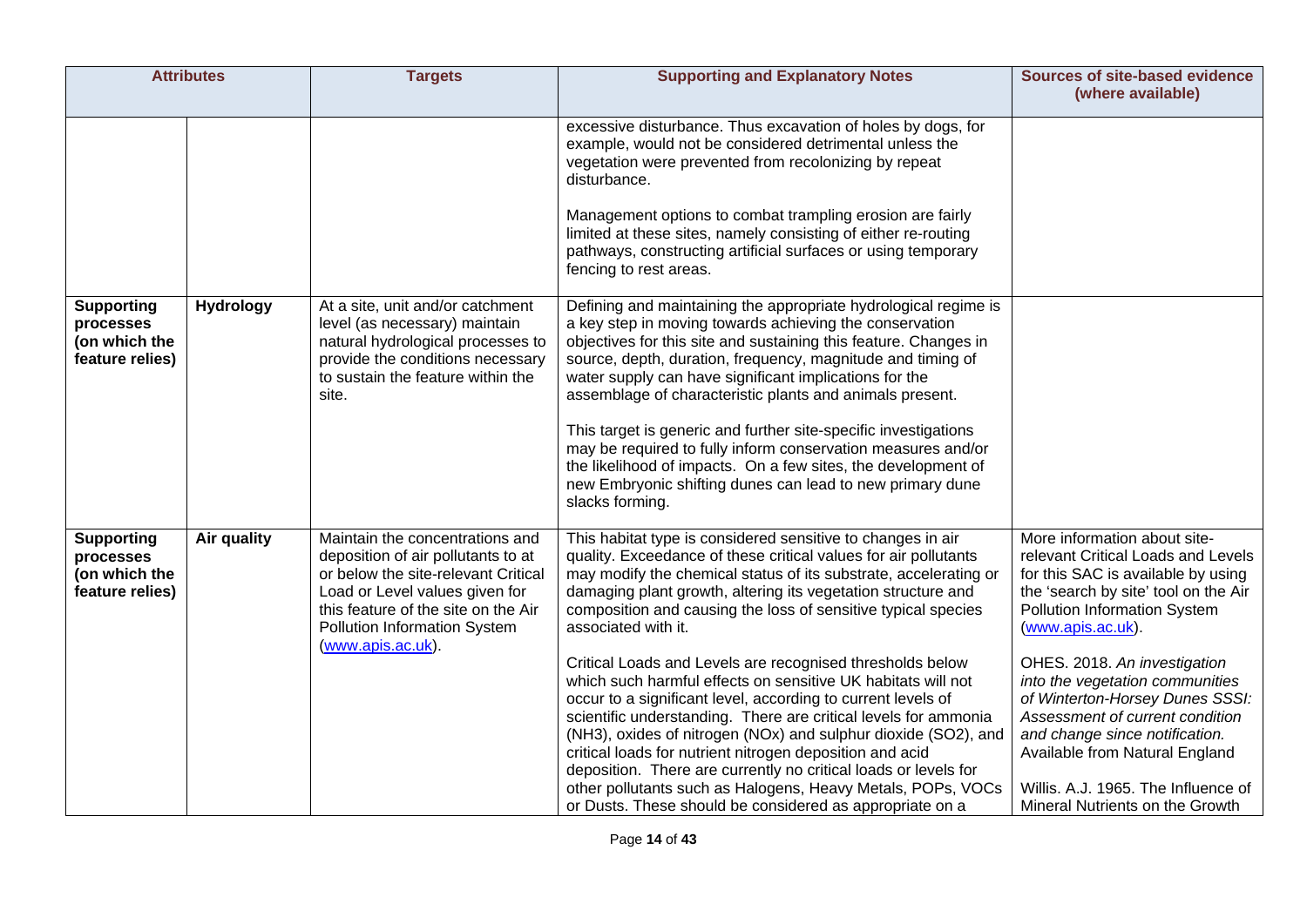|                                                                    | <b>Attributes</b>               | <b>Targets</b>                                                                                                                                                                                                                       | <b>Supporting and Explanatory Notes</b>                                                                                                                                                                                                                                                                                                                                                                                                                                                                                                                                                                                                                                                                                                                                                                                                                                                                                                                                                                                                                                                                                                                                                                                                                                                                                                                                                                                                                                          | <b>Sources of site-based evidence</b><br>(where available)                                                                                                                                                                                                                 |
|--------------------------------------------------------------------|---------------------------------|--------------------------------------------------------------------------------------------------------------------------------------------------------------------------------------------------------------------------------------|----------------------------------------------------------------------------------------------------------------------------------------------------------------------------------------------------------------------------------------------------------------------------------------------------------------------------------------------------------------------------------------------------------------------------------------------------------------------------------------------------------------------------------------------------------------------------------------------------------------------------------------------------------------------------------------------------------------------------------------------------------------------------------------------------------------------------------------------------------------------------------------------------------------------------------------------------------------------------------------------------------------------------------------------------------------------------------------------------------------------------------------------------------------------------------------------------------------------------------------------------------------------------------------------------------------------------------------------------------------------------------------------------------------------------------------------------------------------------------|----------------------------------------------------------------------------------------------------------------------------------------------------------------------------------------------------------------------------------------------------------------------------|
|                                                                    |                                 |                                                                                                                                                                                                                                      | case-by-case basis.<br>Ground level ozone is regionally important as a toxic air<br>pollutant but flux-based critical levels for the protection of semi-<br>natural habitats are still under development. It is recognised<br>that achieving this target may be subject to the development,<br>availability and effectiveness of abatement technology and<br>measures to tackle diffuse air pollution, within realistic<br>timescales.<br>In recent decades, increased atmospheric nitrogen pollution<br>has altered the physiognomy and floristic composition of<br>coastal acidic dune systems in northwest Europe. Many<br>authors have undertaken extensive surveys (e.g. Stevens et al.<br>2011) or experimented in a range of oligotrophic sandy habitats<br>in order to understand the likely impacts of N-deposition on<br>sensitive vegetation. For example, Willis (1965) observed an<br>increase of grasses in a dry dune pasture after adding a<br>general fertilizer, while Boorman & Fuller (1982) noticed a<br>decline of annuals, mosses, and lichens in coastal grey dune<br>vegetation after adding Nitrogen.<br>However, vegetation responses to N-deposition have been<br>varied, with key variables including the amount of Nitrogen<br>being added, the stage of successions (including the amount of<br>organic matter in the topsoil), the degree of leaching effected in<br>humus-poor soils or by the possibility that phosphorus<br>becomes limiting. | of Ammophila Arenaria<br>Journal of Ecology<br>Vol. 53, No. 3 (Nov., 1965), pp.<br>735-745<br>Boorman. L.A and Fuller. R. M.<br>1982. Effects of Added Nutrients<br>on Dune Swards Grazed by<br>Rabbits. Journal of Ecology<br>Vol. 70, No. 1 (Mar., 1982), pp.<br>345-355 |
| <b>Supporting</b><br>processes<br>(on which the<br>feature relies) | <b>Conservation</b><br>measures | Maintain the management<br>measures (either within and/or<br>outside the site boundary as<br>appropriate) which are necessary<br>to maintain the structure,<br>functions and supporting<br>processes associated with the<br>feature. | Active and ongoing conservation management is needed to<br>protect, maintain or restore this feature at this site. Further<br>details about the necessary conservation measures for this site<br>can be provided by contacting Natural England.<br>This information will typically be found within, where applicable,<br>supporting documents such as Natura 2000 Site Improvement<br>Plan, Site Management Strategies or Plans, the Views about<br>Management Statement for the underpinning SSSI and/or<br>management agreements.                                                                                                                                                                                                                                                                                                                                                                                                                                                                                                                                                                                                                                                                                                                                                                                                                                                                                                                                              | OHES. 2018. An investigation<br>into the vegetation communities<br>of Winterton-Horsey Dunes SSSI:<br>Assessment of current condition<br>and change since notification.<br>Available from Natural England                                                                  |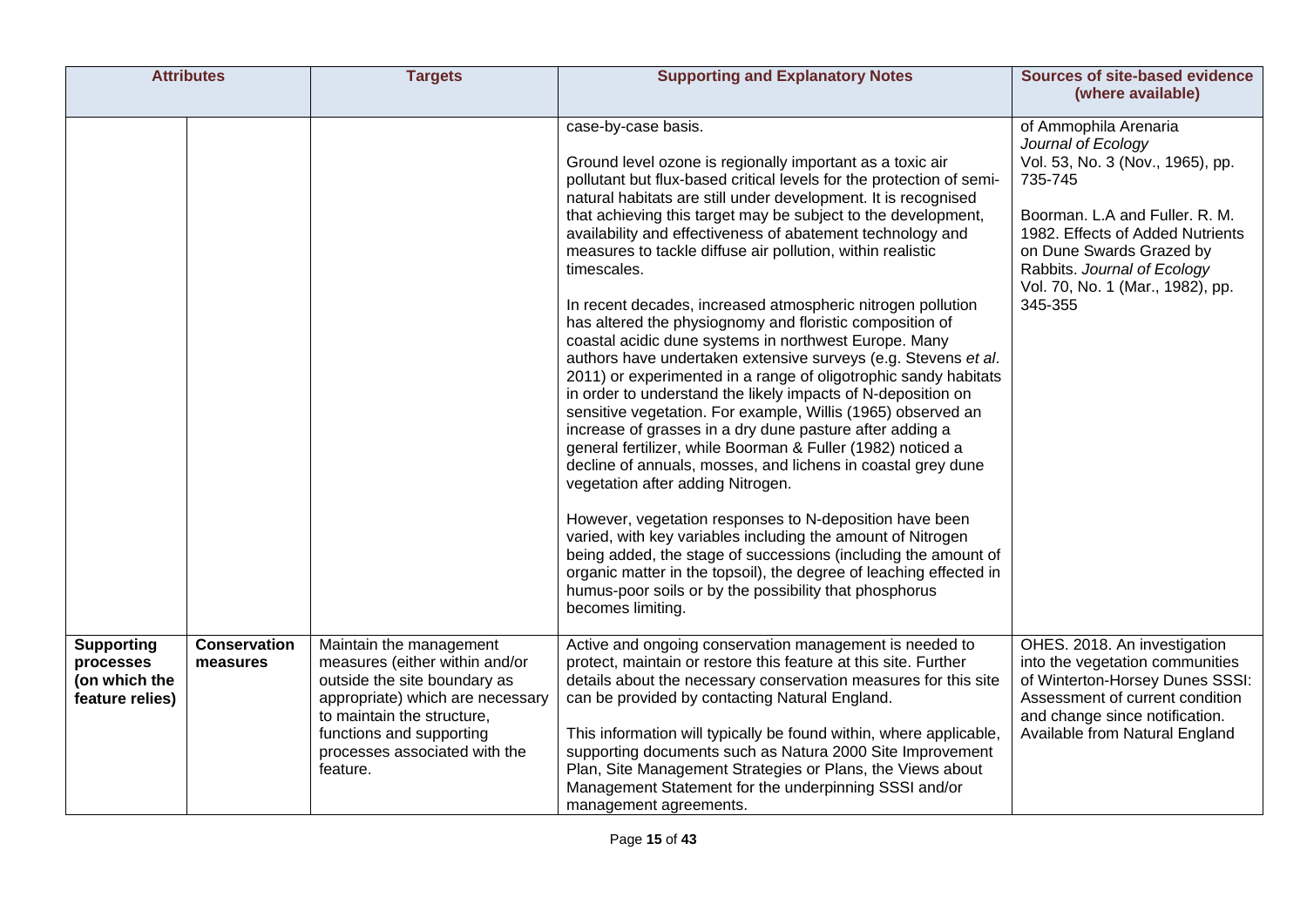| <b>Attributes</b>                                                                               | <b>Targets</b> | <b>Supporting and Explanatory Notes</b>                                                                                                                                                                                                                                                                                                                                  | <b>Sources of site-based evidence</b><br>(where available) |
|-------------------------------------------------------------------------------------------------|----------------|--------------------------------------------------------------------------------------------------------------------------------------------------------------------------------------------------------------------------------------------------------------------------------------------------------------------------------------------------------------------------|------------------------------------------------------------|
|                                                                                                 |                | For this feature, direct habitat and species management is not<br>expected to take place in this zone. However, excessive<br>recreational activity can be damaging and may well need to be<br>managed.<br>On the seaward side of the frontal dune where Winterton Ness<br>is developing, tern fencing has done much to protect the fore-<br>and mobile dune communities. |                                                            |
| <b>Version Control</b><br>Advice last updated: N/A<br>as not relevant to these embryonic dunes. |                | Variations from national feature-framework of integrity-guidance: Supporting processes (on which the feature relies) – water quality attribute has been removed                                                                                                                                                                                                          |                                                            |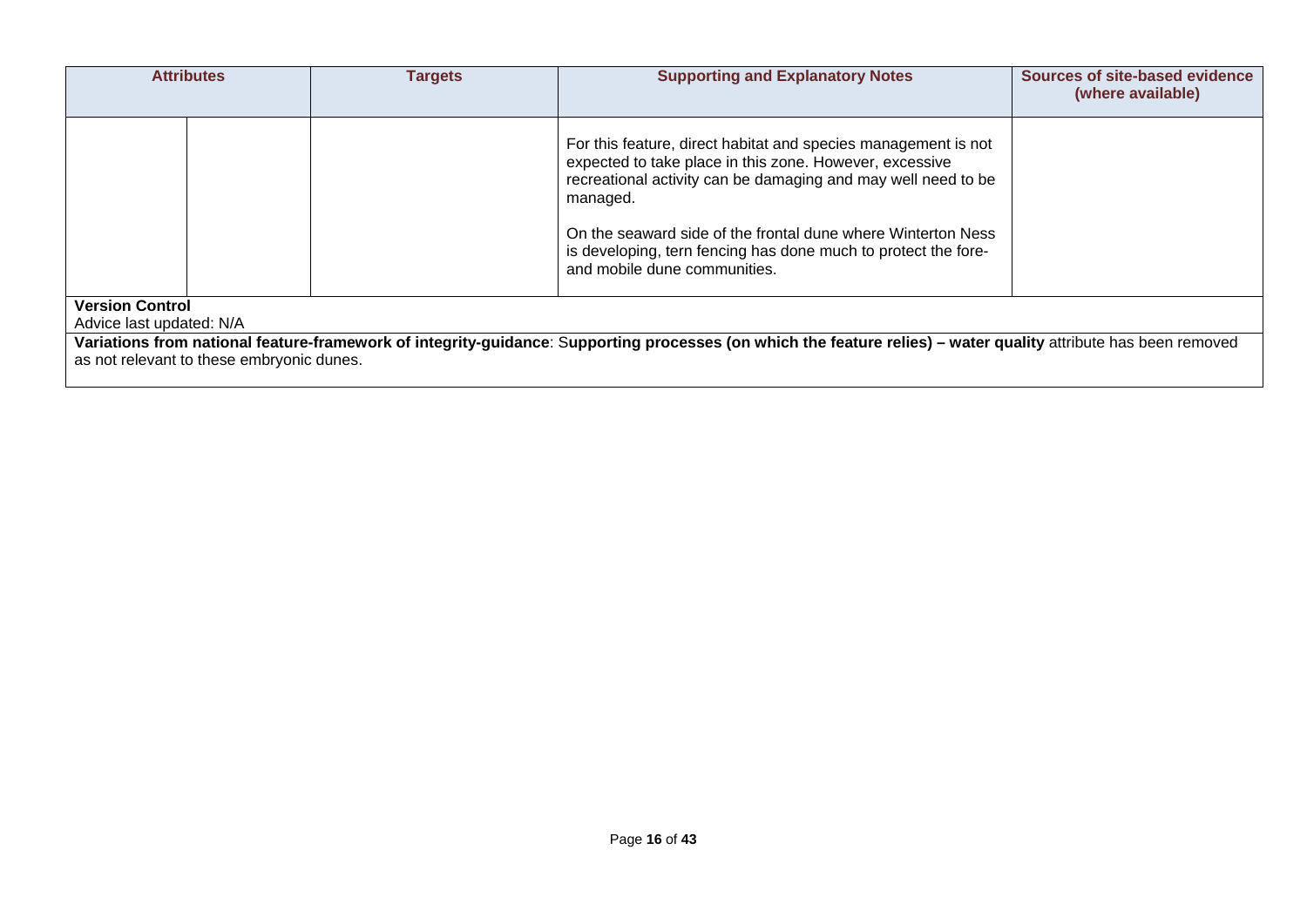#### **Table 2: Supplementary Advice for Qualifying Features: H2120. Shifting dunes along the shoreline with** *Ammophila arenaria* **("white dunes"); Shifting dunes with marram**

| <b>Attributes</b>                                   |                                                                     | <b>Targets</b>                                                                                                                                     | <b>Supporting and Explanatory Notes</b>                                                                                                                                                                                                                                                                                                                                                                                                                                                                                                                                                                                                                                                                                                                                                                                                                                                                                                                                                                                                                                                                                       | <b>Sources of site-based evidence</b><br>(where available)                                                                                                                                                                                                                                                                                                                                                                                     |
|-----------------------------------------------------|---------------------------------------------------------------------|----------------------------------------------------------------------------------------------------------------------------------------------------|-------------------------------------------------------------------------------------------------------------------------------------------------------------------------------------------------------------------------------------------------------------------------------------------------------------------------------------------------------------------------------------------------------------------------------------------------------------------------------------------------------------------------------------------------------------------------------------------------------------------------------------------------------------------------------------------------------------------------------------------------------------------------------------------------------------------------------------------------------------------------------------------------------------------------------------------------------------------------------------------------------------------------------------------------------------------------------------------------------------------------------|------------------------------------------------------------------------------------------------------------------------------------------------------------------------------------------------------------------------------------------------------------------------------------------------------------------------------------------------------------------------------------------------------------------------------------------------|
| <b>Extent and</b><br>distribution<br>of the feature | <b>Extent of the</b><br>feature within<br>the site                  | Restore the total extent of the<br>feature to at least 4.09 hectares.                                                                              | There should be no measurable reduction (excluding any trivial<br>loss) in the extent and area of this feature, and in some cases,<br>the full extent of the feature may need to be restored. The<br>baseline-value of extent given has been generated using data<br>gathered from the listed site-based surveys. Area<br>measurements given may be approximate depending on the<br>methods, age and accuracy of data collection, and as a result<br>this value may be updated in future to reflect more accurate<br>information.<br>The extent of an Annex I habitat feature covers the sum extent<br>of all of the component vegetation communities present and<br>may include transitions and mosaics with other closely-<br>associated habitat features. Where a feature is susceptible to<br>natural dynamic processes, there may be acceptable variations<br>in its extent through natural fluctuations.<br>Where a reduction in the extent of a feature is considered<br>necessary to meet the Conservation Objective for another<br>Annex I feature, Natural England will advise on this on a case-<br>by-case basis. | European Environmental Agency.<br>2015. Winterton - Horsey Dunes<br>- Quick Facts. Available<br>https://eunis.eea.europa.eu/sites/<br>UK0013043<br>Natural England. 2014.<br>Winterton_Access_and_Nature_<br>Conservation_Assessessment_v<br>$9 - 8.9.14$                                                                                                                                                                                      |
| <b>Extent and</b><br>distribution<br>of the feature | <b>Spatial</b><br>distribution of<br>the feature<br>within the site | Restore the distribution and<br>configuration of the feature,<br>including where applicable its<br>component vegetation types,<br>across the site. | A contraction in the range, or geographic spread, of the feature<br>(and its component vegetation and typical species, plus<br>transitional communities) across the site will reduce its overall<br>area, the local diversity and variations in its structure and<br>composition, and may undermine its resilience to adapt to<br>future environmental changes.<br>This may also reduce and break up the continuity of a habitat<br>within a site and how well its typical species are able to move<br>around the site to occupy and use habitat. Such fragmentation<br>can impact on their viability and the wider ecological<br>composition of the Annex I habitat. Smaller fragments of habitat<br>can typically support smaller and more isolated populations<br>which are more vulnerable to extinction. These fragments also                                                                                                                                                                                                                                                                                            | OHES. 2018. An investigation<br>into the vegetation communities<br>of Winterton-Horsey Dunes SSSI:<br>Assessment of current condition<br>and change since notification.<br>Available from Natural England<br>Doarks, C., Woolven, S.C.,<br>Radley, G.P., and Hedley, S.M.<br>1989. Sand dune survey of Great<br>Britain. Site Report no. 74.<br>Winterton to Horsey Dunes,<br>Norfolk 1989. JNCC Report No.<br>124. Peterborough: Joint Nature |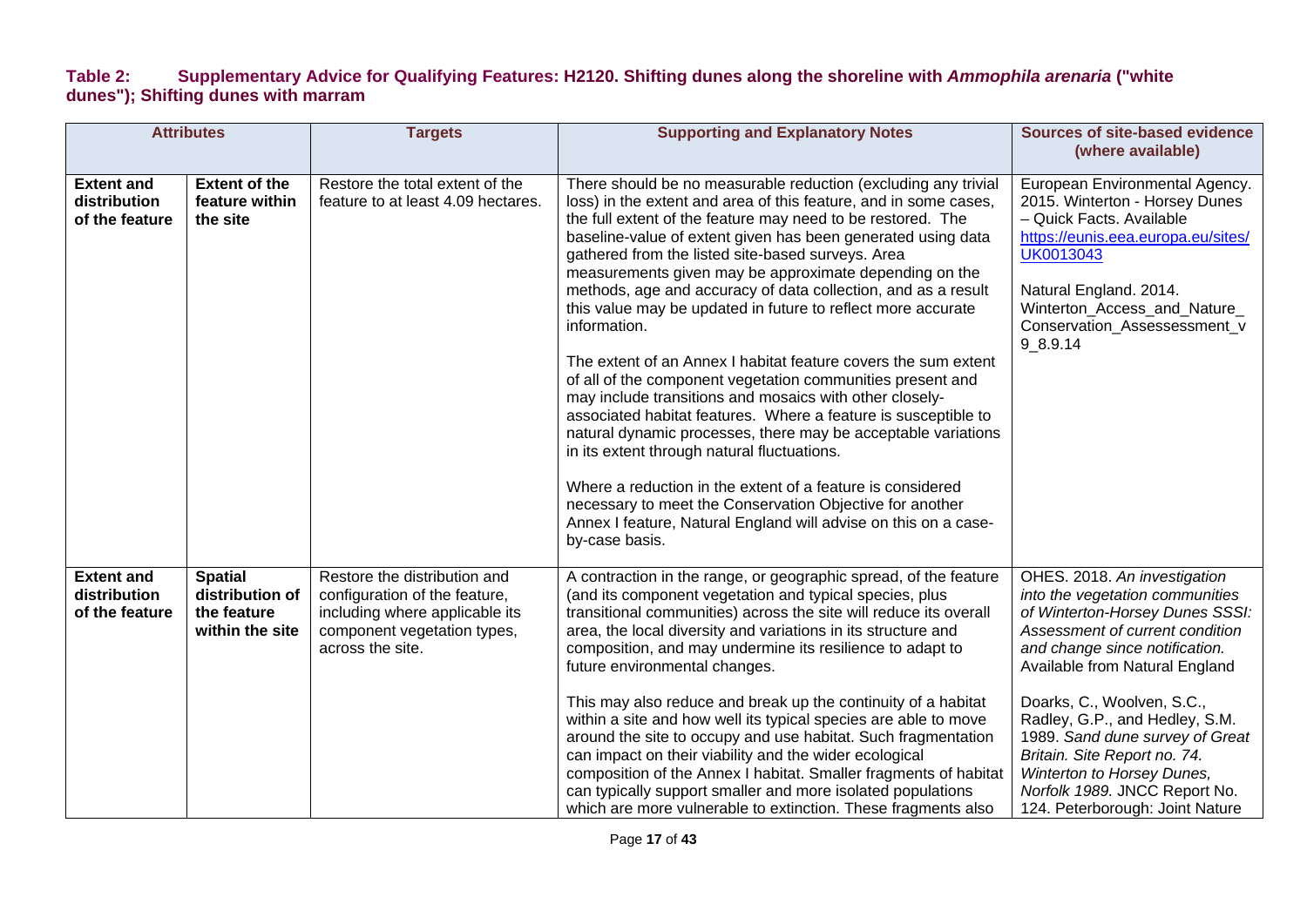| <b>Attributes</b>                                             |                                        | <b>Targets</b>                                                                                                          | <b>Supporting and Explanatory Notes</b>                                                                                                                                                                                                                                                                                                                                                                                                                                                                                                                                                                                                                                                                                                                                                                                                                            | Sources of site-based evidence<br>(where available)                                                                                   |
|---------------------------------------------------------------|----------------------------------------|-------------------------------------------------------------------------------------------------------------------------|--------------------------------------------------------------------------------------------------------------------------------------------------------------------------------------------------------------------------------------------------------------------------------------------------------------------------------------------------------------------------------------------------------------------------------------------------------------------------------------------------------------------------------------------------------------------------------------------------------------------------------------------------------------------------------------------------------------------------------------------------------------------------------------------------------------------------------------------------------------------|---------------------------------------------------------------------------------------------------------------------------------------|
|                                                               |                                        |                                                                                                                         | have a greater amount of open edge habitat which will differ in<br>the amount of light, temperature, wind, and even noise that it<br>receives compared to its interior. These conditions may not be<br>suitable for some of the typical and more specialist species<br>associated with the Annex I habitat feature.<br>For this feature, this strongly relates to the coastal processes<br>(sand deposition by wind, tideline debris to initiate sand<br>trapping and lack of disturbance during growing season) as<br>well as seed/propagule supply that determine the presence of<br>the habitat. Distribution of habitat relates to the availability of<br>blown sand from the beach plain, as well as seed/propagule<br>supply that determine the presence of the habitat. Ammophila<br>arenaria (Marram grass) plants also have a mycorrhizal<br>association. | <b>Conservation Committee.</b>                                                                                                        |
|                                                               |                                        |                                                                                                                         | At Winterton, the mobile dune habitat is situated on the top and<br>seaward flank of the frontal dune south of Unit 3 (where it is<br>absent), and may extend landwards where sand has recently<br>been disturbed, or seawards in front of Unit 13, where<br>immature mobile dunes have formed in the lea of the<br>developing Ness. Where it is present, mobile dunes may be<br>fronted by foredunes, though this is only well-developed within<br>the tern enclosure.                                                                                                                                                                                                                                                                                                                                                                                            |                                                                                                                                       |
|                                                               |                                        |                                                                                                                         | The extent of this feature is probably about the same now as it<br>was in 1989 but the locations have altered along both the<br>eroding and accreting sections of the coastline. Where the<br>Ness is developing north of Winterton Beach Café, sand<br>accretion has promoted the formation of quite vigorous mobile<br>dune stands, protected by the tern fencing. Elsewhere,<br>however, erosion and trampling are largely preventing<br>vegetation establishment. The supply of sediment is likely to be<br>affected by the hard sea defences.                                                                                                                                                                                                                                                                                                                 |                                                                                                                                       |
| <b>Structure and</b><br>function<br>(including its<br>typical | Vegetation<br>community<br>composition | Ensure the component<br>vegetation communities of the<br>feature are referable to and<br>characterised by the following | This habitat feature will comprise a number of associated semi-<br>natural vegetation types and their transitional zones. In the UK<br>these have been categorised by the National Vegetation<br>Classification (NVC). Maintaining or restoring the presence,                                                                                                                                                                                                                                                                                                                                                                                                                                                                                                                                                                                                      | OHES. 2018. An investigation<br>into the vegetation communities<br>of Winterton-Horsey Dunes SSSI:<br>Assessment of current condition |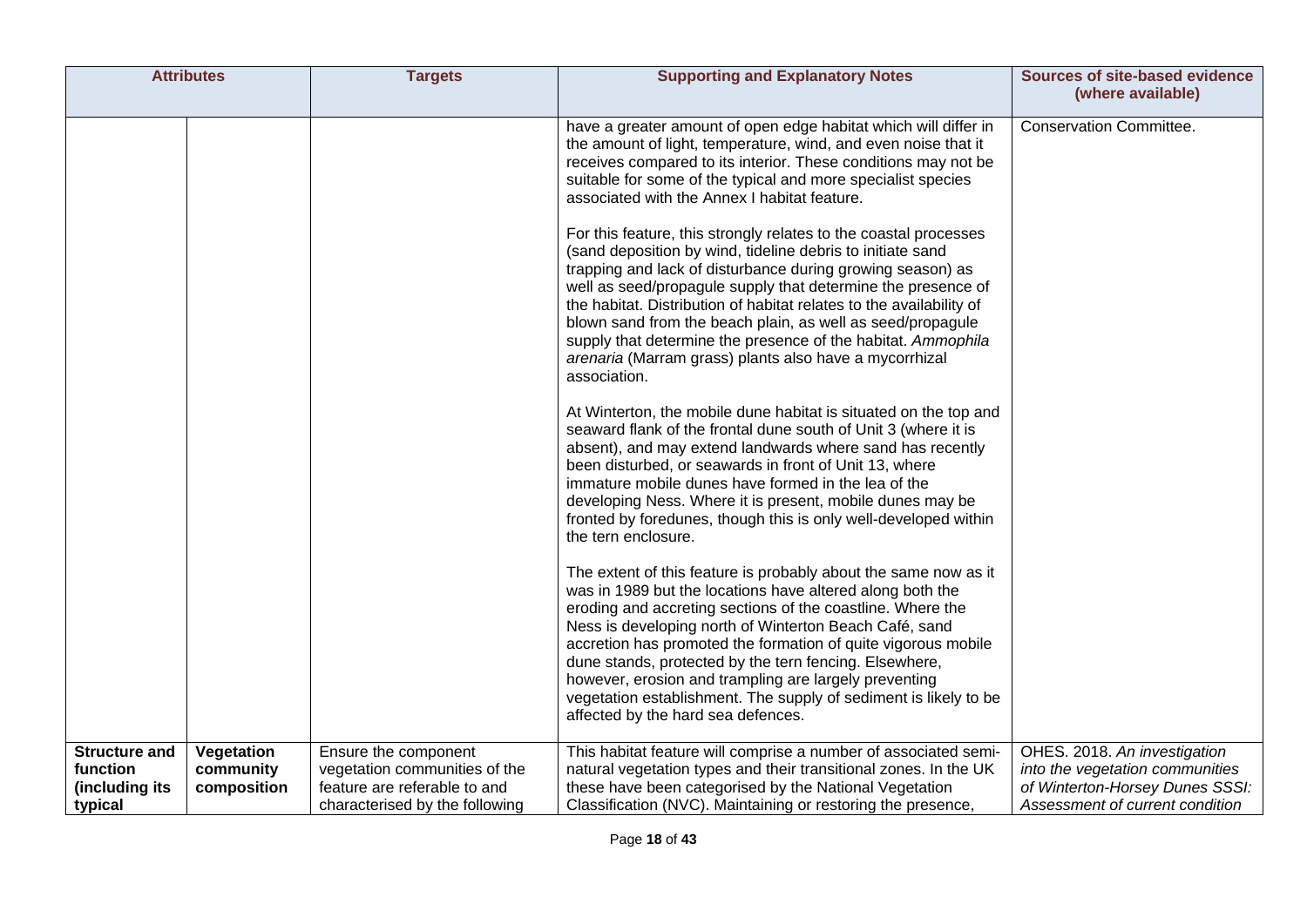| <b>Attributes</b>                                                         |                                              | <b>Targets</b>                                                                                                                                                                                                                 | <b>Supporting and Explanatory Notes</b>                                                                                                                                                                                                                                                                                                                                                                                                                                                                                                                                                                                                                                                                                                                                                                                                                                                                                                                                                                                               | <b>Sources of site-based evidence</b><br>(where available)                                                                                         |
|---------------------------------------------------------------------------|----------------------------------------------|--------------------------------------------------------------------------------------------------------------------------------------------------------------------------------------------------------------------------------|---------------------------------------------------------------------------------------------------------------------------------------------------------------------------------------------------------------------------------------------------------------------------------------------------------------------------------------------------------------------------------------------------------------------------------------------------------------------------------------------------------------------------------------------------------------------------------------------------------------------------------------------------------------------------------------------------------------------------------------------------------------------------------------------------------------------------------------------------------------------------------------------------------------------------------------------------------------------------------------------------------------------------------------|----------------------------------------------------------------------------------------------------------------------------------------------------|
| species)                                                                  |                                              | National Vegetation<br><b>Classification types</b><br>SD6 (Ammophila arenaria mobile<br>dune community)<br>SD7 (Ammophila arenaria -<br>Festuca rubra semi-fixed dune<br>community)                                            | variety and composition of these vegetation types at this site<br>will help to conserve the typical species composition of the<br>SAC feature at this site at appropriate levels (recognising<br>natural fluctuations).<br>There are a number of sub-communities and there will be<br>natural fluxes in the transition between the mobile dunes and<br>fixed dunes seaward as sand deposition changes.                                                                                                                                                                                                                                                                                                                                                                                                                                                                                                                                                                                                                                | and change since notification.<br>Available from Natural England                                                                                   |
| <b>Structure and</b><br>function<br>(including its<br>typical<br>species) | <b>Vegetation:</b><br>undesirable<br>species | Maintain the frequency/cover of<br>the following undesirable species<br>to within acceptable levels and<br>prevent changes in surface<br>condition, soils, nutrient levels or<br>hydrology which may encourage<br>their spread | Undesirable non-woody and woody vascular plants species<br>may require active management to avert an unwanted<br>succession to a different and less desirable state. Often they<br>may be indicative of a negative trend relating to another aspect<br>of a site's structure and function. These species will vary<br>depending on the nature of the particular feature, and in some<br>cases these species may be natural/acceptable components or<br>even dominants.                                                                                                                                                                                                                                                                                                                                                                                                                                                                                                                                                                | OHES. 2018. Winterton-Horsey<br>Dunes SSSI: Assessment of<br>current condition and change<br>since notification. Available from<br>Natural England |
| <b>Structure and</b><br>function<br>(including its<br>typical<br>species) | Vegetation<br>community<br>transitions       | Maintain and restore where<br>practicable the full natural range<br>of vegetation zones and the<br>transitions between them.                                                                                                   | Zonations are seen as indicative of good conservation of<br>structure and function. It is essential that the relationship<br>between this habitat and other elements of the sand dune<br>system are recognised. As much of the dune frontage as<br>possible should have intact zonation to the next stage in<br>succession (generally fixed dunes). This target needs to be<br>determined at a site level, as there may be specific factors that<br>naturally limit continuous coverage.<br>This transition of the mobile dune vegetation across the face of<br>three types of fixed dune appears to follow the retreat of the<br>frontal dune through coastal erosion, though its floristic<br>composition retains little of the species-richness associated<br>with the more developed forms of fixed dune vegetation. The<br>stand is dominated by dense marram tussocks and Carex<br>arenaria is restricted to a constant but subordinate role in a<br>relatively stable form of this sub-community with little sand<br>movement. | OHES. 2018. Winterton-Horsey<br>Dunes SSSI: Assessment of<br>current condition and change<br>since notification. Available from<br>Natural England |
| <b>Structure and</b><br>function                                          | Dune<br>topography                           | Restore a natural topography to<br>the shifting dune feature.                                                                                                                                                                  | Dune topography may be influenced by the operation of<br>geomorphological processes, which should be allowed to                                                                                                                                                                                                                                                                                                                                                                                                                                                                                                                                                                                                                                                                                                                                                                                                                                                                                                                       | OHES. 2018. Winterton-Horsey<br>Dunes SSSI: Assessment of                                                                                          |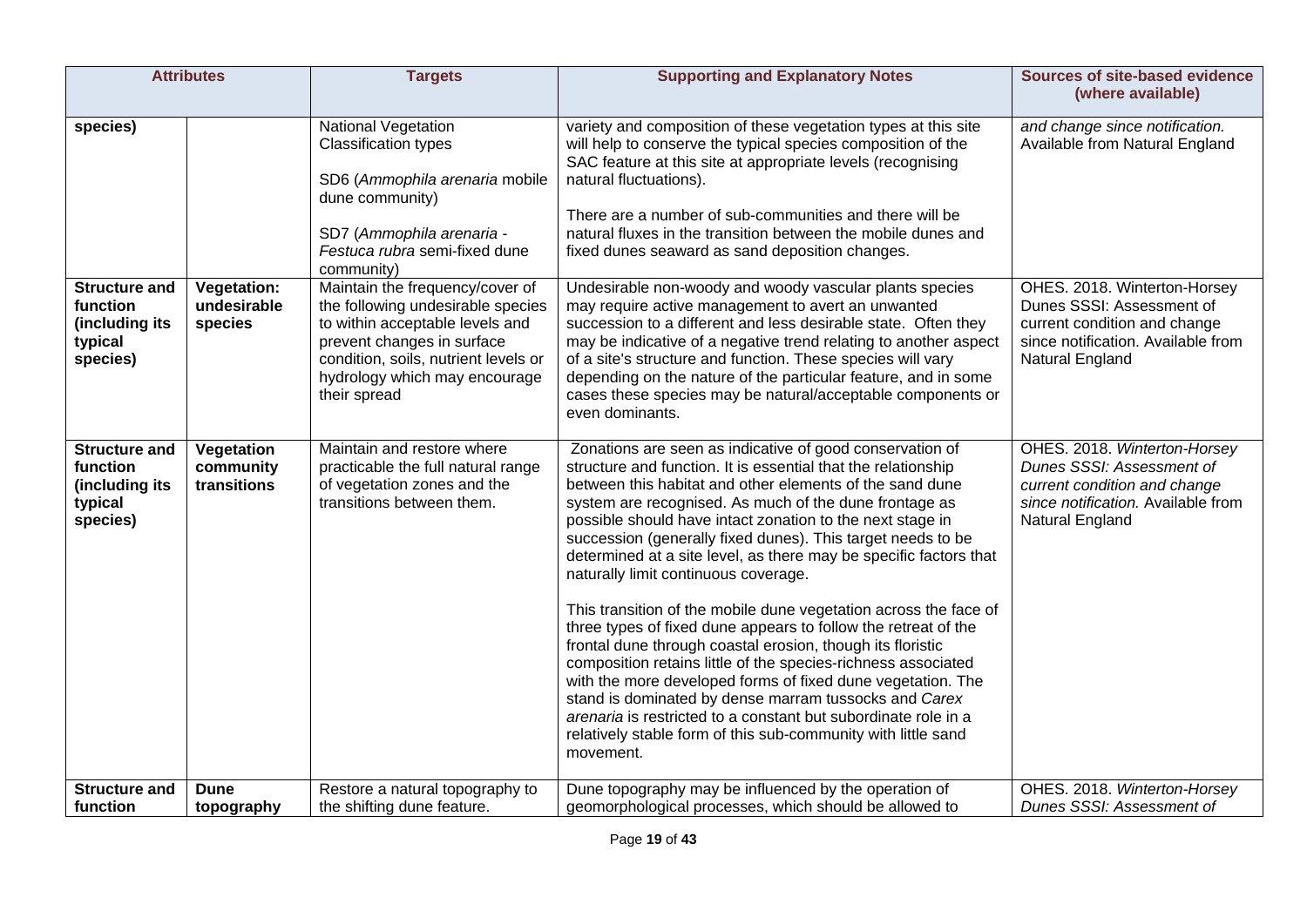| <b>Attributes</b>                                                                                   | <b>Targets</b>                                                                                            | <b>Supporting and Explanatory Notes</b>                                                                                                                                                                                                                                                                                                                                                                                                                                                                                                                                                                                                                                                                                                                                                                                                                                                                                                                                                                                                                                                                                                                                                                                                                                                                                                                                                                                                                                                                                                                                                                                                                                                                                                                                                                                                                                                                                                                                                            | <b>Sources of site-based evidence</b><br>(where available)                                |
|-----------------------------------------------------------------------------------------------------|-----------------------------------------------------------------------------------------------------------|----------------------------------------------------------------------------------------------------------------------------------------------------------------------------------------------------------------------------------------------------------------------------------------------------------------------------------------------------------------------------------------------------------------------------------------------------------------------------------------------------------------------------------------------------------------------------------------------------------------------------------------------------------------------------------------------------------------------------------------------------------------------------------------------------------------------------------------------------------------------------------------------------------------------------------------------------------------------------------------------------------------------------------------------------------------------------------------------------------------------------------------------------------------------------------------------------------------------------------------------------------------------------------------------------------------------------------------------------------------------------------------------------------------------------------------------------------------------------------------------------------------------------------------------------------------------------------------------------------------------------------------------------------------------------------------------------------------------------------------------------------------------------------------------------------------------------------------------------------------------------------------------------------------------------------------------------------------------------------------------------|-------------------------------------------------------------------------------------------|
| (including its<br>typical<br>species)                                                               |                                                                                                           | continue in order to maintain the dune system in its naturally<br>dynamic form. Maintaining this zone in a natural form, and as<br>part of the wider dune zonation, will provide optimal conditions<br>for the full range of characteristic flora and fauna. The low<br>shifting dunes on the foreshore provide a vital structural<br>element to any dune system: the varied natural topography<br>provides important means of dune-building and progradation<br>seawards. Key dune-building plants such as Ammophila<br>arenaria (Marram grass) is sensitive to salinities over 1.5% so<br>only persists on higher dune ridges.<br>Coastal erosion and the fixing of the mobile dune system by the<br>sea wall has clearly truncated the typical Ammophila mobile<br>dune phase along some sections of the frontal dune which<br>would typically have extended seawards. It is absent from Unit<br>3 and further south this is a remnant and diminishing vegetation<br>over a sand surface that is not accreting. South of the sea wall,<br>the seaward face of the frontal dune is typically a steep,<br>eroding slope with patches of vegetation which have obviously<br>slipped from above as the base of the slope is ripped away by<br>the sea. Behind the protection of the Ness, however, shifting<br>dune vegetation has become well-established in front of this<br>formerly eroding edge of the frontal dune.<br>As previously described, the capacity for dune re-creation is<br>affected both by the sea wall and groynes, which reduce the<br>beach's natural supply of sand during storms used for Ness<br>extension and dune accretion, and by repeated trampling<br>pressure, which prevent the establishment of mobile dune<br>communities.<br>The sea wall on the frontage of much of the site essentially<br>fixes the embryonic and mobile dune system, and hence<br>interrupts the ability of these features to shift and change in<br>response to changing sediment supply. | current condition and change<br>since notification. Available from<br>Natural England     |
| <b>Structure and</b><br><b>Presence of</b><br>function<br>unvegetated<br>(including its<br>surfaces | Maintain the extent of bare sand<br>which typically covers up to 50%<br>of the feature extent, of varying | In these developing, dynamic zones, bare sand should be<br>expected. Lack of bare sand would suggest an artificially<br>stabilised system. Blow-outs are a natural element of this zone.                                                                                                                                                                                                                                                                                                                                                                                                                                                                                                                                                                                                                                                                                                                                                                                                                                                                                                                                                                                                                                                                                                                                                                                                                                                                                                                                                                                                                                                                                                                                                                                                                                                                                                                                                                                                           | OHES. 2018. Winterton-Horsey<br>Dunes SSSI: Assessment of<br>current condition and change |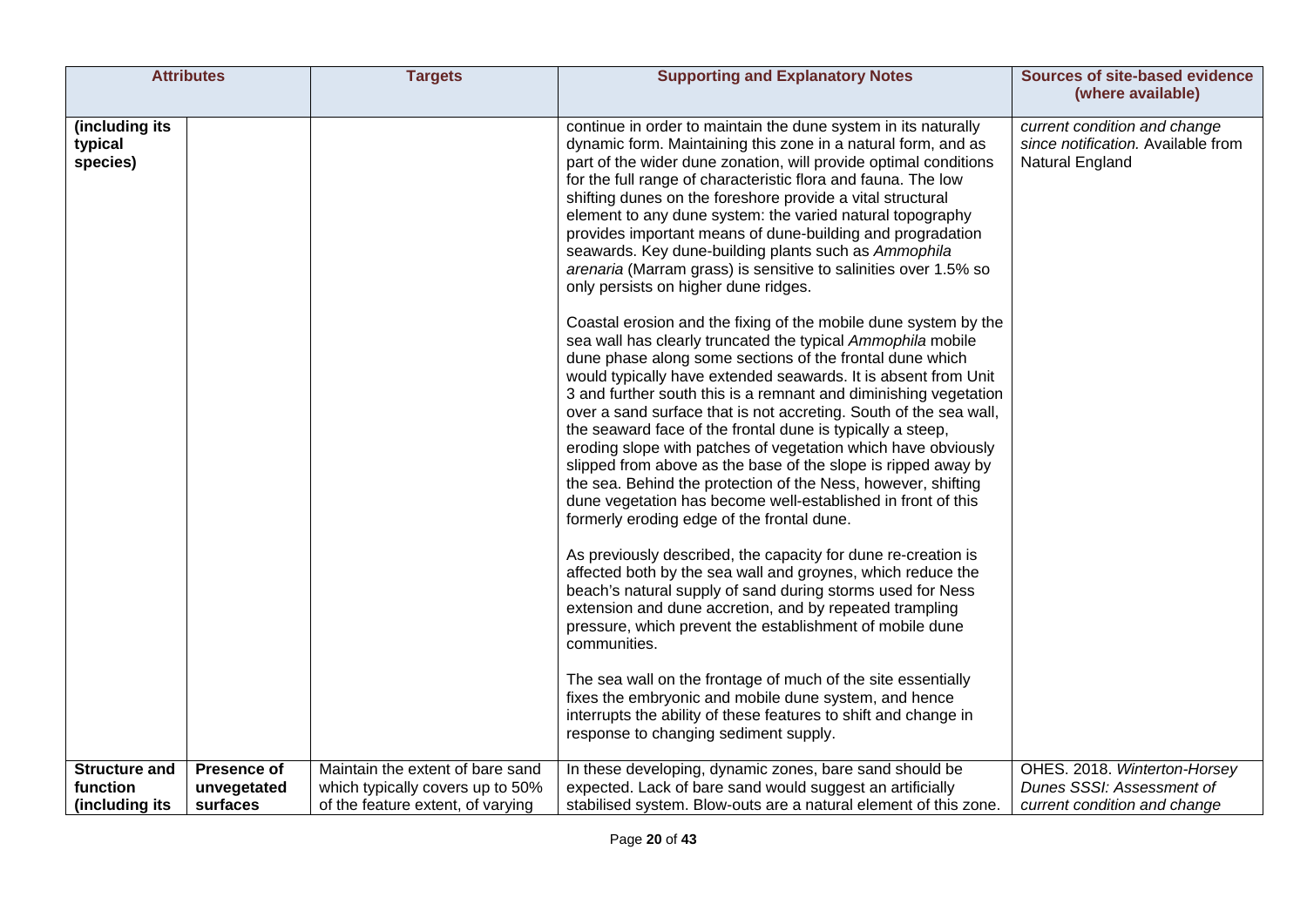|                                                                           | <b>Attributes</b>                                                      | <b>Targets</b>                                                                                                                                                                                                                                                                                                                                                                                                        | <b>Supporting and Explanatory Notes</b>                                                                                                                                                                                                                                                                                                                                                                                                                                                                                                                                               | <b>Sources of site-based evidence</b><br>(where available)                                                                                         |
|---------------------------------------------------------------------------|------------------------------------------------------------------------|-----------------------------------------------------------------------------------------------------------------------------------------------------------------------------------------------------------------------------------------------------------------------------------------------------------------------------------------------------------------------------------------------------------------------|---------------------------------------------------------------------------------------------------------------------------------------------------------------------------------------------------------------------------------------------------------------------------------------------------------------------------------------------------------------------------------------------------------------------------------------------------------------------------------------------------------------------------------------------------------------------------------------|----------------------------------------------------------------------------------------------------------------------------------------------------|
| typical<br>species)                                                       |                                                                        | sizes, in a mosaic with the<br>vegetation.<br>Surface erosion due to human<br>disturbance (such as informal<br>bare sand paths through mobile<br>dune communities) or blowouts<br>should not exceed 5% of the<br>mobile/foredune total area.<br>N.B. "Erosion" in this case should<br>not include areas where<br>vegetation is actively<br>recolonizing, but only those<br>areas which are persistently bare<br>sand. | If extent of sand is towards the upper end of the range, it will<br>become important to assess whether recreational pressures<br>are over-riding natural dynamics.<br>This target would take into account the ability of mobile dune<br>communities to comfortably contain a significant proportion of<br>bare sand, but to highlight those areas where trampling or wind<br>erosion is at sufficient levels that vegetation cannot naturally<br>recover. These areas would need temporarily fencing to<br>alleviate some of the disturbance.                                         | since notification. Available from<br>Natural England                                                                                              |
| <b>Structure and</b><br>function<br>(including its<br>typical<br>species) | <b>Key</b><br>structural,<br>influential and<br>distinctive<br>species | Maintain the abundance of the<br>typical species listed below to<br>enable each of them to be a<br>viable component of the Annex 1<br>habitat;<br>Constant and preferential<br>$\bullet$<br>plant species of SD6 and<br>SD7 dune NVC<br>communities which are the<br>main component of the<br>H2120 feature within the<br><b>SAC</b>                                                                                  | See generic text for this attribute in Table 1                                                                                                                                                                                                                                                                                                                                                                                                                                                                                                                                        | OHES. 2018. Winterton-Horsey<br>Dunes SSSI: Assessment of<br>current condition and change<br>since notification. Available from<br>Natural England |
| <b>Structure and</b><br>function<br>(including its<br>typical<br>species) | <b>Supporting</b><br>off-site<br>habitat                               | Maintain the extent, quality and<br>spatial configuration of land or<br>habitat surrounding or adjacent<br>to the site which is known to<br>support the feature, within the<br>constraints of natural coastal<br>processes                                                                                                                                                                                            | Include only where applicable. The structure and function of the<br>qualifying habitat, including its typical species, may rely upon<br>the continued presence of areas which surround and are<br>outside of the designated site boundary. Changes in<br>surrounding land-use may adversely (directly/indirectly) affect<br>the functioning of the feature and its component species. This<br>supporting habitat may be critical to the typical species of the<br>feature to support their feeding, breeding, roosting, population<br>dynamics ('metapopulations'), pollination or to | OHES. 2015. Other survey of<br>non-designated land<br>National England. Aerial surveys<br>of Winterton-Horsey Dunes                                |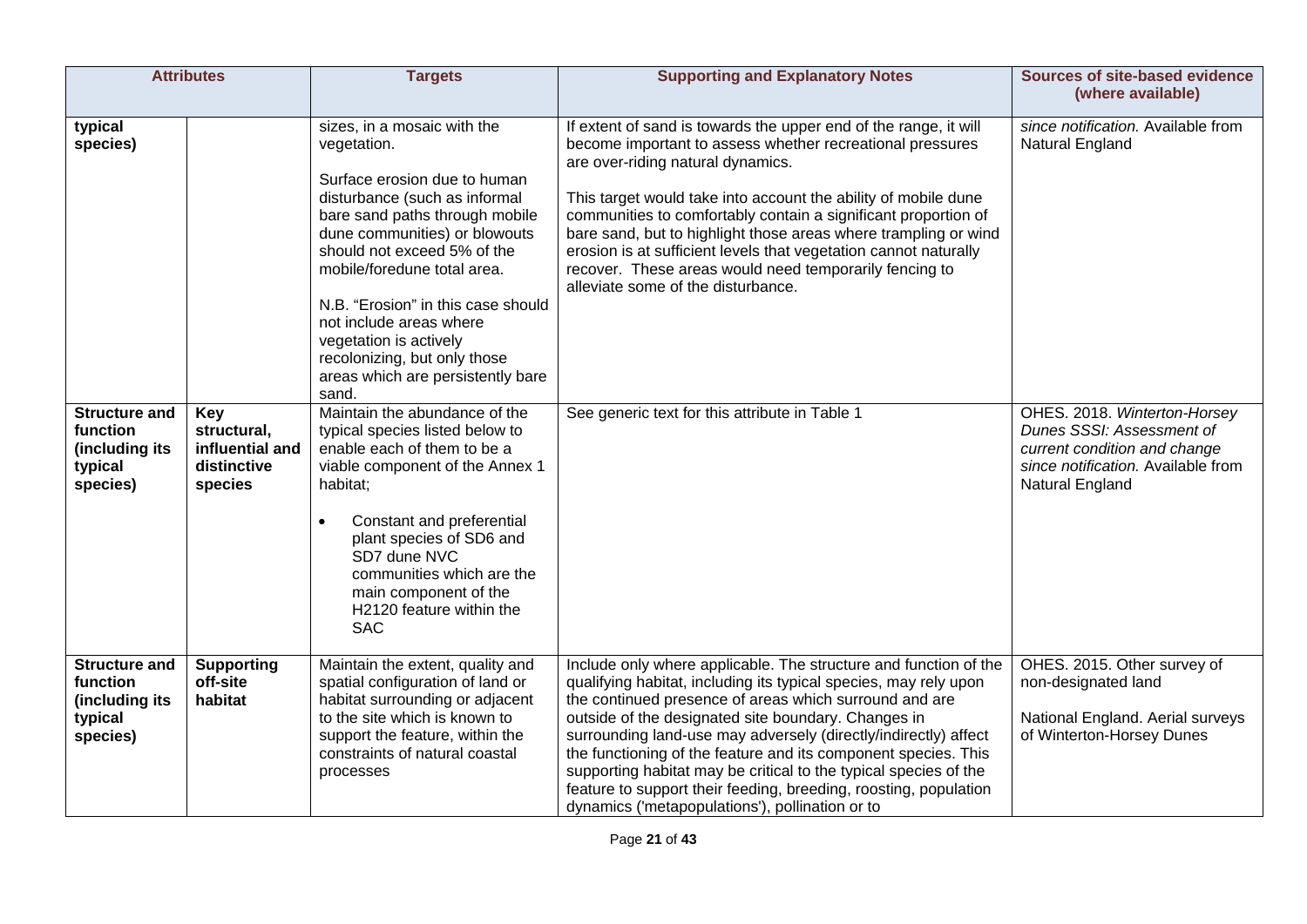|                                                                           | <b>Attributes</b>                                            | <b>Targets</b>                                                                                                                                                                                               | <b>Supporting and Explanatory Notes</b>                                                                                                                                                                                                                                                                                                                                                                                                                                                                                                                                                                                                                                                                                                                                                                                                                                                                                                                                                                                                                                                                                                                                                                                                                                                   | <b>Sources of site-based evidence</b><br>(where available)                                                                                          |
|---------------------------------------------------------------------------|--------------------------------------------------------------|--------------------------------------------------------------------------------------------------------------------------------------------------------------------------------------------------------------|-------------------------------------------------------------------------------------------------------------------------------------------------------------------------------------------------------------------------------------------------------------------------------------------------------------------------------------------------------------------------------------------------------------------------------------------------------------------------------------------------------------------------------------------------------------------------------------------------------------------------------------------------------------------------------------------------------------------------------------------------------------------------------------------------------------------------------------------------------------------------------------------------------------------------------------------------------------------------------------------------------------------------------------------------------------------------------------------------------------------------------------------------------------------------------------------------------------------------------------------------------------------------------------------|-----------------------------------------------------------------------------------------------------------------------------------------------------|
|                                                                           |                                                              |                                                                                                                                                                                                              | prevent/reduce/absorb damaging impacts from adjacent land<br>uses e.g. pesticide drift, nutrient enrichment.                                                                                                                                                                                                                                                                                                                                                                                                                                                                                                                                                                                                                                                                                                                                                                                                                                                                                                                                                                                                                                                                                                                                                                              |                                                                                                                                                     |
| <b>Structure and</b><br>function<br>(including its<br>typical<br>species) | <b>Functional</b><br>connectivity<br>with wider<br>landscape | Maintain the overall extent,<br>quality and function of any<br>supporting features within the<br>local landscape which provide a<br>critical functional connection with<br>the site                          | This recognises the potential need at this site to maintain or<br>restore the connectivity of the site to its wider landscape in<br>order to meet the conservation objectives. These connections<br>may take the form of landscape features, such as habitat<br>patches, hedges, watercourses and verges, outside of the<br>designated site boundary which are either important for the<br>migration, dispersal and genetic exchange of those typical<br>species closely associated with qualifying Annex I habitat<br>features of the site.<br>These features may also be important to the operation of the<br>supporting ecological processes on which the designated site<br>and its features may rely. In most cases increasing actual and<br>functional landscape-scale connectivity would be beneficial.<br>Where there is a lack of detailed knowledge of the connectivity<br>requirements of the qualifying feature, Natural England will<br>advise as to whether these are applicable on a case by case<br>basis.<br>It is very likely that a network of routeways over the dunes has<br>been perpetuated throughout human occupation of the coastal<br>landscape, and may be associated with access to the shore as<br>well as to the uses to which the dunefield has been put. | OHES. 2018. Winterton-Horsey<br>Dunes SSSI: Assessment of<br>current condition and change<br>since notification. Available from<br>Natural England  |
| <b>Structure and</b><br>function<br>(including its<br>typical<br>species) | <b>Adaptation</b><br>and resilience                          | Maintain the feature's ability, and<br>that of its supporting processes,<br>to adapt or evolve to wider<br>environmental change, either<br>within or external to the site.                                   | See generic text for this attribute in Table 1.                                                                                                                                                                                                                                                                                                                                                                                                                                                                                                                                                                                                                                                                                                                                                                                                                                                                                                                                                                                                                                                                                                                                                                                                                                           |                                                                                                                                                     |
| <b>Structure and</b><br>function<br>(including its<br>typical<br>species) | Soils,<br>substrate and<br>nutrient<br>cycling               | Maintain the properties of the<br>underlying soil types, including<br>structure, bulk density, total<br>carbon, pH, soil nutrient status<br>and fungal: bacterial ratio, to<br>within typical values for the | Soil is the foundation of basic ecosystem function and a vital<br>part of the natural environment. Its properties strongly influence<br>the colonisation, growth and distribution of those plant species<br>which together form vegetation types, and therefore provides a<br>habitat used by a wide range of organisms. Soil biodiversity<br>has a vital role to recycle organic matter. Changes to natural                                                                                                                                                                                                                                                                                                                                                                                                                                                                                                                                                                                                                                                                                                                                                                                                                                                                              | OHES. 2018. Winterton-Horsey<br>Dunes SSSI: Assessment of<br>current condition and change<br>since notification. Available from<br>Natural England. |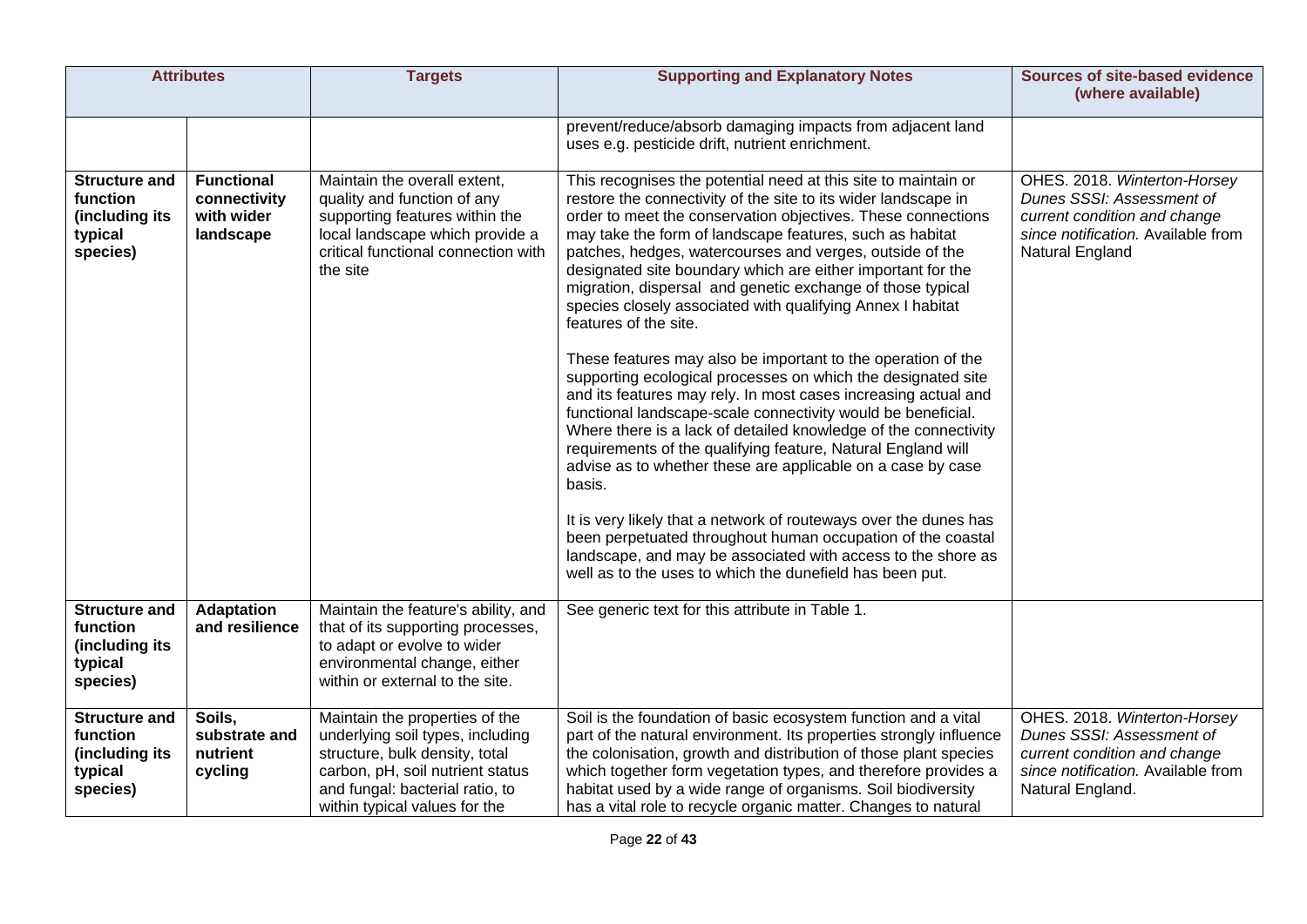| <b>Attributes</b>                                                  |                                 | <b>Targets</b>                                                                                                                                                                                                                                              | <b>Supporting and Explanatory Notes</b>                                                                                                                                                                                                                                                                                                                                                                                                                                                                                                                                                                                                                                                                                                                                                                                                                                                                                                                                       | <b>Sources of site-based evidence</b><br>(where available)                                                                                                                                                                                                                                                                                                                                         |
|--------------------------------------------------------------------|---------------------------------|-------------------------------------------------------------------------------------------------------------------------------------------------------------------------------------------------------------------------------------------------------------|-------------------------------------------------------------------------------------------------------------------------------------------------------------------------------------------------------------------------------------------------------------------------------------------------------------------------------------------------------------------------------------------------------------------------------------------------------------------------------------------------------------------------------------------------------------------------------------------------------------------------------------------------------------------------------------------------------------------------------------------------------------------------------------------------------------------------------------------------------------------------------------------------------------------------------------------------------------------------------|----------------------------------------------------------------------------------------------------------------------------------------------------------------------------------------------------------------------------------------------------------------------------------------------------------------------------------------------------------------------------------------------------|
|                                                                    |                                 | habitat.                                                                                                                                                                                                                                                    | soil properties may therefore affect the ecological structure,<br>function and processes associated with this Annex I feature.<br>This Annex 1 habitat has essentially raw soils with little humus<br>and low nutrient status.                                                                                                                                                                                                                                                                                                                                                                                                                                                                                                                                                                                                                                                                                                                                                |                                                                                                                                                                                                                                                                                                                                                                                                    |
| <b>Supporting</b><br>processes<br>(on which the<br>feature relies) | <b>Conservation</b><br>measures | Restore the management<br>measures within and outside the<br>site boundary, which are<br>necessary to restore the<br>structure, functions and<br>supporting processes associated<br>with the feature.                                                       | Active and ongoing conservation management is needed to<br>protect, maintain or restore this feature at this site. Further<br>details about the necessary conservation measures for this site<br>can be provided by contacting Natural England.<br>This information will typically be found within, where applicable,<br>supporting documents such as Natura 2000 Site Improvement<br>Plan, Site Management Strategies or Plans, the Views about<br>Management Statement for the underpinning SSSI and/or<br>management agreements.<br>Management should consider the structures on and functions<br>of the site as a whole. Management measures specifically<br>aimed at maintaining and enhancing the features for which they<br>are designated and to address some of the pressures and<br>future threats.                                                                                                                                                                 | OHES. 2018. Winterton-Horsey<br>Dunes SSSI: Assessment of<br>current condition and change<br>since notification. Available from<br>Natural England<br>OHES. 2016. Winterton-Horsey<br><b>Dunes SSSI and Great Yarmouth</b><br>North Denes SSSI: Erosion<br><b>Results and Future Monitoring</b><br>Protocols. Available from Natural<br>England                                                    |
| <b>Supporting</b><br>processes<br>(on which the<br>feature relies) | <b>Air quality</b>              | Maintain as necessary, the<br>concentrations and deposition of<br>air pollutants to at or below the<br>site-relevant Critical Load or<br>Level values given for this<br>feature of the site on the Air<br>Pollution Information System<br>(www.apis.ac.uk). | This habitat type is considered sensitive to changes in air<br>quality. Exceedance of these critical values for air pollutants<br>may modify the chemical status of its substrate, accelerating or<br>damaging plant growth, altering its vegetation structure and<br>composition and causing the loss of sensitive typical species<br>associated with it.<br>Critical Loads and Levels are recognised thresholds below<br>which such harmful effects on sensitive UK habitats will not<br>occur to a significant level, according to current levels of<br>scientific understanding. There are critical levels for ammonia<br>(NH3), oxides of nitrogen (NOx) and sulphur dioxide (SO2), and<br>critical loads for nutrient nitrogen deposition and acid<br>deposition. There are currently no critical loads or levels for<br>other pollutants such as Halogens, Heavy Metals, POPs, VOCs<br>or Dusts. These should be considered as appropriate on a<br>case-by-case basis. | More information about site-<br>relevant Critical Loads and Levels<br>for this SAC is available by using<br>the 'search by site' tool on the Air<br>Pollution Information System<br>(www.apis.ac.uk).<br>OHES. 2016. Winterton-Horsey<br><b>Dunes SSSI and Great Yarmouth</b><br>North Denes SSSI: Erosion<br><b>Results and Future Monitoring</b><br>Protocols. Available from Natural<br>England |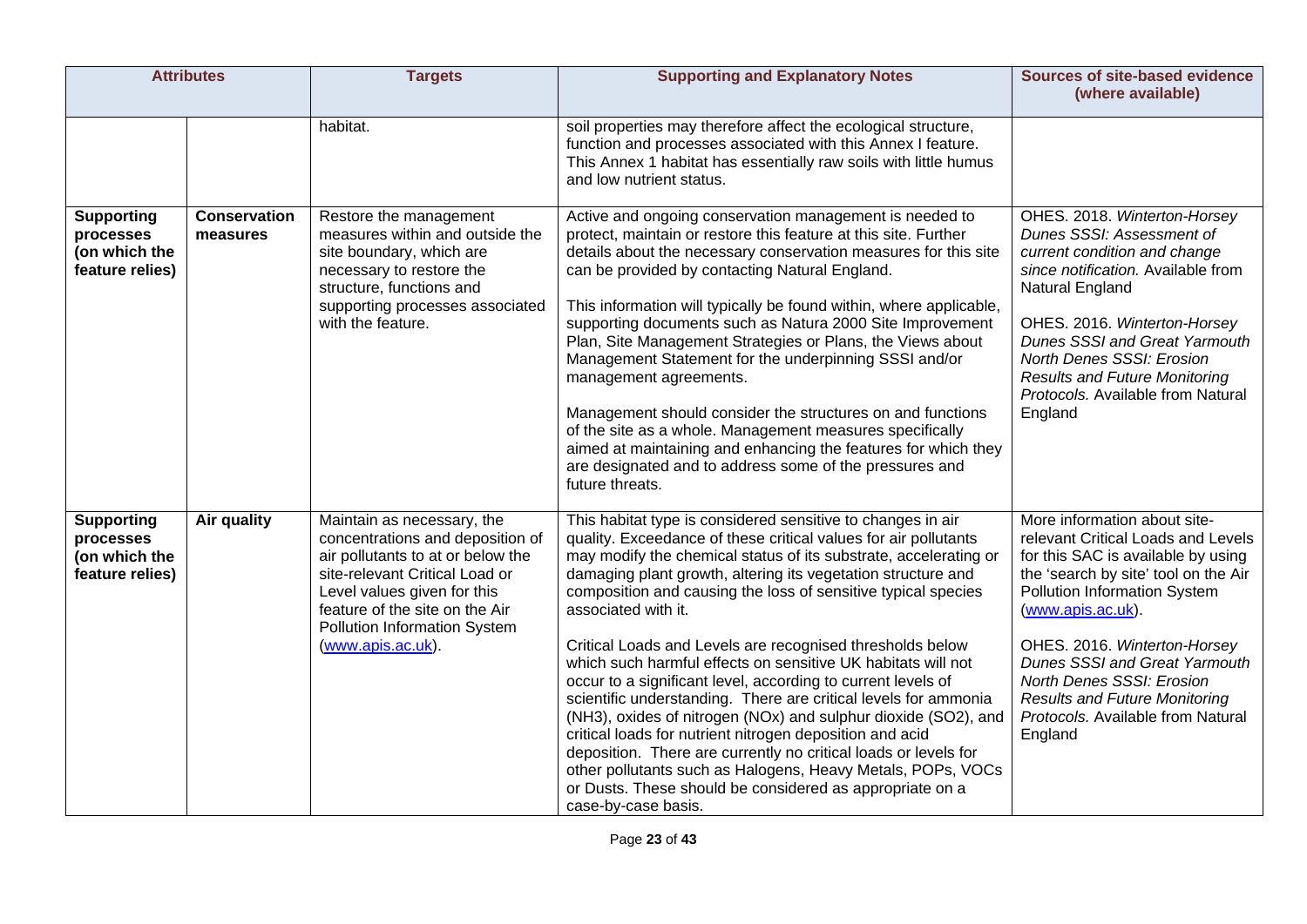|                                                                    | <b>Attributes</b>                                                                                                                                                                                                                        | <b>Targets</b>                                                                                            | <b>Supporting and Explanatory Notes</b>                                                                                                                                                                                                                                                                                                                                                                                                                                                                                                                                                                              | Sources of site-based evidence<br>(where available)                                                                                                |  |
|--------------------------------------------------------------------|------------------------------------------------------------------------------------------------------------------------------------------------------------------------------------------------------------------------------------------|-----------------------------------------------------------------------------------------------------------|----------------------------------------------------------------------------------------------------------------------------------------------------------------------------------------------------------------------------------------------------------------------------------------------------------------------------------------------------------------------------------------------------------------------------------------------------------------------------------------------------------------------------------------------------------------------------------------------------------------------|----------------------------------------------------------------------------------------------------------------------------------------------------|--|
|                                                                    |                                                                                                                                                                                                                                          |                                                                                                           | Ground level ozone is regionally important as a toxic air<br>pollutant but flux-based critical levels for the protection of semi-<br>natural habitats are still under development. It is recognised<br>that achieving this target may be subject to the development,<br>availability and effectiveness of abatement technology and<br>measures to tackle diffuse air pollution, within realistic<br>timescales.                                                                                                                                                                                                      |                                                                                                                                                    |  |
|                                                                    |                                                                                                                                                                                                                                          |                                                                                                           | In recent decades, increased atmospheric nitrogen pollution<br>has altered the physiognomy and floristic composition of<br>coastal acidic dune systems in northwest Europe. Many<br>authors have undertaken extensive surveys (e.g. Stevens et al.<br>2011) or experimented in a range of oligotrophic sandy habitats<br>in order to understand the likely impacts of N-deposition on<br>sensitive vegetation.                                                                                                                                                                                                       |                                                                                                                                                    |  |
|                                                                    |                                                                                                                                                                                                                                          |                                                                                                           | For example, Willis (1963) observed an increase of grasses in<br>a dry dune pasture after adding a general fertilizer, while<br>Boorman & Fuller (1982) noticed a decline of annuals, mosses,<br>and lichens in coastal grey dune vegetation after adding<br>Nitrogen. However, vegetation responses to N-deposition have<br>been varied, with key variables including the amount of<br>Nitrogen being added, the stage of successions (including the<br>amount of organic matter in the topsoil), the degree of leaching<br>effected in humus-poor soils or by the possibility that<br>phosphorus becomes limiting. |                                                                                                                                                    |  |
| <b>Supporting</b><br>processes<br>(on which the<br>feature relies) | Aeolian (wind-<br>blow)<br>processes                                                                                                                                                                                                     | Maintain the ability of wind-blow<br>processes to transport sand from<br>the beach plain to the foredune. | Allowing natural wind-blow (or 'aeolian') processes to shape the<br>topography of this habitat feature is important to its long-term<br>conservation. The beach plain needs to be dry to allow sand to<br>be transported into the dune system.                                                                                                                                                                                                                                                                                                                                                                       | OHES. 2018. Winterton-Horsey<br>Dunes SSSI: Assessment of<br>current condition and change<br>since notification. Available from<br>Natural England |  |
| Version Control Advice last updated: N/A                           |                                                                                                                                                                                                                                          |                                                                                                           |                                                                                                                                                                                                                                                                                                                                                                                                                                                                                                                                                                                                                      |                                                                                                                                                    |  |
|                                                                    |                                                                                                                                                                                                                                          | Variations from national feature-framework of integrity-guidance: N/A                                     |                                                                                                                                                                                                                                                                                                                                                                                                                                                                                                                                                                                                                      |                                                                                                                                                    |  |
|                                                                    | Supporting processes (on which the feature relies) - Water Quality and Hydrology attributes deleted as not relevant to H2120. Shifting dunes along the shoreline with<br>Ammophila arenaria ("white dunes"); Shifting dunes with marram. |                                                                                                           |                                                                                                                                                                                                                                                                                                                                                                                                                                                                                                                                                                                                                      |                                                                                                                                                    |  |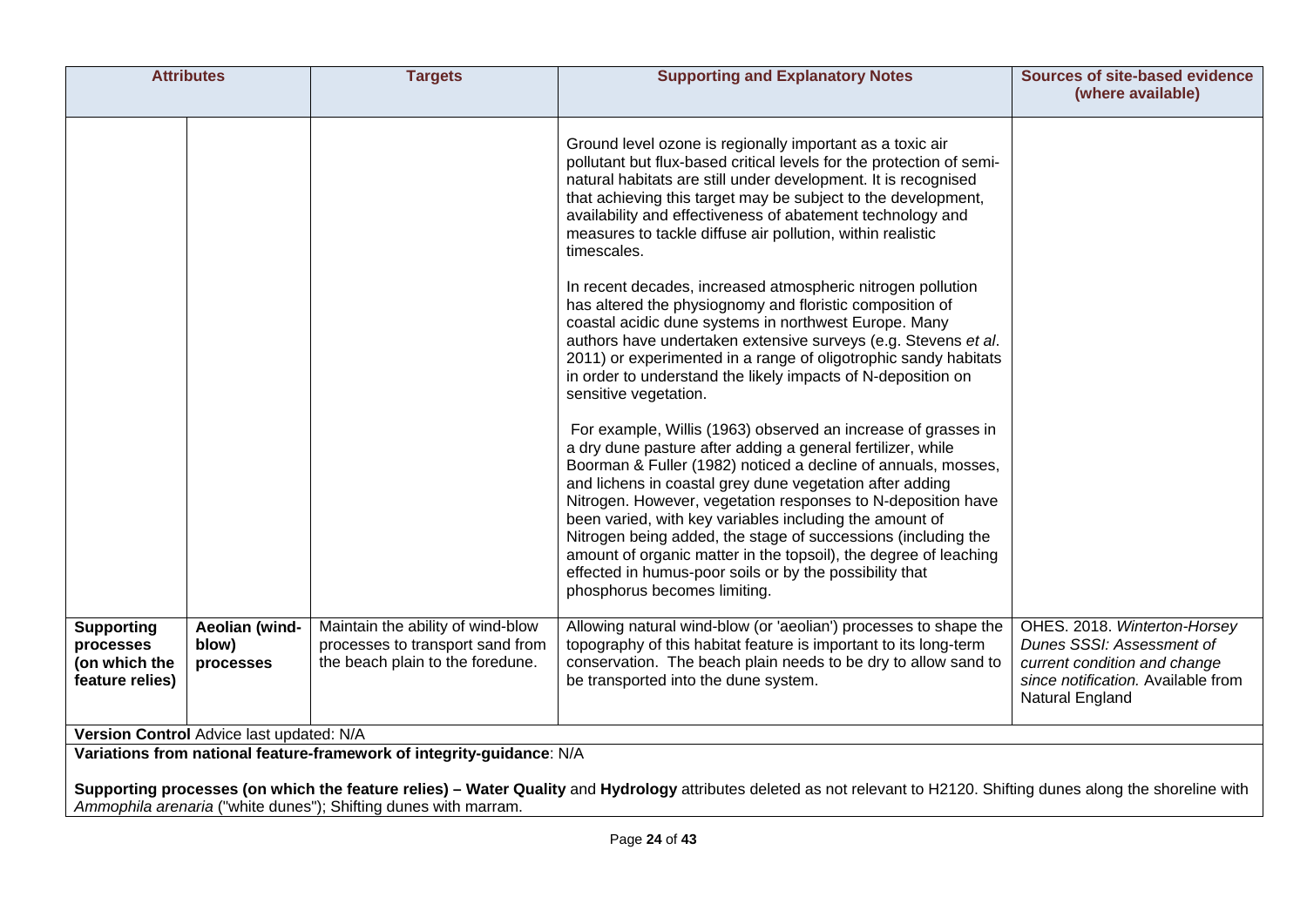## **Table 3: Supplementary Advice for Qualifying Features: H2150. Atlantic decalcified fixed dunes (***Calluno-Ulicetea***) \***

| <b>Attributes</b>                                   |                                                                     | <b>Targets</b>                                                                                                                                                                | <b>Supporting and Explanatory Notes</b>                                                                                                                                                                                                                                                                                                                                                                                                                                                                                                                                                                                                                                                                                                                                                                                                                                                                                                                                                                                                                                                                                                                                                                                                                                                                                                                                                                                                                                                                                                                                                                                                 | Sources of site-based evidence<br>(where available)                                                                                                                                                                                                   |
|-----------------------------------------------------|---------------------------------------------------------------------|-------------------------------------------------------------------------------------------------------------------------------------------------------------------------------|-----------------------------------------------------------------------------------------------------------------------------------------------------------------------------------------------------------------------------------------------------------------------------------------------------------------------------------------------------------------------------------------------------------------------------------------------------------------------------------------------------------------------------------------------------------------------------------------------------------------------------------------------------------------------------------------------------------------------------------------------------------------------------------------------------------------------------------------------------------------------------------------------------------------------------------------------------------------------------------------------------------------------------------------------------------------------------------------------------------------------------------------------------------------------------------------------------------------------------------------------------------------------------------------------------------------------------------------------------------------------------------------------------------------------------------------------------------------------------------------------------------------------------------------------------------------------------------------------------------------------------------------|-------------------------------------------------------------------------------------------------------------------------------------------------------------------------------------------------------------------------------------------------------|
| <b>Extent and</b><br>distribution<br>of the feature | <b>Extent of the</b><br>feature within<br>the site                  | Maintain the total extent of the<br>feature to approximately 28.18<br>hectares                                                                                                | There should be no measurable reduction (excluding any trivial<br>loss) in the extent and area of this feature, and in some cases,<br>the full extent of the feature may need to be restored. The<br>baseline-value of extent given has been generated using data<br>gathered from the listed site-based surveys.<br>Area measurements given may be approximate depending on<br>the methods, age and accuracy of data collection, and as a<br>result this value may be updated in future to reflect more<br>accurate information.<br>The extent of an Annex I habitat feature covers the sum extent<br>of all of the component vegetation communities present and<br>may include transitions and mosaics with other closely-<br>associated habitat features. Where a feature is susceptible to<br>natural dynamic processes, there may be acceptable variations<br>in its extent through natural fluctuations. Where a reduction in<br>the extent of a feature is considered necessary to meet the<br>Conservation Objective for another Annex I feature, Natural<br>England will advise on this on a case-by-case basis.<br>The bulk of the approximately 200ha of this habitat in England<br>is found on only 5 sites, all of which are SACs. Due to the very<br>limited extent and the absence of knowledge about<br>reinstatement, any reduction in extent to development, even of<br>a small part of one site would be considered an adverse<br>impact.<br>This feature is extremely rare nationally and highly sensitive to<br>erosion; it is currently considered at the limit of acceptable<br>levels of anthropogenic erosion. | European Environmental Agency.<br>2015. Winterton - Horsey Dunes<br>- Quick Facts. Available<br>https://eunis.eea.europa.eu/sites/<br>UK0013043<br>Natural England. 2014.<br>Winterton_Access_and_Nature_<br>Conservation_Assessessment_v<br>9_8.9.14 |
| <b>Extent and</b><br>distribution<br>of the feature | <b>Spatial</b><br>distribution of<br>the feature<br>within the site | Maintain the distribution of the<br>dune heath Annex I habitat<br>across the site, and transitions<br>with and between other dune or<br>terrestrial habitats, including fixed | A contraction in the range, or geographic spread, of the feature<br>(and its component vegetation and typical species, plus<br>transitional communities) across the site will reduce its overall<br>area, the local diversity and variations in its structure and<br>composition, and may undermine its resilience to adapt to                                                                                                                                                                                                                                                                                                                                                                                                                                                                                                                                                                                                                                                                                                                                                                                                                                                                                                                                                                                                                                                                                                                                                                                                                                                                                                          | OHES. 2018. Winterton-Horsey<br>Dunes SSSI: Assessment of<br>current condition and change<br>since notification. Available from<br>Natural England                                                                                                    |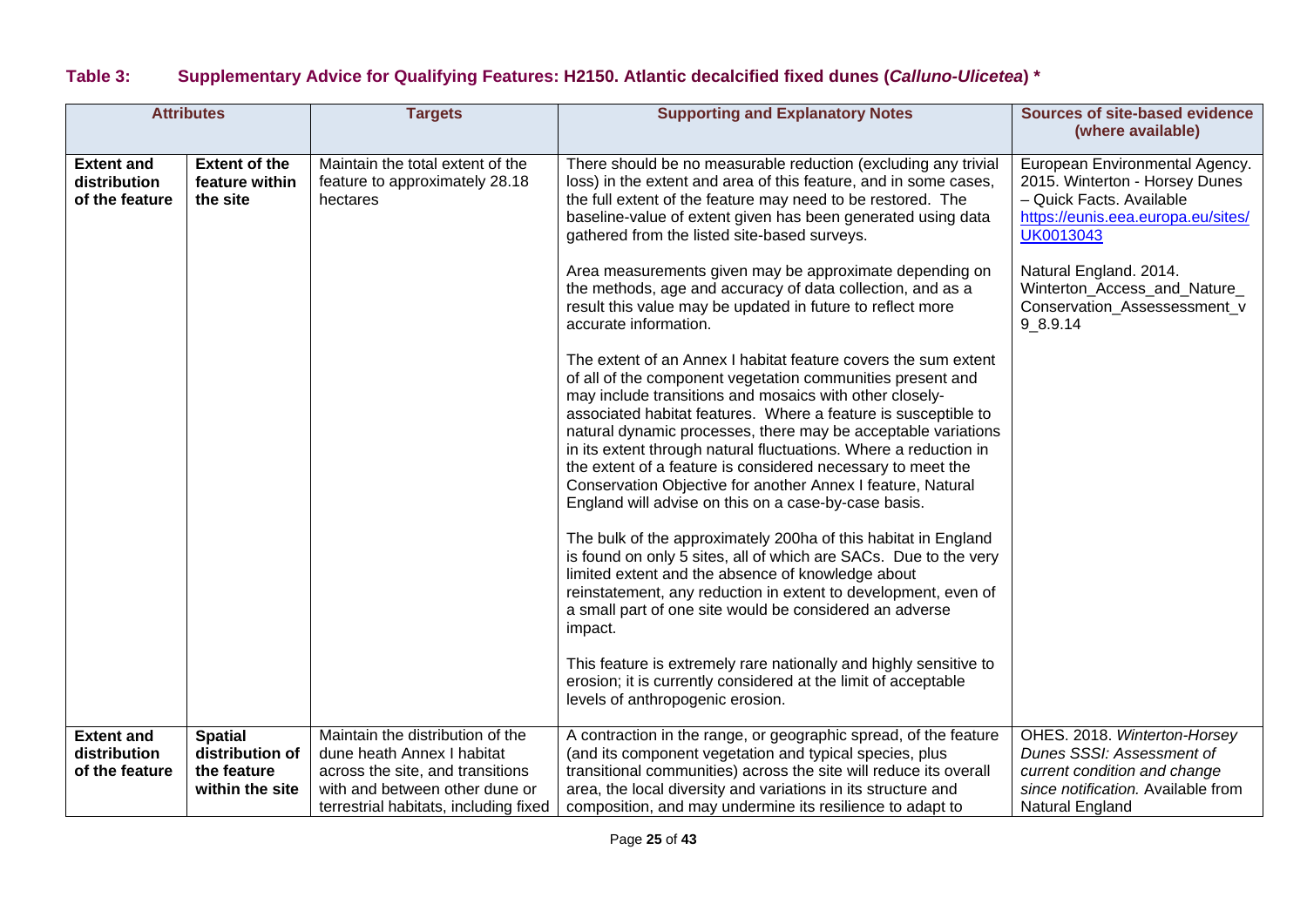| <b>Attributes</b>                                                         |                                        | <b>Targets</b>                                                                                                                                                                                                                                                 | <b>Supporting and Explanatory Notes</b>                                                                                                                                                                                                                                                                                                                                                                                                                                                                                                                                                                                                                                                                                                                                                                                                                                                                                                                                                                                                                                                                                                                                                                                                                         | <b>Sources of site-based evidence</b><br>(where available)                                                                                         |
|---------------------------------------------------------------------------|----------------------------------------|----------------------------------------------------------------------------------------------------------------------------------------------------------------------------------------------------------------------------------------------------------------|-----------------------------------------------------------------------------------------------------------------------------------------------------------------------------------------------------------------------------------------------------------------------------------------------------------------------------------------------------------------------------------------------------------------------------------------------------------------------------------------------------------------------------------------------------------------------------------------------------------------------------------------------------------------------------------------------------------------------------------------------------------------------------------------------------------------------------------------------------------------------------------------------------------------------------------------------------------------------------------------------------------------------------------------------------------------------------------------------------------------------------------------------------------------------------------------------------------------------------------------------------------------|----------------------------------------------------------------------------------------------------------------------------------------------------|
|                                                                           |                                        | dune grassland, acid dune<br>grassland and lowland heath.                                                                                                                                                                                                      | future environmental changes. This may also reduce and break<br>up the continuity of a habitat within a site and how well its<br>typical species are able to move around the site to occupy and<br>use habitat. Such fragmentation can impact on their viability<br>and the wider ecological composition of the Annex I habitat.<br>Smaller fragments of habitat can typically support smaller and<br>more isolated populations which are more vulnerable to<br>extinction. These fragments also have a greater amount of<br>open edge habitat which will differ in the amount of light,<br>temperature, wind, and even noise that it receives compared to<br>its interior. These conditions may not be suitable for some of<br>the typical and more specialist species associated with the<br>Annex I habitat feature.<br>In general, blocks of Calluna-dominated heath remain a feature<br>of the central part of the SSSI - largely within Unit 13.<br>However, many scattered fragments are present in a grassy<br>mosaic around their boundaries and are distinguished as a<br>form of 'grass-heath'. It is not clear whether the sub-shrub is<br>colonising the dune grassland or now forms a relic of a<br>previously more extensive area of dune heath. |                                                                                                                                                    |
| <b>Structure and</b><br>function<br>(including its<br>typical<br>species) | Vegetation<br>community<br>composition | Ensure the component<br>vegetation communities of the<br>feature are referable to and<br>characterised by the following<br>National Vegetation<br><b>Classification types</b><br>H11c Calluna vulgaris-Carex<br>arenaria heath, Species-poor<br>sub-community. | This habitat feature will comprise a number of associated semi-<br>natural vegetation types and their transitional zones, reflecting<br>the geographical location of the site, altitude, aspect, soil<br>conditions (especially base-status and drainage) and<br>vegetation management. In the UK these have been<br>categorised by the National Vegetation Classification (NVC).<br>Maintaining or restoring these characteristic and distinctive<br>vegetation types, and the range of types as appropriate, will be<br>important to sustaining the overall habitat feature. This will also<br>help to conserve their typical plant species (i.e. the constant<br>and preferential species of a community), and therefore that of<br>the SAC feature, at appropriate levels (recognising natural<br>fluctuations).<br>On the Winterton-Horsey Dunes, heather stands are a frequent<br>habitat type of the fixed dunes. They are a particular feature of                                                                                                                                                                                                                                                                                                       | OHES. 2018. Winterton-Horsey<br>Dunes SSSI: Assessment of<br>current condition and change<br>since notification. Available from<br>Natural England |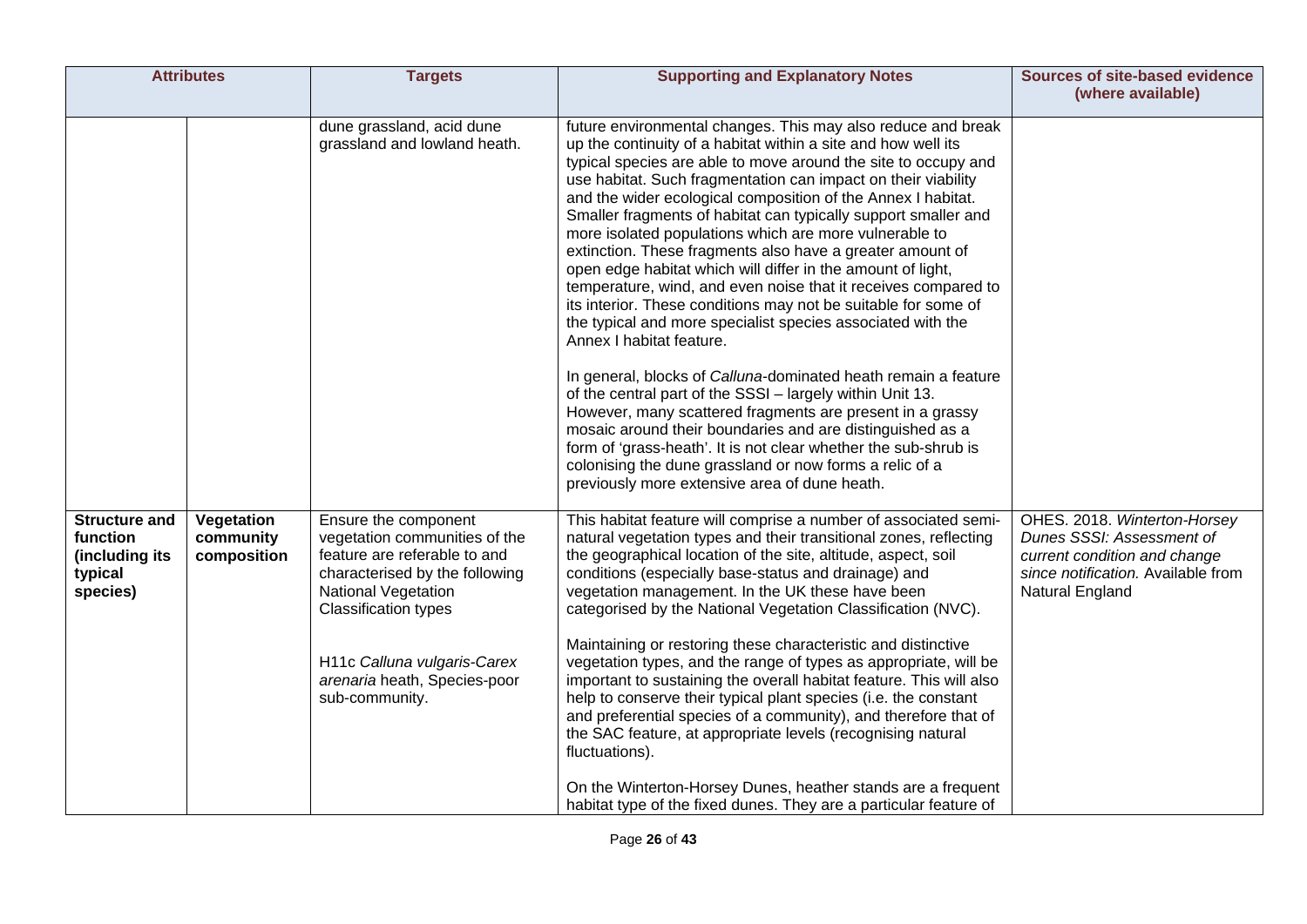|                                                                           | <b>Attributes</b>                            | <b>Targets</b>                                                                                                                                                                                                                                                                                                                                                                                                                                                                    | <b>Supporting and Explanatory Notes</b>                                                                                                                                                                                                                                                                                                                                                                                                                                                                                                                                                                                                                                                                                                                                                                                                                                                                                                                                                                                                                    | <b>Sources of site-based evidence</b><br>(where available)                                                                                                                                                                                              |
|---------------------------------------------------------------------------|----------------------------------------------|-----------------------------------------------------------------------------------------------------------------------------------------------------------------------------------------------------------------------------------------------------------------------------------------------------------------------------------------------------------------------------------------------------------------------------------------------------------------------------------|------------------------------------------------------------------------------------------------------------------------------------------------------------------------------------------------------------------------------------------------------------------------------------------------------------------------------------------------------------------------------------------------------------------------------------------------------------------------------------------------------------------------------------------------------------------------------------------------------------------------------------------------------------------------------------------------------------------------------------------------------------------------------------------------------------------------------------------------------------------------------------------------------------------------------------------------------------------------------------------------------------------------------------------------------------|---------------------------------------------------------------------------------------------------------------------------------------------------------------------------------------------------------------------------------------------------------|
|                                                                           |                                              |                                                                                                                                                                                                                                                                                                                                                                                                                                                                                   | Unit 13, creeping into small areas of Units 12 and 15. The<br>species composition of the heather stands is so similar to<br>related vegetation that a note of caution is required in their<br>description.<br>Much of the heather is in a mosaic with fixed dune grasslands<br>of very similar species composition. Two distinct forms of this<br>vegetation type were distinguished, largely on the basis of the<br>relative abundance of ground lichens. These were the Festuca<br>ovina sub-community of the SD11 Carex-Cornicularia<br>grassland and the Anthoxanthum odoratum sub-community of<br>the SD12 Carex-Festuca-Agrostis grassland.<br>The Carex-Cornicularia grassland tends to be a thin sward with<br>very scattered clumps of heathers, and was retained as a<br>distinct stand. Some areas of the Carex-Festuca-Agrostis<br>grassland, however, such as in the vicinity of NGR 648561<br>321700, are best viewed as forming an intimate mosaic with<br>the Erica cinerea or Species-poor sub-communities of H11<br>Calluna-Carex heath. |                                                                                                                                                                                                                                                         |
| <b>Structure and</b><br>function<br>(including its<br>typical<br>species) | <b>Vegetation:</b><br>undesirable<br>species | Restore the frequency/cover of<br>the following undesirable species<br>to within acceptable levels and<br>prevent changes in surface<br>condition, soils, nutrient levels or<br>hydrology which may encourage<br>their spread.<br>These can include Bracken<br>Pteridium aquilinum,<br><b>Bukhara fleeceflower</b><br>Fallopia baldschuanica and<br>Rhododendron Rhododendron<br>ponticum.<br>Broom forkmoss Dicranum<br>scoparium and occasionally<br>Heath Star moss Campylopus | Undesirable non-woody and woody vascular plants species<br>may require active management to avert an unwanted<br>succession to a different and less desirable state. Often they<br>may be indicative of a negative trend relating to another aspect<br>of a site's structure and function. These species will vary<br>depending on the nature of the particular feature, and in some<br>cases these species may be natural/acceptable components or<br>even dominants.<br>For this feature, two types of negative species can occur:<br>invasive non-natives, or species indicative of poor or declining<br>condition. For known or likely invasive species there should be<br>zero tolerance. Invasive non-native species may be an issue,<br>the presence of non-natives and other undesirable species<br>could be an indication of increased stability. Some species are<br>potentially more invasive into areas of bare sand and will<br>require specific management on site.                                                                          | OHES. 2018. Winterton-Horsey<br>Dunes SSSI: Assessment of<br>current condition and change<br>since notification. Available from<br>Natural England<br>Natural England. 2014. IPENS<br>Site Improvement Plan - Great<br><b>Yarmouth Winterton Horsey</b> |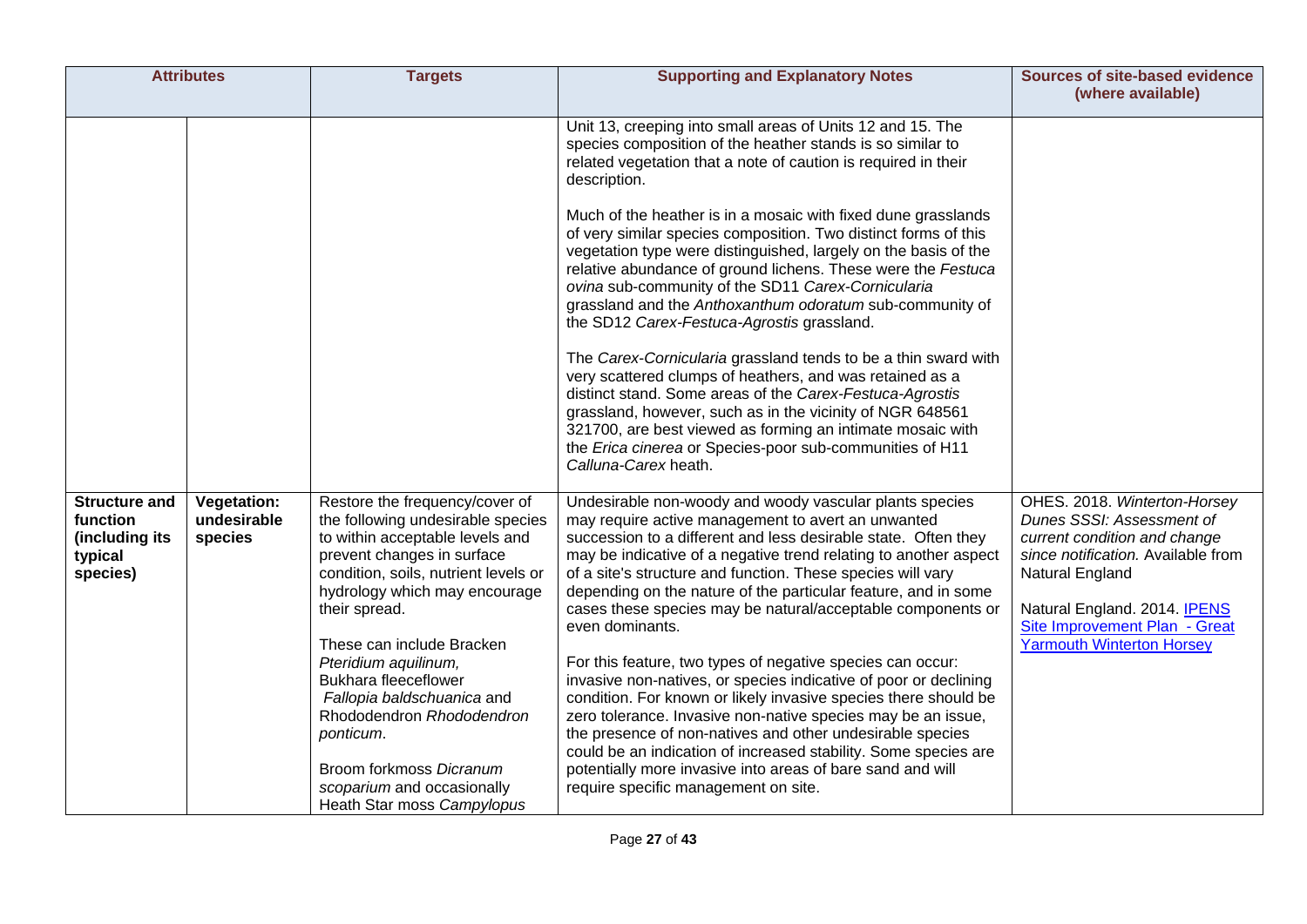| <b>Attributes</b>                                                         |                                                                | <b>Targets</b>                                                                                                                                                                                                                                                                                                        | <b>Supporting and Explanatory Notes</b>                                                                                                                                                                                                                                                                                                                                                                                                                                                                                                                                                                                                                                                                                                                                                                                                                                                                                                                                                                                                                                                       | <b>Sources of site-based evidence</b><br>(where available)                                                                                                                                                                             |
|---------------------------------------------------------------------------|----------------------------------------------------------------|-----------------------------------------------------------------------------------------------------------------------------------------------------------------------------------------------------------------------------------------------------------------------------------------------------------------------|-----------------------------------------------------------------------------------------------------------------------------------------------------------------------------------------------------------------------------------------------------------------------------------------------------------------------------------------------------------------------------------------------------------------------------------------------------------------------------------------------------------------------------------------------------------------------------------------------------------------------------------------------------------------------------------------------------------------------------------------------------------------------------------------------------------------------------------------------------------------------------------------------------------------------------------------------------------------------------------------------------------------------------------------------------------------------------------------------|----------------------------------------------------------------------------------------------------------------------------------------------------------------------------------------------------------------------------------------|
|                                                                           |                                                                | introflexus are present<br>throughout                                                                                                                                                                                                                                                                                 | There is a need to undertake control of Russian vine in the<br>Great Valley at Winterton.                                                                                                                                                                                                                                                                                                                                                                                                                                                                                                                                                                                                                                                                                                                                                                                                                                                                                                                                                                                                     |                                                                                                                                                                                                                                        |
| <b>Structure and</b><br>function<br>(including its<br>typical<br>species) | Vegetation<br>community<br>transitions<br>(range and<br>zones) | Maintain the typical patterns of<br>zonations/transitions between the<br>feature and landward to other<br>dune habitats or terrestrial and<br>wetland habitats.<br>SD11 Carex arenaria -<br>Cornicularia aculeata dune<br>community<br>SD12 Carex arenaria - Festuca<br>ovina - Agrostis capillaris dune<br>grassland | Transitions/zonations between adjacent but different vegetation<br>communities are usually related to naturally-occurring changes<br>in soil, aspect or slope. Such 'ecotones' retain characteristics of<br>each bordering community and can add value in often<br>containing species not found in the adjacent communities.<br>Retaining such transitions can provide further diversity to the<br>habitat feature, and support additional flora and fauna. For this<br>habitat, fluctuations in the extent of grasses to dwarf shrubs<br>can occur over time, but there should be evidence on re-<br>colonisation by dwarf shrubs.<br>This feature generally occurs in a diverse mosaic of fixed dune<br>vegetation types, particularly SD11 and SD12. These are<br>critical in supporting the dune heath community and its<br>transitions.                                                                                                                                                                                                                                                  | OHES. 2018. Winterton-Horsey<br>Dunes SSSI: Assessment of<br>current condition and change<br>since notification. Available from<br>Natural England.                                                                                    |
| <b>Structure and</b><br>function<br>(including its<br>typical<br>species) | <b>Functional</b><br>connectivity<br>with wider<br>landscape   | Maintain the overall extent,<br>quality and function of any<br>supporting features within the<br>local landscape which provide a<br>critical functional connection with<br>the site.                                                                                                                                  | This recognises the potential need at this site to maintain or<br>restore the connectivity of the site to its wider landscape in<br>order to meet the conservation objectives. These connections<br>may take the form of landscape features, such as habitat<br>patches, hedges, watercourses and verges, outside of the<br>designated site boundary which are either important for the<br>migration, dispersal and genetic exchange of those typical<br>species closely associated with qualifying Annex I habitat<br>features of the site.<br>These features may also be important to the operation of the<br>supporting ecological processes on which the designated site<br>and its features may rely. In most cases increasing actual and<br>functional landscape-scale connectivity would be beneficial.<br>Where there is a lack of detailed knowledge of the connectivity<br>requirements of the qualifying feature, Natural England will<br>advise as to whether these are applicable on a case by case<br>basis.<br>The wide range of associates may indicate the role of this form | OHES. 2018. Winterton-Horsey<br>Dunes SSSI: Assessment of<br>current condition and change<br>since notification. Available from<br>Natural England<br>OHES. 2015. Covering non-<br>designated land. Available From<br>Natural England. |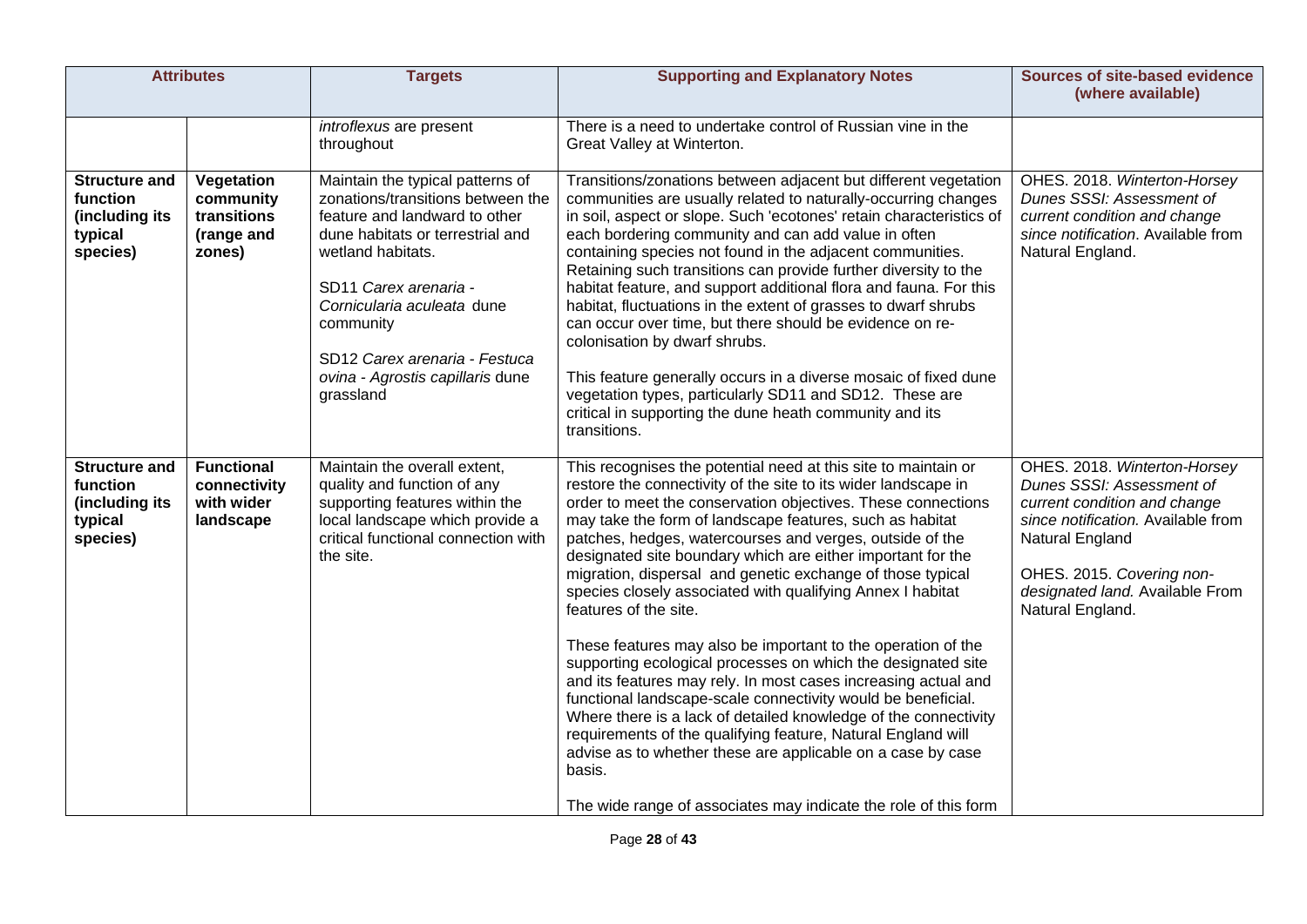| <b>Attributes</b>                                                         |                                                                 | <b>Targets</b>                                                                                                                                                                                              | <b>Supporting and Explanatory Notes</b>                                                                                                                                                                                                                                                                                                                                                                                                                                                                                                                                                                                                                                                                                                                                                                                                                                                                                                                                                                                                                                                                                                                                                                                                                                                                                                                                                                                                                                                                                                                                                                                                | <b>Sources of site-based evidence</b><br>(where available)                                                                                                                                                   |
|---------------------------------------------------------------------------|-----------------------------------------------------------------|-------------------------------------------------------------------------------------------------------------------------------------------------------------------------------------------------------------|----------------------------------------------------------------------------------------------------------------------------------------------------------------------------------------------------------------------------------------------------------------------------------------------------------------------------------------------------------------------------------------------------------------------------------------------------------------------------------------------------------------------------------------------------------------------------------------------------------------------------------------------------------------------------------------------------------------------------------------------------------------------------------------------------------------------------------------------------------------------------------------------------------------------------------------------------------------------------------------------------------------------------------------------------------------------------------------------------------------------------------------------------------------------------------------------------------------------------------------------------------------------------------------------------------------------------------------------------------------------------------------------------------------------------------------------------------------------------------------------------------------------------------------------------------------------------------------------------------------------------------------|--------------------------------------------------------------------------------------------------------------------------------------------------------------------------------------------------------------|
| <b>Structure and</b><br>function<br>(including its<br>typical<br>species) | <b>Adaptation</b><br>and resilience                             | Maintain the feature's ability, and<br>that of its supporting processes,<br>to adapt or evolve to wider<br>environmental change, either<br>within or external to the site.                                  | of coastal heath as both a later successional stage for<br>ungrazed fixed grasslands, where bramble bushes and birch<br>saplings are establishing, but may also represent a transitional<br>zone between the parched habitats of the slightly raised sand<br>plain and relict dunes, and the moister soils that support damp<br>heath and the Molinia mire. The rather less parched soils of the<br>shaded slopes of the dunefield, and on the more developed<br>soils of the older sand plain, may favour Calluna germination<br>and regeneration and provide more amenable conditions for<br>the development of coastal heath.<br>See generic text for this attribute it Table 1.<br>Although it is recognised that this form of dune heath may<br>naturally lie closer to the physiognomy of grass-heaths found,<br>for example, in Breckland, even quite moderate visitor pressure<br>caused by trampling and ground compaction may be<br>progressively compounding existing damage to these stands. A<br>dense network of small tracks criss-cross much of this<br>vegetation and may represent decades of quite moderate<br>disturbance.<br>While this process is likely to be the result of habitat sensitivity<br>over a prolonged period, infrequent but widespread trampling<br>appears to be exacerbating the poor recovery ability of the<br>heather stands, particularly in drier areas, allowing successful<br>establishment of an undesirable bryophyte flora. This<br>community and its transitions to other fixed dune communities<br>is rich in Cladonia lichens, which are very sensitive to trampling<br>pressure. |                                                                                                                                                                                                              |
| <b>Structure and</b><br>function<br>(including its<br>typical<br>species) | Key<br>structural,<br>influential and<br>distinctive<br>species | • Maintain the abundance of<br>the typical species listed<br>below to enable each of them<br>to be a viable component of<br>the Annex 1 habitat<br>Constant and preferential<br>plant species of SD11, SD12 | See generic text for this attribute in Table 1.                                                                                                                                                                                                                                                                                                                                                                                                                                                                                                                                                                                                                                                                                                                                                                                                                                                                                                                                                                                                                                                                                                                                                                                                                                                                                                                                                                                                                                                                                                                                                                                        | OHES. 2018. Winterton-Horsey<br>Dunes SSSI: Assessment of<br>current condition and change<br>since notification. Available from<br>Natural England<br>Natural England. 2014.<br>Winterton_Access_and_Nature_ |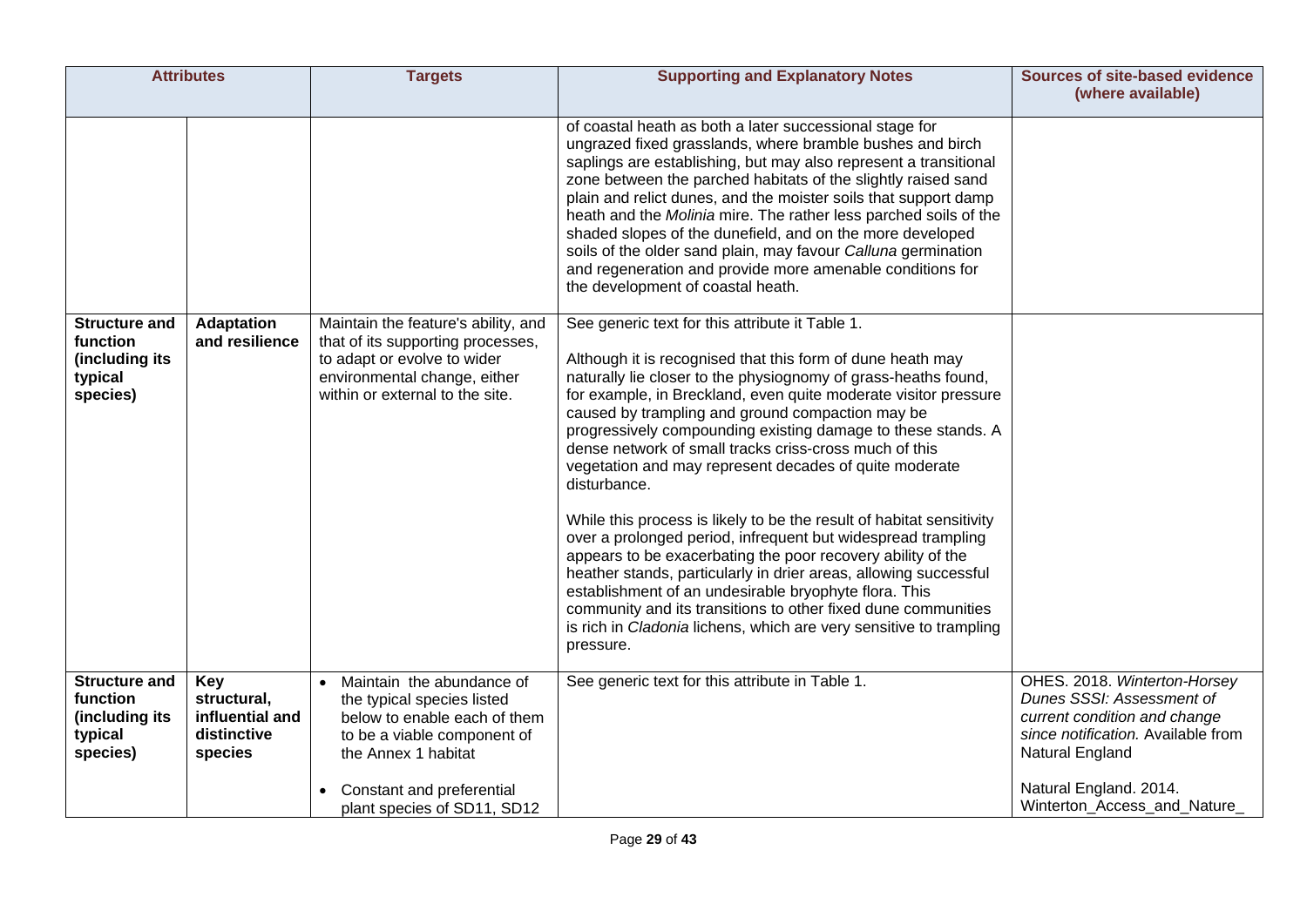| <b>Attributes</b>                                                         |                                                | <b>Targets</b>                                                                                                                                                                                                                   | <b>Supporting and Explanatory Notes</b>                                                                                                                                                                                                                                                                                                                                                                                                                                                                                                                                                                                                                                                       | <b>Sources of site-based evidence</b><br>(where available)                                                                                                                                                                                                                                                                                                                                                                                            |
|---------------------------------------------------------------------------|------------------------------------------------|----------------------------------------------------------------------------------------------------------------------------------------------------------------------------------------------------------------------------------|-----------------------------------------------------------------------------------------------------------------------------------------------------------------------------------------------------------------------------------------------------------------------------------------------------------------------------------------------------------------------------------------------------------------------------------------------------------------------------------------------------------------------------------------------------------------------------------------------------------------------------------------------------------------------------------------------|-------------------------------------------------------------------------------------------------------------------------------------------------------------------------------------------------------------------------------------------------------------------------------------------------------------------------------------------------------------------------------------------------------------------------------------------------------|
|                                                                           |                                                | and H11 NVC communities<br>which are the main<br>component of the H2150<br>feature within the SAC<br>Breeding population of<br>Nightjar Caprimulgus<br>europaeus                                                                 |                                                                                                                                                                                                                                                                                                                                                                                                                                                                                                                                                                                                                                                                                               | Conservation_Assessessment_v<br>9 8.9.14                                                                                                                                                                                                                                                                                                                                                                                                              |
| <b>Structure and</b><br>function<br>(including its<br>typical<br>species) | Soils,<br>substrate and<br>nutrient<br>cycling | Maintain the properties of the<br>underlying soil types, including<br>structure, bulk density, total<br>carbon, pH, soil nutrient status<br>and fungal: bacterial ratio, to<br>within typical values for the<br>habitat.         | Soil is the foundation of basic ecosystem function and a vital<br>part of the natural environment. Its properties strongly influence<br>the colonisation, growth and distribution of those plant species<br>which together form vegetation types, and therefore provides a<br>habitat used by a wide range of organisms. Soil biodiversity<br>has a vital role to recycle organic matter.<br>Changes to natural soil properties may therefore affect the<br>ecological structure, function and processes associated with<br>this Annex I feature this habitat depends on acidic surface<br>layers which overlie acidic sand or sand deposits that have<br>been subject to long-term leaching. | OHES. 2018. Winterton-Horsey<br>Dunes SSSI: Assessment of<br>current condition and change<br>since notification. Available from<br>Natural England<br>OHES. 2016. Winterton-Horsey<br><b>Dunes SSSI and Great Yarmouth</b><br>North Denes SSSI: Erosion<br><b>Results and Future Monitoring</b><br>Protocols. Available from Natural<br>England<br>Natural England. 2014.<br>Winterton_Access_and_Nature_<br>Conservation_Assessessment_v<br>9 8.9.14 |
| <b>Supporting</b><br>processes<br>(on which the<br>feature relies)        | <b>Conservation</b><br>measures                | Maintain the management<br>measures (either within and/or<br>outside the site boundary as<br>appropriate) which are necessary<br>to restore the structure, functions<br>and supporting processes<br>associated with the feature. | Active and ongoing conservation management is needed to<br>protect, maintain or restore this feature at this site. Further<br>details about the necessary conservation measures for this site<br>can be provided by contacting Natural England.<br>This information will typically be found within, where applicable,<br>supporting documents such as Natura 2000 Site Improvement<br>Plan, Site Management Strategies or Plans, the Views about<br>Management Statement for the underpinning SSSI and/or<br>management agreements.<br>Dune heath specifically requires stable sand with no inputs of                                                                                         | Natural England. 2014. IPENS<br>Site Improvement Plan - Great<br><b>Yarmouth Winterton Horsey</b>                                                                                                                                                                                                                                                                                                                                                     |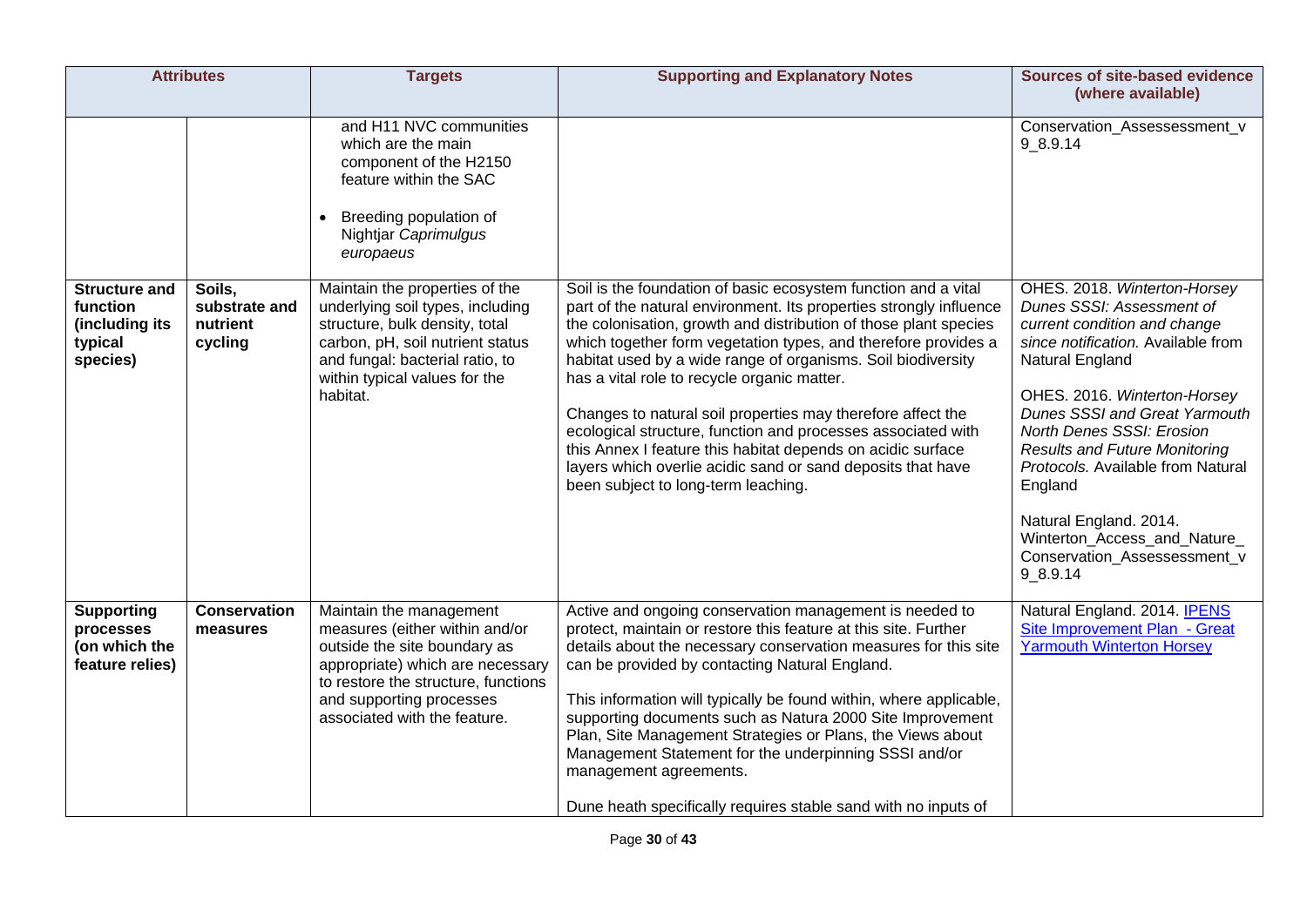| <b>Attributes</b>                                                  |                      | <b>Targets</b>                                                                                                                                                                                                        | <b>Supporting and Explanatory Notes</b>                                                                                                                                                                                                                                                                                                                                                                                                                                                                                                                                                                                                                                                                                                                                             | <b>Sources of site-based evidence</b><br>(where available)                                                                                                                                                                                                                                                                                                                                                                                                                                                                                 |
|--------------------------------------------------------------------|----------------------|-----------------------------------------------------------------------------------------------------------------------------------------------------------------------------------------------------------------------|-------------------------------------------------------------------------------------------------------------------------------------------------------------------------------------------------------------------------------------------------------------------------------------------------------------------------------------------------------------------------------------------------------------------------------------------------------------------------------------------------------------------------------------------------------------------------------------------------------------------------------------------------------------------------------------------------------------------------------------------------------------------------------------|--------------------------------------------------------------------------------------------------------------------------------------------------------------------------------------------------------------------------------------------------------------------------------------------------------------------------------------------------------------------------------------------------------------------------------------------------------------------------------------------------------------------------------------------|
| <b>Supporting</b><br>processes<br>(on which the<br>feature relies) | Air quality          | Maintain the concentrations and<br>deposition of air pollutants to at<br>or below the site-relevant Critical<br>Load or Level values given for<br>this feature of the site on the Air<br>Pollution Information System | calcareous sand, surface layers should not be disturbed as<br>these have been leached over long time periods.<br>Eradication of Rhododendron, and control of native scrub<br>encroachment within the dune grassland / heath is an issue<br>that requires ongoing management.<br>See generic text for this attribute in Table 1<br>In recent decades, increased atmospheric nitrogen pollution<br>has altered the physiognomy and floristic composition of<br>coastal acidic dune systems in northwest Europe. Many<br>authors have undertaken extensive surveys (e.g. Stevens et al.                                                                                                                                                                                                | More information about site-<br>relevant Critical Loads and Levels<br>for this SAC is available by using<br>the 'search by site' tool on the Air<br>Pollution Information System<br>(www.apis.ac.uk).                                                                                                                                                                                                                                                                                                                                      |
|                                                                    |                      | (www.apis.ac.uk).                                                                                                                                                                                                     | 2011) or experimented in a range of oligotrophic sandy habitats<br>in order to understand the likely impacts of N-deposition on<br>sensitive vegetation.<br>For example, Willis (1965) observed an increase of grasses in<br>a dry dune pasture after adding a general fertilizer, while<br>Boorman and Fuller (1982) noticed a decline of annuals,<br>mosses, and lichens in coastal grey dune vegetation after<br>adding Nitrogen. However, vegetation responses to N-<br>deposition have been varied, with key variables including the<br>amount of Nitrogen being added, the stage of successions<br>(including the amount of organic matter in the topsoil), the<br>degree of leaching effected in humus-poor soils or by the<br>possibility that phosphorus becomes limiting. | Willis. A.J. 1965. The Influence of<br>Mineral Nutrients on the Growth<br>of Ammophila Arenaria<br>Journal of Ecology<br>Vol. 53, No. 3 (Nov., 1965), pp.<br>735-745<br>Boorman. L.A and Fuller. R. M.<br>1982. Effects of Added Nutrients<br>on Dune Swards Grazed by<br>Rabbits. Journal of Ecology<br>Vol. 70, No. 1 (Mar., 1982), pp.<br>345-355<br>OHES. 2018. Winterton-Horsey<br>Dunes SSSI and Great Yarmouth<br>North Denes SSSI: Erosion<br><b>Results and Future Monitoring</b><br>Protocols. Available from Natural<br>England |
| <b>Supporting</b><br>processes                                     | <b>Water quality</b> | Where the feature is dependent<br>on surface water and/or                                                                                                                                                             | For many SAC features which are dependent on wetland<br>habitats supported by surface and/or ground water, maintaining                                                                                                                                                                                                                                                                                                                                                                                                                                                                                                                                                                                                                                                              | Stratford, C. et al. 2012. Survey<br>and analysis of vegetation and                                                                                                                                                                                                                                                                                                                                                                                                                                                                        |
| (on which the<br>feature relies)                                   |                      | groundwater, restore water<br>quality and quantity to a standard                                                                                                                                                      | the quality and quantity of water supply will be critical,<br>especially at certain times of year. Poor water quality and                                                                                                                                                                                                                                                                                                                                                                                                                                                                                                                                                                                                                                                           | hydrological change in English<br>dune slack habitats. Report by                                                                                                                                                                                                                                                                                                                                                                                                                                                                           |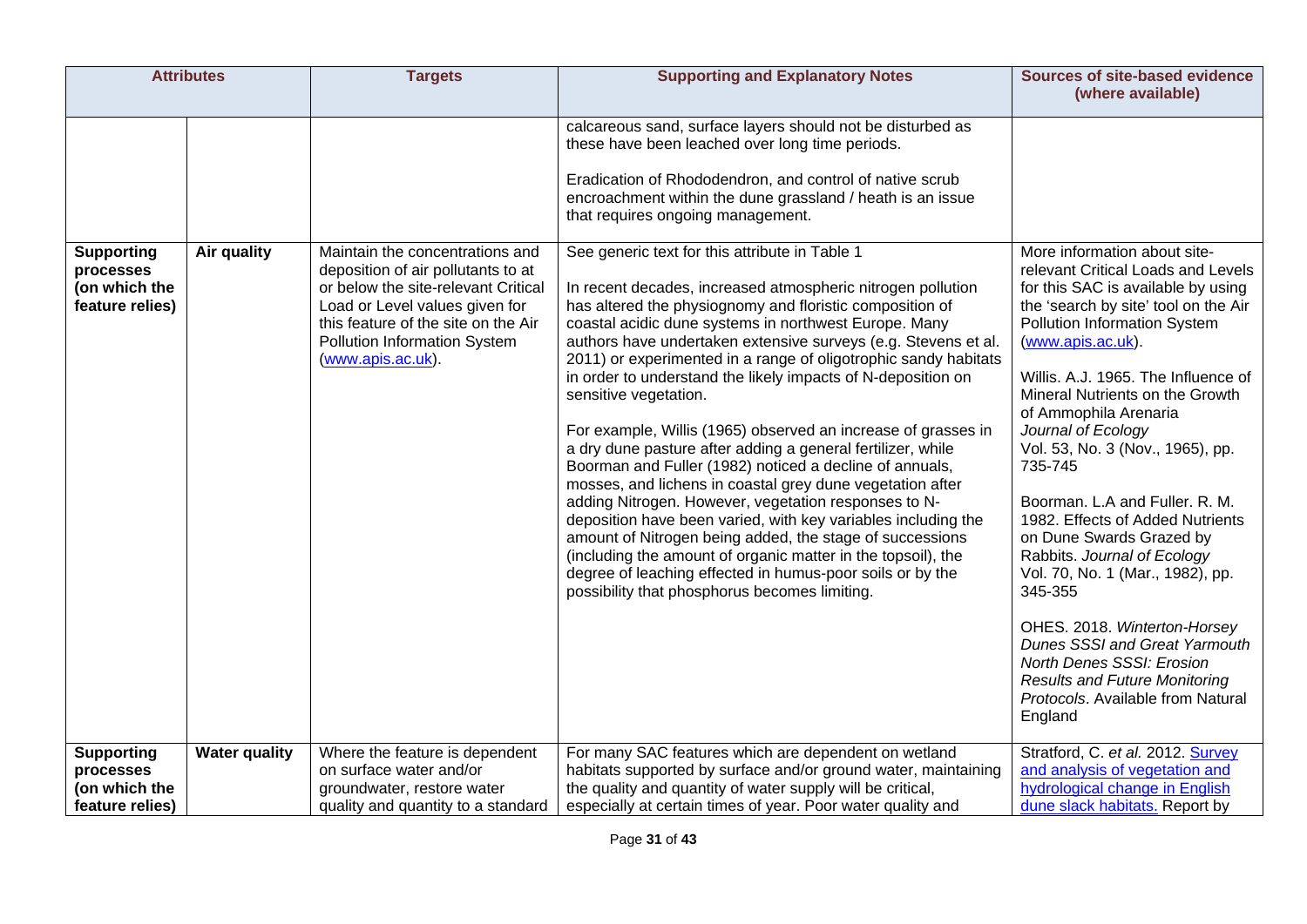|                                                                    | <b>Attributes</b>                         | <b>Targets</b>                                                                                                                                                                         | <b>Supporting and Explanatory Notes</b>                                                                                                                                                                                                                                                                                                                                                                                                                                                                                                                                                                                                                                                                                                                                                                                                                                                                                           | <b>Sources of site-based evidence</b><br>(where available)                                                                                               |
|--------------------------------------------------------------------|-------------------------------------------|----------------------------------------------------------------------------------------------------------------------------------------------------------------------------------------|-----------------------------------------------------------------------------------------------------------------------------------------------------------------------------------------------------------------------------------------------------------------------------------------------------------------------------------------------------------------------------------------------------------------------------------------------------------------------------------------------------------------------------------------------------------------------------------------------------------------------------------------------------------------------------------------------------------------------------------------------------------------------------------------------------------------------------------------------------------------------------------------------------------------------------------|----------------------------------------------------------------------------------------------------------------------------------------------------------|
|                                                                    |                                           | which provides the necessary<br>conditions to support the feature.                                                                                                                     | inadequate quantities of water can adversely affect the<br>structure and function of this habitat type.<br>Typically, meeting the surface water and groundwater<br>environmental standards set out by the Water Framework<br>Directive (WFD 2000/60/EC) will also be sufficient to support<br>the achievement of SAC Conservation Objectives but in some<br>cases more stringent standards may be needed. Further site-<br>specific investigations may be required to establish appropriate<br>water quality standards for the SAC.<br>Given the sensitive nature of the hydrological system and its<br>role in the hydro-ecological conditions at the site, it would be<br>worthwhile installing and operating a groundwater monitoring<br>network, to provide better understanding of both water level<br>and water quality. This could incorporate the dipwells<br>previously installed but would ideally extend north and, in | CEH (NECR153)                                                                                                                                            |
| <b>Supporting</b><br>processes<br>(on which the<br>feature relies) | <b>Hydrology</b>                          | At a site, unit and/or catchment<br>level as necessary, restore<br>natural hydrological processes to<br>provide the conditions necessary<br>to sustain the feature within the<br>site. | particular, south of this area.<br>Defining and maintaining the appropriate hydrological regime is<br>a key step in moving towards achieving the conservation<br>objectives for this site and sustaining this feature. Changes in<br>source, depth, duration, frequency, magnitude and timing of<br>water supply can have significant implications for the<br>assemblage of characteristic plants and animals present. This<br>target is generic and further site-specific investigations may be<br>required to fully inform conservation measures and/or the<br>likelihood of impacts.<br>The hydrological system in the northern part of this site is<br>strongly influenced by the sea wall. The regime is therefore                                                                                                                                                                                                           | Stratford, C. et al. 2012. Survey<br>and analysis of vegetation and<br>hydrological change in English<br>dune slack habitats. Report by<br>CEH (NECR153) |
|                                                                    | Version Control: Advice last updated: N/A | Variations from national feature-framework of integrity-guidance: N/A                                                                                                                  | different to that observed at the other sites in this study. This, in<br>combination with the differences in soil and groundwater<br>chemistry, create contrasting hydro-ecological conditions and<br>these are reflected by the unusual (for the UK) dune wetland<br>vegetation at the site.                                                                                                                                                                                                                                                                                                                                                                                                                                                                                                                                                                                                                                     |                                                                                                                                                          |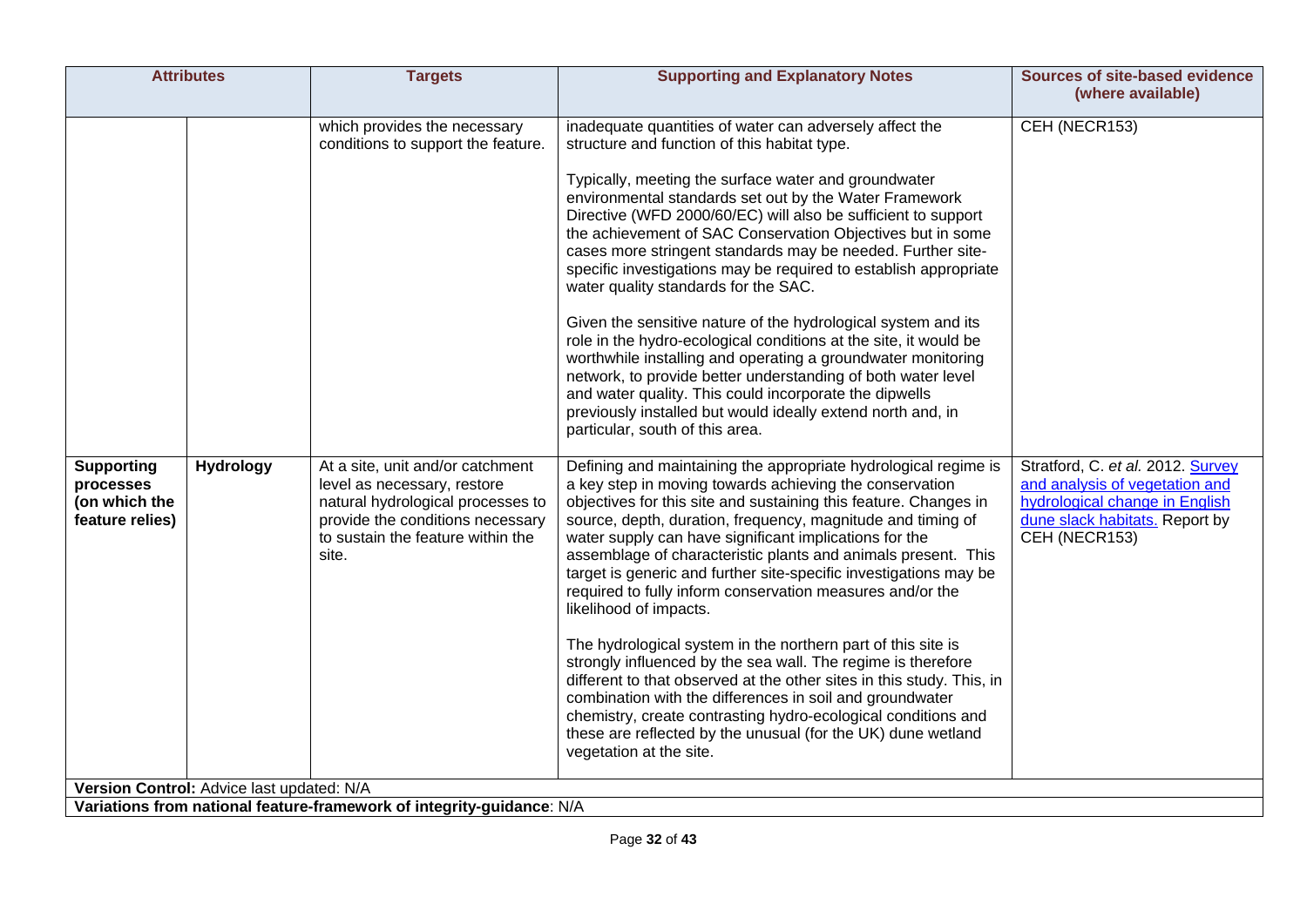### **Table 4: Supplementary Advice for Qualifying Features: H2190. Humid dune slacks**

|                                                     | <b>Attributes</b>                                  | <b>Targets</b>                                              | <b>Supporting and Explanatory Notes</b>                                                                                                                                                                                                                                                                                                                                                                                                                                                                                                                                                                                                                                                                                                                                                                                                                                                                                                                                                                                                                                                                                                                                                                                                                                                                                                                                                                                                                                                                                                                                                                                                                                                                                                                                                                                                                                                                                                                                                                                                                                                                                                                                                                                                                                  | <b>Sources of site-based evidence</b><br>(where available)                                                                                                                                                                                                                                                                                                                                                                                                                                                                                                                                                                                                                                                         |
|-----------------------------------------------------|----------------------------------------------------|-------------------------------------------------------------|--------------------------------------------------------------------------------------------------------------------------------------------------------------------------------------------------------------------------------------------------------------------------------------------------------------------------------------------------------------------------------------------------------------------------------------------------------------------------------------------------------------------------------------------------------------------------------------------------------------------------------------------------------------------------------------------------------------------------------------------------------------------------------------------------------------------------------------------------------------------------------------------------------------------------------------------------------------------------------------------------------------------------------------------------------------------------------------------------------------------------------------------------------------------------------------------------------------------------------------------------------------------------------------------------------------------------------------------------------------------------------------------------------------------------------------------------------------------------------------------------------------------------------------------------------------------------------------------------------------------------------------------------------------------------------------------------------------------------------------------------------------------------------------------------------------------------------------------------------------------------------------------------------------------------------------------------------------------------------------------------------------------------------------------------------------------------------------------------------------------------------------------------------------------------------------------------------------------------------------------------------------------------|--------------------------------------------------------------------------------------------------------------------------------------------------------------------------------------------------------------------------------------------------------------------------------------------------------------------------------------------------------------------------------------------------------------------------------------------------------------------------------------------------------------------------------------------------------------------------------------------------------------------------------------------------------------------------------------------------------------------|
| <b>Extent and</b><br>distribution<br>of the feature | <b>Extent of the</b><br>feature within<br>the site | Maintain the total extent of the<br>feature to 3.9 hectares | There should be no measurable reduction (excluding any trivial<br>loss) in the extent and area of this feature, and in some cases,<br>the full extent of the feature may need to be restored. The<br>baseline-value of extent given has been generated using data<br>gathered from the listed site-based surveys. Area<br>measurements given may be approximate depending on the<br>methods, age and accuracy of data collection, and as a result<br>this value may be updated in future to reflect more accurate<br>information. The extent of dune slack and associated wetland<br>communities was measured at 3.9ha in 1989 (Doarks et al.,<br>1989) and 5.7ha in 2012 (CEH, 2014), although this probably<br>reflects interpretation rather than change in extent.<br>The extent of an Annex I habitat feature covers the sum extent<br>of all of the component vegetation communities present and<br>may include transitions and mosaics with other closely-<br>associated habitat features. Where a feature is susceptible to<br>natural dynamic processes, there may be acceptable variations<br>in its extent through natural fluctuations. Where a reduction in<br>the extent of a feature is considered necessary to meet the<br>Conservation Objective for another Annex I feature, Natural<br>England will advise on this on a case-by-case basis.<br>For this feature if loss (or gain) of area is from natural physical<br>dynamism this is not a decline in condition, but any significant<br>loss due to human interference (e.g., sand extraction, visitor<br>impacts, ploughing or conversion to improved grassland) is to<br>be regarded as unfavourable. In a naturally functioning dune<br>system some dune slacks will, over time, dry out but new ones<br>will be created by sand blow (secondary slacks) or by beach<br>development (primary slacks).<br>Humid dune slacks represents the wetter and early succession<br>elements of dune wetlands. All elements of the wet-dry and<br>early-late succession spectrums should be represented on the<br>site. Evidence of natural changes to extent should not justify<br>further loss to development. H2170 - Dunes with creeping<br>willow Salix repens are characteristic of older, drier dune | European Environmental Agency.<br>2015. Winterton - Horsey Dunes<br>- Quick Facts. Available<br>https://eunis.eea.europa.eu/sites/<br>UK0013043<br>Natural England. 2014.<br>Winterton_Access_and_Nature_<br>Conservation Assessessment v<br>$9_8.9.14$<br>Doarks, C., Woolven, S.C.,<br>Radley, G.P., and Hedley, S.M.<br>1989. Sand dune survey of Great<br>Britain. Site Report no. 74.<br>Winterton to Horsey Dunes,<br>Norfolk 1989. JNCC Report No.<br>124. Peterborough: Joint Nature<br><b>Conservation Committee.</b><br>CEH. 2014. Survey and analysis<br>of vegetation and hydrological<br>change in English dune slack<br>habitats. Annex 7 - Site report for<br>Winterton, Report by CEH<br>(NECR153) |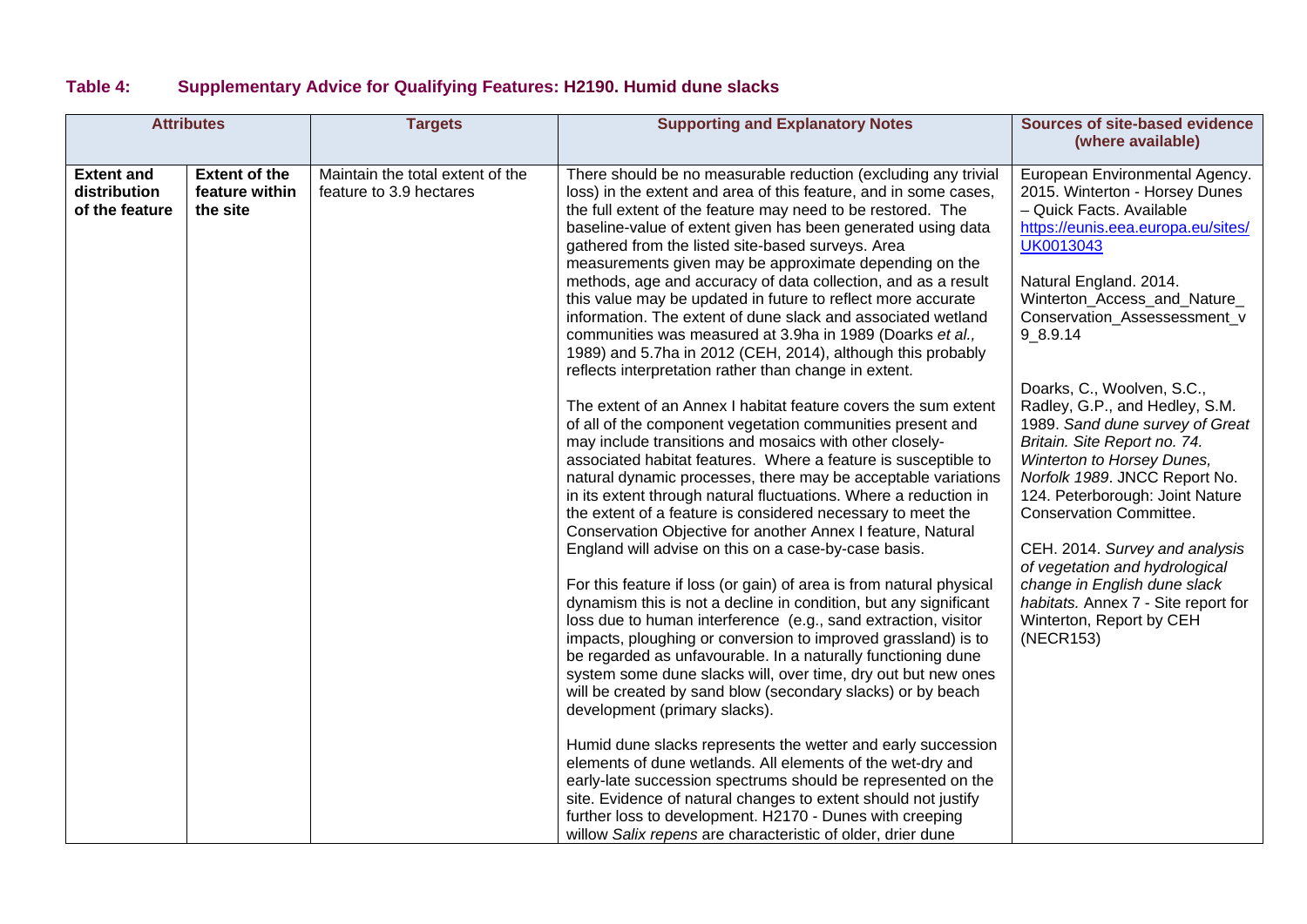|                                                     | <b>Attributes</b>                                                   | <b>Targets</b>                                                                                                                                                    | <b>Supporting and Explanatory Notes</b>                                                                                                                                                                                                                                                                                                                                                                                                                                                                                                                                                                                                                                                                                                                                                                                                                                                                                                                                                                                                                                                                                                                                                                                                                                                                                                                                                                                                                                                                                                                                                                                                                                                                                                                                                                                                                        | <b>Sources of site-based evidence</b><br>(where available)                                                                                                                       |
|-----------------------------------------------------|---------------------------------------------------------------------|-------------------------------------------------------------------------------------------------------------------------------------------------------------------|----------------------------------------------------------------------------------------------------------------------------------------------------------------------------------------------------------------------------------------------------------------------------------------------------------------------------------------------------------------------------------------------------------------------------------------------------------------------------------------------------------------------------------------------------------------------------------------------------------------------------------------------------------------------------------------------------------------------------------------------------------------------------------------------------------------------------------------------------------------------------------------------------------------------------------------------------------------------------------------------------------------------------------------------------------------------------------------------------------------------------------------------------------------------------------------------------------------------------------------------------------------------------------------------------------------------------------------------------------------------------------------------------------------------------------------------------------------------------------------------------------------------------------------------------------------------------------------------------------------------------------------------------------------------------------------------------------------------------------------------------------------------------------------------------------------------------------------------------------------|----------------------------------------------------------------------------------------------------------------------------------------------------------------------------------|
|                                                     |                                                                     |                                                                                                                                                                   | slacks, therefore, this Annex 1 habitat needs to be assessed in<br>combination with it.                                                                                                                                                                                                                                                                                                                                                                                                                                                                                                                                                                                                                                                                                                                                                                                                                                                                                                                                                                                                                                                                                                                                                                                                                                                                                                                                                                                                                                                                                                                                                                                                                                                                                                                                                                        |                                                                                                                                                                                  |
| <b>Extent and</b><br>distribution<br>of the feature | Dune<br>topography                                                  | Maintain a natural dune<br>topography, but allow natural<br>change that is wind driven (some<br>change may be necessary to<br>maintain the continuity of slacks). | It is possible that on some sites there are over-riding<br>constraints that will not allow natural dune dynamics to<br>proceed. On these sites it may be necessary to artificially lower<br>ground surface levels in slacks to extend their lives. See also<br>'Within-site sedimentary processes' component.                                                                                                                                                                                                                                                                                                                                                                                                                                                                                                                                                                                                                                                                                                                                                                                                                                                                                                                                                                                                                                                                                                                                                                                                                                                                                                                                                                                                                                                                                                                                                  | Natural England. 2014.<br>Winterton_Access_and_Nature_<br>Conservation_Assessessment_v<br>$9 - 8.9.14$                                                                           |
| <b>Extent and</b><br>distribution<br>of the feature | <b>Spatial</b><br>distribution of<br>the feature<br>within the site | Maintain the distribution and<br>configuration of the feature,<br>including where applicable its<br>component vegetation types,<br>across the site.               | A contraction in the range, or geographic spread, of the feature<br>(and its component vegetation and typical species, plus<br>transitional communities) across the site will reduce its overall<br>area, the local diversity and variations in its structure and<br>composition, and may undermine its resilience to adapt to<br>future environmental changes. This may also reduce and break<br>up the continuity of a habitat within a site and how well its<br>typical species are able to move around the site to occupy and<br>use habitat. Such fragmentation can impact on their viability<br>and the wider ecological composition of the Annex I habitat.<br>Smaller fragments of habitat can typically support smaller and<br>more isolated populations which are more vulnerable to<br>extinction. These fragments also have a greater amount of<br>open edge habitat which will differ in the amount of light,<br>temperature, wind, and even noise that it receives compared to<br>its interior. These conditions may not be suitable for some of<br>the typical and more specialist species associated with the<br>Annex I habitat feature. In the short term, dune wetland<br>features are fixed in space determined by dune topography and<br>hydrology. However, in a naturally functioning dune system<br>topography can change leading to localised losses and gains in<br>dune wetlands, including Humid dune slacks.<br>It is quite likely that the sea wall and its foundations are largely<br>responsible for this, preventing groundwater discharge to the<br>east (beach) in the northern area, whilst outflow is unrestricted<br>in the southern area. The contrasting elevation inland is also<br>likely to influence conditions in the dunes. There are various<br>'ponds' in the northern part of the site, which are smaller and | CEH. 2014. Survey and analysis<br>of vegetation and hydrological<br>change in English dune slack<br>habitats. Annex 7 - Site report for<br>Winterton, Report by CEH<br>(NECR153) |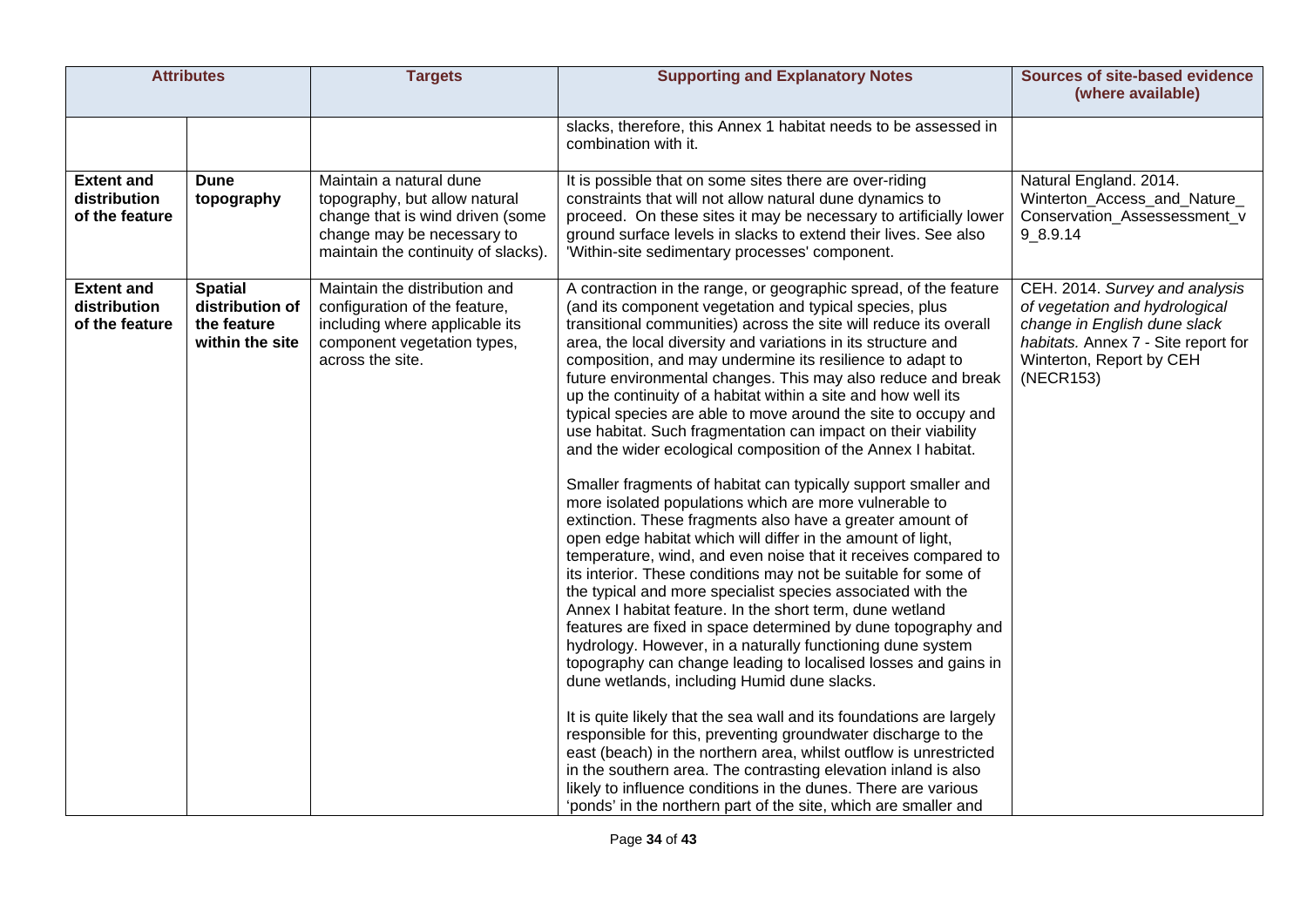| <b>Attributes</b>                                   |                                                                                                              | <b>Targets</b>                                                                                           | <b>Supporting and Explanatory Notes</b>                                                                                                                                                                                                                                                                                                                                                                                                                                                                                                                                                                                                                                                                                                                                                                                                                                                                                                                                                                                                                                                                                                                                                                                                                                                                                                                                                                                                                                                                                                                                                                                                                                                                                                                                                                                                                                                                                                                                                                      | <b>Sources of site-based evidence</b><br>(where available)                                                                                                                       |
|-----------------------------------------------------|--------------------------------------------------------------------------------------------------------------|----------------------------------------------------------------------------------------------------------|--------------------------------------------------------------------------------------------------------------------------------------------------------------------------------------------------------------------------------------------------------------------------------------------------------------------------------------------------------------------------------------------------------------------------------------------------------------------------------------------------------------------------------------------------------------------------------------------------------------------------------------------------------------------------------------------------------------------------------------------------------------------------------------------------------------------------------------------------------------------------------------------------------------------------------------------------------------------------------------------------------------------------------------------------------------------------------------------------------------------------------------------------------------------------------------------------------------------------------------------------------------------------------------------------------------------------------------------------------------------------------------------------------------------------------------------------------------------------------------------------------------------------------------------------------------------------------------------------------------------------------------------------------------------------------------------------------------------------------------------------------------------------------------------------------------------------------------------------------------------------------------------------------------------------------------------------------------------------------------------------------------|----------------------------------------------------------------------------------------------------------------------------------------------------------------------------------|
| <b>Extent and</b><br>distribution<br>of the feature | <b>Future extent</b><br>of habitat<br>within the site<br>and ability to<br>respond to<br>seasonal<br>changes | Maintain the ability to absorb<br>seasonal and periodic<br>fluctuations in the extent of the<br>habitat. | more deeply incised than the dune slacks seen at other sites.<br>The hydro-ecological conditions in these ponds have been<br>noted as suitable habitat for natterjack toads however a decline<br>in the numbers of natterjack toads recorded in the ponds has<br>been a source of concern over the past 5 to 10 years largely<br>associated with changes in water quality.<br>The extent to which the sea wall acts to maintain a raised water<br>table and the extent to which this might influence the impact of<br>possible future changes in temperature (and related<br>evapotranspiration) and rainfall has not been quantified.<br>This recognises the need to allow for natural fluctuations in the<br>extent and the distribution of this habitat feature, often during<br>particular seasons and usually as a result of natural coastal<br>processes. Humid dune slacks are buffered from short term<br>natural variations in hydrology including dry seasons. However,<br>artificial drainage or a longer series of dry years with lowered<br>water table will lead to early succession away to non-dune<br>wetland habitat. In the medium term, a degree of dune<br>dynamics is required to create new dune slacks.<br>Whilst evapotranspiration is broadly similar across many of the<br>UK sites, rainfall varies considerably, and Winterton is one of<br>the sites receiving the lowest average amounts of rainfall. The<br>long term (1961 to 2012) average annual rainfall for this area<br>(area defined as the 40km x 40km grid square calculated using<br>the Meteorological Office Rainfall and Evapotranspiration<br>Calculation System (MORECS)) is 622 mm, and the long term<br>(1961 to 2012) average annual net (rainfall - actual<br>evaporation) is 92 mm. This means that there is very little water<br>available to drive or support a rising water table, and that<br>relatively small changes in the timing and amount of rainfall<br>could bring about a recharge deficit. | CEH. 2014. Survey and analysis<br>of vegetation and hydrological<br>change in English dune slack<br>habitats. Annex 7 - Site report for<br>Winterton, Report by CEH<br>(NECR153) |
| <b>Structure and</b><br>function<br>(including its  | <b>Presence of</b><br>unvegetated<br>surfaces                                                                | Maintain an extent of bare<br>ground or sand which is no more<br>than 20% of the total dune slack        | Patches of bare sand are essential for a wide range of dune<br>invertebrates and colonisation by some bryophytes.                                                                                                                                                                                                                                                                                                                                                                                                                                                                                                                                                                                                                                                                                                                                                                                                                                                                                                                                                                                                                                                                                                                                                                                                                                                                                                                                                                                                                                                                                                                                                                                                                                                                                                                                                                                                                                                                                            |                                                                                                                                                                                  |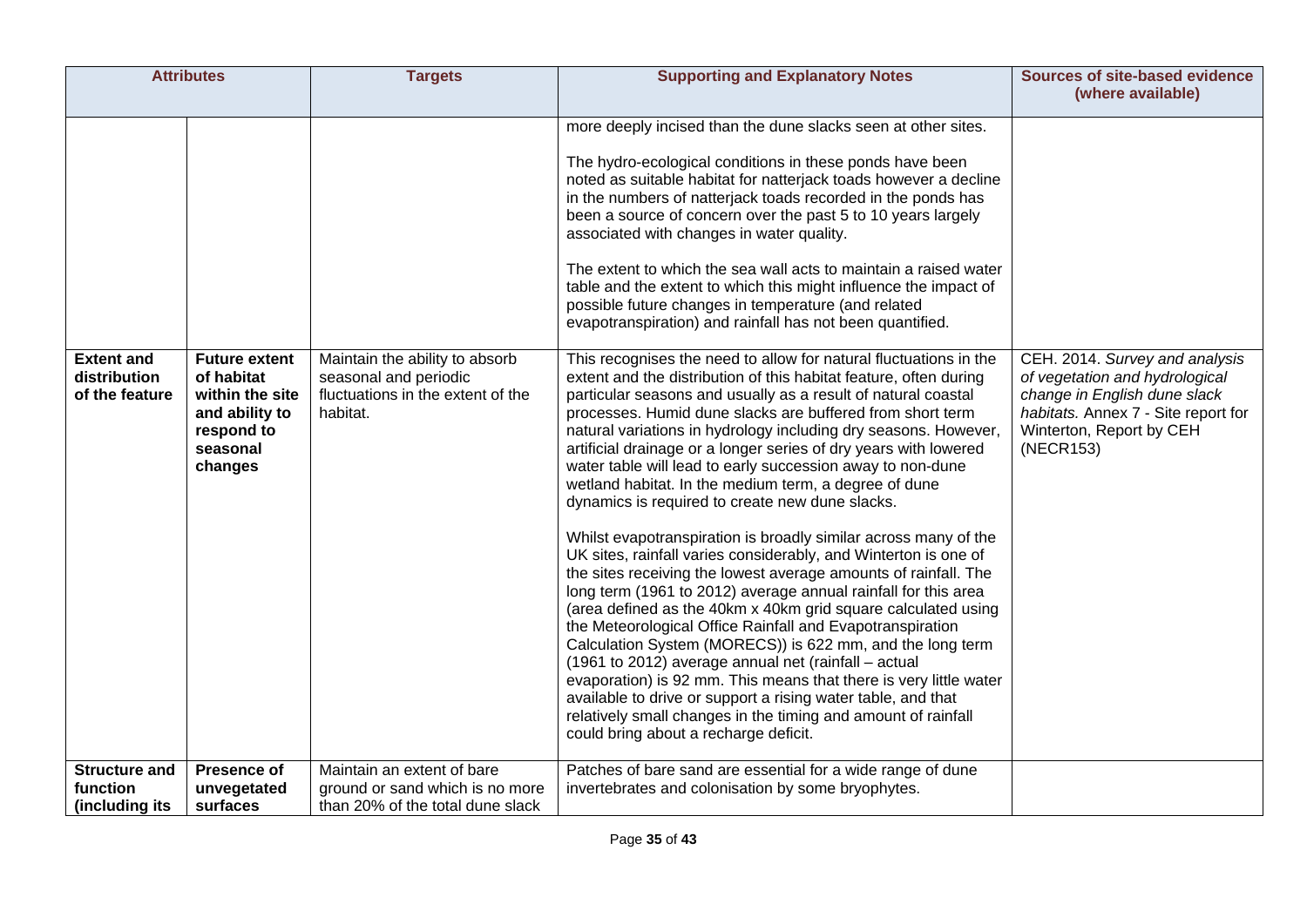|                                                                           | <b>Attributes</b>                      | <b>Targets</b>                                                                                                                                                                                                                                                                                                                                                                                                                                                              | <b>Supporting and Explanatory Notes</b>                                                                                                                                                                                                                                                                                                                                                                                                                                                                                                                                                                                                                                                                                                                                                                                                                                                                                                                                                                                                                                                                                                                                                                                                                                                                                                                                                                                                                                                                                                                                                                                                                                                                                                                                                                                                                                                                                                                                                                                                                                                                                                                                                                | <b>Sources of site-based evidence</b><br>(where available)                                                                                                                                                                                                                                                                             |
|---------------------------------------------------------------------------|----------------------------------------|-----------------------------------------------------------------------------------------------------------------------------------------------------------------------------------------------------------------------------------------------------------------------------------------------------------------------------------------------------------------------------------------------------------------------------------------------------------------------------|--------------------------------------------------------------------------------------------------------------------------------------------------------------------------------------------------------------------------------------------------------------------------------------------------------------------------------------------------------------------------------------------------------------------------------------------------------------------------------------------------------------------------------------------------------------------------------------------------------------------------------------------------------------------------------------------------------------------------------------------------------------------------------------------------------------------------------------------------------------------------------------------------------------------------------------------------------------------------------------------------------------------------------------------------------------------------------------------------------------------------------------------------------------------------------------------------------------------------------------------------------------------------------------------------------------------------------------------------------------------------------------------------------------------------------------------------------------------------------------------------------------------------------------------------------------------------------------------------------------------------------------------------------------------------------------------------------------------------------------------------------------------------------------------------------------------------------------------------------------------------------------------------------------------------------------------------------------------------------------------------------------------------------------------------------------------------------------------------------------------------------------------------------------------------------------------------------|----------------------------------------------------------------------------------------------------------------------------------------------------------------------------------------------------------------------------------------------------------------------------------------------------------------------------------------|
| typical<br>species)                                                       |                                        | area.                                                                                                                                                                                                                                                                                                                                                                                                                                                                       |                                                                                                                                                                                                                                                                                                                                                                                                                                                                                                                                                                                                                                                                                                                                                                                                                                                                                                                                                                                                                                                                                                                                                                                                                                                                                                                                                                                                                                                                                                                                                                                                                                                                                                                                                                                                                                                                                                                                                                                                                                                                                                                                                                                                        |                                                                                                                                                                                                                                                                                                                                        |
| <b>Structure and</b><br>function<br>(including its<br>typical<br>species) | Vegetation<br>community<br>composition | Maintain the component<br>vegetation communities and<br>associated transitions, allowing<br>for successional changes in<br>response to natural processes.<br>M16 Erica tetralix - Sphagnum<br>compactum wet heath<br>M23 Juncus effusus/acutiflorus-<br>Galium palustre rush-pasture<br>M25 Molinia caerulea-Potentilla<br>erecta mire<br>H11 Calluna vulgaris-Carex<br>arenaria heath<br>S4 Phragmites australis swamp<br>W4 Betula pubescens-Molinia<br>caerulea woodland | This habitat feature will comprise a number of associated semi-<br>natural vegetation types and their transitional zones, reflecting<br>the geographical location of the site, altitude, aspect, soil<br>conditions (especially base-status and drainage) and<br>vegetation management. In the UK these have been<br>categorised by the National Vegetation Classification (NVC).<br>Maintaining or restoring these characteristic and distinctive<br>vegetation types, and the range of types as appropriate, will be<br>important to sustaining the overall habitat feature. This will also<br>help to conserve their typical plant species (i.e. the constant<br>and preferential species of a community), and therefore that of<br>the SAC feature, at appropriate levels (recognising natural<br>fluctuations).<br>For this feature it is unlikely that all slack communities will be<br>represented in a single slack. It is more usual for individual<br>slacks to be at different stages in vegetation succession, and to<br>have slightly different hydrological regimes. The target relates<br>to the humid dune slack resource across the whole site.<br>As a result of the underlying soil type, the dune-slack<br>communities more attributable to Mire (M) and Heath (H)<br>communities of the National Vegetation Classification than<br>those traditionally associated with dune-slacks (SD13-17);<br>particularly unusual on the East coast. M16 Erica tetralix-<br>Sphagnum compactum wet heath and H11 Calluna vulgaris-<br>Carex arenaria heath are the most common communities,<br>occurring individually in comparable measure, and occasionally<br>as mosaics, in depressions of varying size across the site. The<br>Lichen-rich mixed Ericaceous heath is dominated by Calluna<br>vulgaris with Carex arenaria, Agrostis stolonifera and rare Erica<br>tetralix. Where the E. tetralix dominates in the M16 mire, it is<br>accompanied by Osmunda regalis and other ferns, Molinia<br>caerulea, Carex nigra, Juncus conglomeratus. In the wetter<br>part of the site, and towards the seaward edge of the dunes,<br>W4 Betula pubescens-Molinia caerulea woodland occurs with | OHES. 2018. Winterton-Horsey<br>Dunes SSSI: Assessment of<br>current condition and change<br>since notification. Available from<br>Natural England<br>CEH. 2014. Survey and analysis<br>of vegetation and hydrological<br>change in English dune slack<br>habitats. Annex 7 - Site report for<br>Winterton, Report by CEH<br>(NECR153) |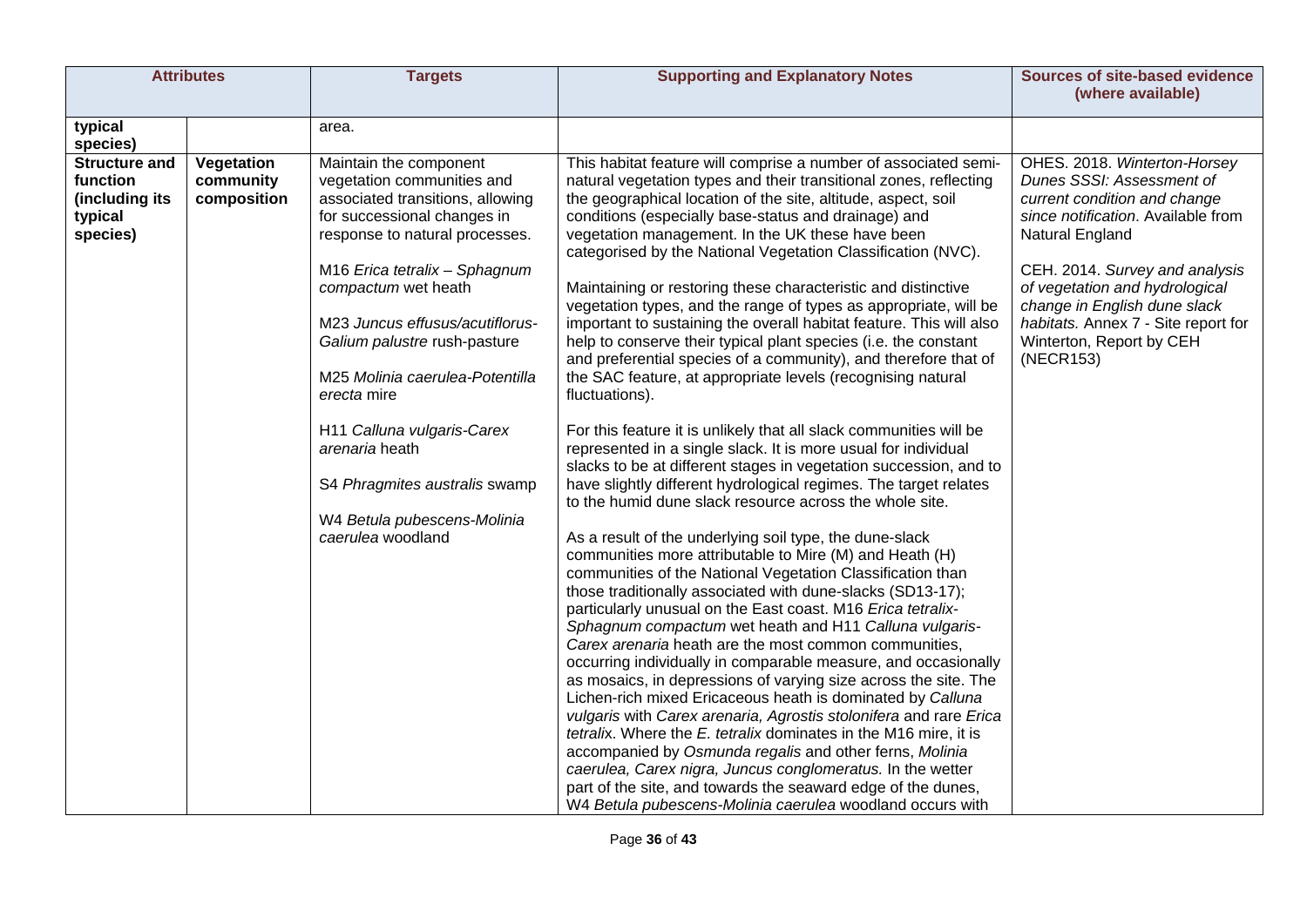| <b>Attributes</b>                                                         |                                                               | <b>Targets</b>                                                                                                                                                                                                                                                                                                                                                   | <b>Supporting and Explanatory Notes</b>                                                                                                                                                                                                                                                                                                                                                                                                                                                                                                                                                                                                                                                                                                                                                                    | <b>Sources of site-based evidence</b><br>(where available)                                                                                                                       |
|---------------------------------------------------------------------------|---------------------------------------------------------------|------------------------------------------------------------------------------------------------------------------------------------------------------------------------------------------------------------------------------------------------------------------------------------------------------------------------------------------------------------------|------------------------------------------------------------------------------------------------------------------------------------------------------------------------------------------------------------------------------------------------------------------------------------------------------------------------------------------------------------------------------------------------------------------------------------------------------------------------------------------------------------------------------------------------------------------------------------------------------------------------------------------------------------------------------------------------------------------------------------------------------------------------------------------------------------|----------------------------------------------------------------------------------------------------------------------------------------------------------------------------------|
|                                                                           |                                                               |                                                                                                                                                                                                                                                                                                                                                                  | Salix spp., grading into the wet heath/bog to the West, and with<br>some transition to M23 Juncus effusus/acutiflorus-Galium<br>palustre rush-pasture and S4 Phragmites australis swamp and<br>reed-beds. Some small (seasonal) pools of S4 are present with<br>species including Hydrocotyle vulgaris, Typha angustifolia,<br>Eleocharis palustris and Potamogeton polygonifolius. Some of<br>the smaller depressions, particularly in the South of the site<br>also support M23, with areas of M25 Molinia caerulea-Potentilla<br>erecta mire where M. caerulea is more predominant.                                                                                                                                                                                                                     |                                                                                                                                                                                  |
| <b>Structure and</b><br>function<br>(including its<br>typical<br>species) | Vegetation<br>structure:<br>zonation of<br>dune<br>vegetation | Maintain succession of dune<br>slack stages (early, middle and<br>later).<br>All humid slack communities<br>should be present - from<br>embryonic dune slacks with a<br>high % of bare ground to those<br>with more closed vegetation and<br>up to 33% cover of creeping<br>willow Salix repens.<br>Early dune slack successional<br>stages at least occasional. | The coastal sand dune ecosystem has a characteristic range of<br>natural features, representing different stages of natural<br>succession. The full representation of these stages should be<br>maintained or where appropriate restored. The target relates to<br>the humid dune slack resource across the whole site. Not all<br>slack communities will be represented in a single slack. It is<br>more usual for individual slacks to be at different stages in<br>vegetation succession, and to have slightly different<br>hydrological regimes.<br>A mosaic of other wetland vegetation communities are<br>frequently present within dunes (swamp/mire/tall herb fen).<br>These are all important elements of the dune system and may<br>have hydrological connectivity with the dune slack habitats. | CEH. 2014. Survey and analysis<br>of vegetation and hydrological<br>change in English dune slack<br>habitats. Annex 7 - Site report for<br>Winterton, Report by CEH<br>(NECR153) |
| <b>Structure and</b><br>function<br>(including its<br>typical<br>species) | Vegetation<br>composition:<br>trees and<br>scrub              | Maintain scrub and tree cover of<br>locally native species to between<br>5% and 10%, scattered and in<br>small groups.<br>Cover of creeping thistle Salix<br>repens not more than 33%.                                                                                                                                                                           | Dense cover of trees and shrubs can smother and shade out<br>smaller and more characteristic vegetation of this habitat<br>feature, and interrupt naturally occurring dune processes.<br>Usually active management is required to reduce or contain its<br>cover across this habitat feature. Apart from sea buckthorn<br>(where it is native), other trees and shrubs would usually<br>indicate an artificially stabilised system. The 'humid dune slack'<br>community requires soil to be wet enough and not too<br>dominated by creeping willow (Salix repens) for a diverse range<br>of forbs and some grasses to be also present. The target<br>relates to the humid dune slack resource across the whole site.                                                                                       | CEH. 2014. Survey and analysis<br>of vegetation and hydrological<br>change in English dune slack<br>habitats. Annex 7 - Site report for<br>Winterton, Report by CEH<br>(NECR153) |
| <b>Structure and</b>                                                      | Vegetation                                                    | Maintain a typically low                                                                                                                                                                                                                                                                                                                                         | Maintain low swards required by some dune slack species.                                                                                                                                                                                                                                                                                                                                                                                                                                                                                                                                                                                                                                                                                                                                                   | CEH. 2014. Survey and analysis                                                                                                                                                   |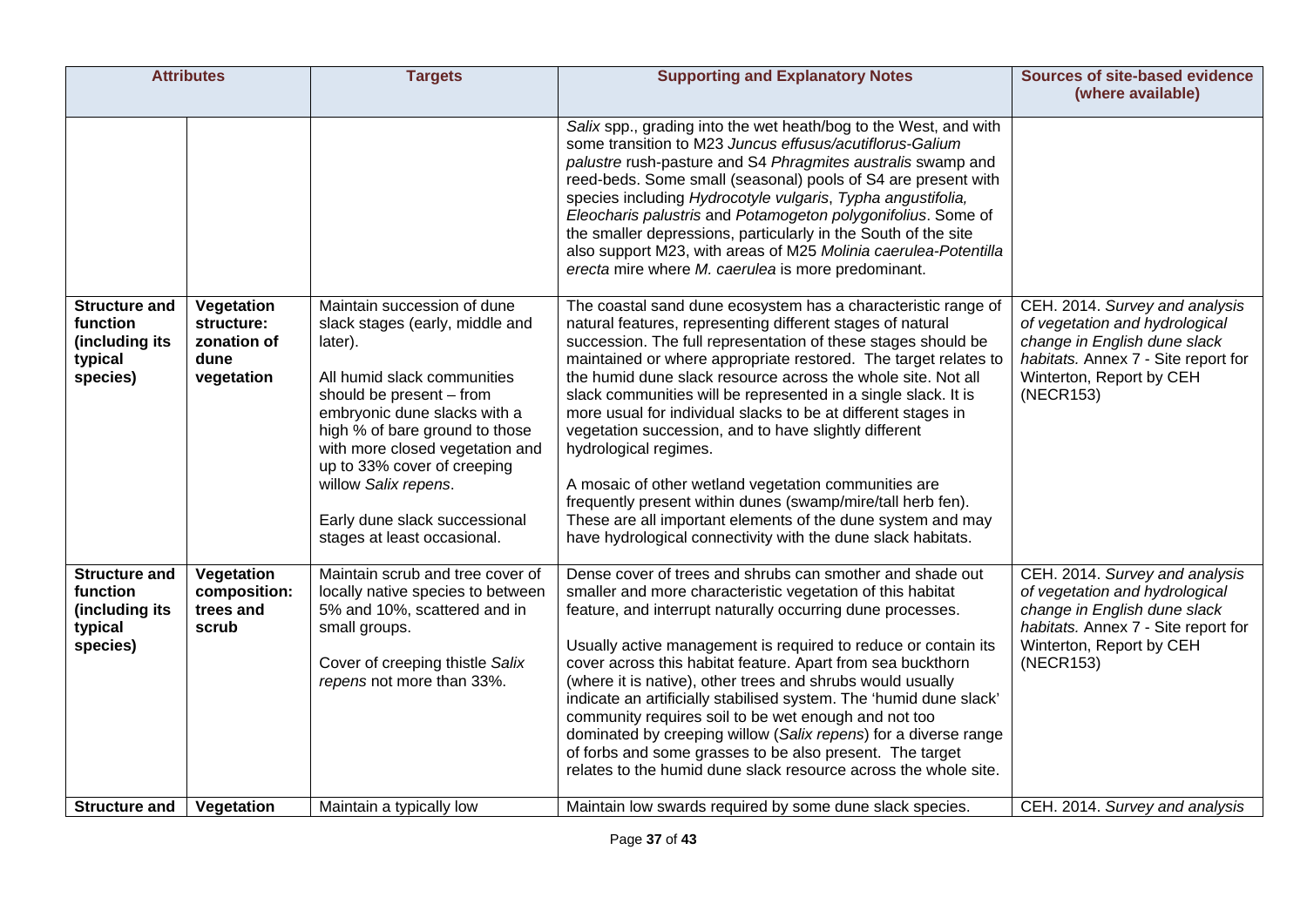|                                                                           | <b>Attributes</b>                                               | <b>Targets</b>                                                                                                                                                                                                                 | <b>Supporting and Explanatory Notes</b>                                                                                                                                                                                                                                                                                                                                                                                                                                                                                                                                                                                                                                                                                                                                                                                                                                                                                                                                                                                                                                                                                                                                                                                                                                                              | <b>Sources of site-based evidence</b><br>(where available)                                                                                         |
|---------------------------------------------------------------------------|-----------------------------------------------------------------|--------------------------------------------------------------------------------------------------------------------------------------------------------------------------------------------------------------------------------|------------------------------------------------------------------------------------------------------------------------------------------------------------------------------------------------------------------------------------------------------------------------------------------------------------------------------------------------------------------------------------------------------------------------------------------------------------------------------------------------------------------------------------------------------------------------------------------------------------------------------------------------------------------------------------------------------------------------------------------------------------------------------------------------------------------------------------------------------------------------------------------------------------------------------------------------------------------------------------------------------------------------------------------------------------------------------------------------------------------------------------------------------------------------------------------------------------------------------------------------------------------------------------------------------|----------------------------------------------------------------------------------------------------------------------------------------------------|
| function<br>(including its<br>typical<br>species)                         | composition:<br>forb/grass<br>ratio                             | vegetation sward with >30%<br>cover of forbs and <50% cover of<br>grasses, and occasional<br>bryophytes e.g. Calliergon<br>cuspidatum, Campylium<br>stellatum                                                                  | Drying and eutrophication of the slack can be indicated by<br>increase in 'grassiness'.                                                                                                                                                                                                                                                                                                                                                                                                                                                                                                                                                                                                                                                                                                                                                                                                                                                                                                                                                                                                                                                                                                                                                                                                              | of vegetation and hydrological<br>change in English dune slack<br>habitats. Annex 7 - Site report for<br>Winterton, Report by CEH<br>(NECR153)     |
| <b>Structure and</b><br>function<br>(including its<br>typical<br>species) | <b>Vegetation:</b><br>undesirable<br>species                    | Restore the frequency/cover of<br>the following undesirable species<br>to within acceptable levels and<br>prevent changes in surface<br>condition, soils, nutrient levels or<br>hydrology which may encourage<br>their spread; | Undesirable non-woody and woody vascular plants species<br>may require active management to avert an unwanted<br>succession to a different and less desirable state. Often they<br>may be indicative of a negative trend relating to another aspect<br>of a site's structure and function. These species will vary<br>depending on the nature of the particular feature, and in some<br>cases these species may be natural/acceptable components or<br>even dominants.<br>Undesirable species include: rose Rosa spp., Creeping thistle<br>Cirsium arvense, Spear thistle Cirsium vulgare, Common stingy<br>nettle Urtica dioica, Perennial ryegrass Lolium perenne, False<br>oat-grass Arrhenatherum elatius, Bracken Pteridium aquilinum,<br>Bramble Rubus fruticosus, Rosebay willow-herb Chamaenerion<br>angustifolium, Crested dog's tail Cynosurus cristatus, large<br>docks Rumex sp., Ragwort Senecio jacobaea,<br>Species such as Common stingy nettle Urtica dioica, Creeping<br>thistle Cirsium arvense and C. vulgare species are indicative of<br>poor condition because of enrichment. Ragwort Senecio<br>jacobaea is a natural constituent of dune vegetation and should<br>only to be included as a negative indicator where extensive<br>dense stands of robust plants are present. | OHES. 2018. Winterton-Horsey<br>Dunes SSSI: Assessment of<br>current condition and change<br>since notification. Available from<br>Natural England |
| <b>Structure and</b><br>function<br>(including its<br>typical<br>species) | Key<br>structural,<br>influential and<br>distinctive<br>species | Maintain the abundance of the<br>typical species listed below to<br>enable each of them to be a<br>viable component of the Annex 1<br>habitat;<br>Constant and preferential<br>plant species of M16, M23,                      | See relevant text for this feature in Table 1.                                                                                                                                                                                                                                                                                                                                                                                                                                                                                                                                                                                                                                                                                                                                                                                                                                                                                                                                                                                                                                                                                                                                                                                                                                                       | OHES. 2018. Winterton-Horsey<br>Dunes SSSI: Assessment of<br>current condition and change<br>since notification. Available from<br>Natural England |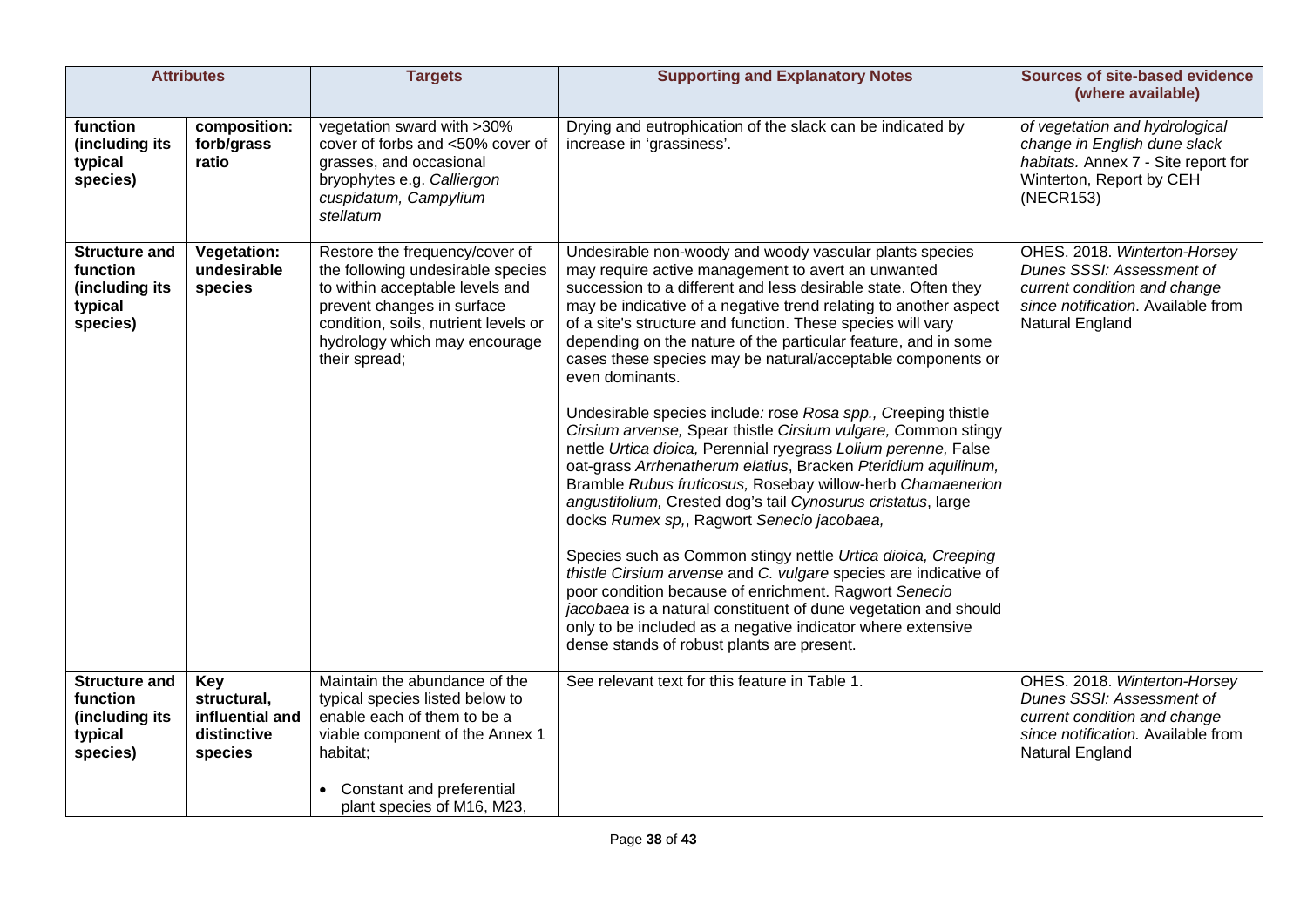| <b>Attributes</b>                                                         |                                                                                                                                       | <b>Targets</b>                                                                                                                                                                                                           | <b>Supporting and Explanatory Notes</b>                                                                                                                                                                                                                                                                                                                                                                                                                                                                                                                                                                                                                                                                                                                               | <b>Sources of site-based evidence</b><br>(where available)                                                                                         |
|---------------------------------------------------------------------------|---------------------------------------------------------------------------------------------------------------------------------------|--------------------------------------------------------------------------------------------------------------------------------------------------------------------------------------------------------------------------|-----------------------------------------------------------------------------------------------------------------------------------------------------------------------------------------------------------------------------------------------------------------------------------------------------------------------------------------------------------------------------------------------------------------------------------------------------------------------------------------------------------------------------------------------------------------------------------------------------------------------------------------------------------------------------------------------------------------------------------------------------------------------|----------------------------------------------------------------------------------------------------------------------------------------------------|
|                                                                           |                                                                                                                                       | M25, H11, S4 and W4 NVC<br>communities which are the<br>main component of the H2190<br>feature within the SAC<br>Natterjack Toad Epidalea<br>calamita                                                                    |                                                                                                                                                                                                                                                                                                                                                                                                                                                                                                                                                                                                                                                                                                                                                                       |                                                                                                                                                    |
| <b>Structure and</b><br>function<br>(including its<br>typical<br>species) | Soils,<br>substrate and<br>nutrient<br>cycling                                                                                        | Maintain the properties of the<br>underlying soil types, including<br>structure, bulk density, total<br>carbon, pH, soil nutrient status<br>and fungal: bacterial ratio, to<br>within typical values for the<br>habitat. | Soil is the foundation of basic ecosystem function and a vital<br>part of the natural environment. Its properties strongly influence<br>the colonisation, growth and distribution of those plant species<br>which together form vegetation types, and therefore provides a<br>habitat used by a wide range of organisms. Soil biodiversity<br>has a vital role to recycle organic matter. Changes to natural<br>soil properties may therefore affect the ecological structure,<br>function and processes associated with this Annex I feature.<br>As dune slack vegetation succession progresses, soils develop<br>in structure and nutrient status. The soils under Humid dune<br>slacks represent less to moderately develop natural soils to be<br>found on dunes. |                                                                                                                                                    |
| <b>Supporting</b><br>processes<br>(on which the<br>feature relies)        | <b>Functional</b><br>connectivity<br>with wider<br>coastal<br>sedimentary<br>system,<br>including<br>seed/<br>propagule<br>dispersal. | Maintain adequate movement of<br>sediment from all key sediment<br>sources (directly from the beach,<br>indirectly from offshore, eroding<br>cliffs etc.).                                                               | Although Humid dune slacks do not depend in the short term<br>on continued inputs of sand, its medium/long term survival<br>does. Primary slacks can occur on the beach plane with<br>sufficient input of sand.<br>Targets to be set to maintain distinctive elements at current<br>extent/levels and/or in current locations, e.g. (to maintain<br>transitions between habitats), or to maintain existing<br>populations of notable species.                                                                                                                                                                                                                                                                                                                         | OHES. 2018. Winterton-Horsey<br>Dunes SSSI: Assessment of<br>current condition and change<br>since notification. Available from<br>Natural England |
| <b>Supporting</b><br>processes<br>(on which the<br>feature relies)        | Aeolian (wind-<br>blow)<br>processes                                                                                                  | Maintain the natural movement of<br>sand within the site, resulting<br>from wind blow-outs and blow-<br>throughs.                                                                                                        | Allowing natural wind-blow (or 'aeolian') processes to operate<br>and to allow active movement of dry sand is important. Current<br>dune topography, including hollows reaching damp sand where<br>slacks occur, has resulted from past within-site dune<br>movement.<br>Although Humid dune slacks does not depend in the short                                                                                                                                                                                                                                                                                                                                                                                                                                      |                                                                                                                                                    |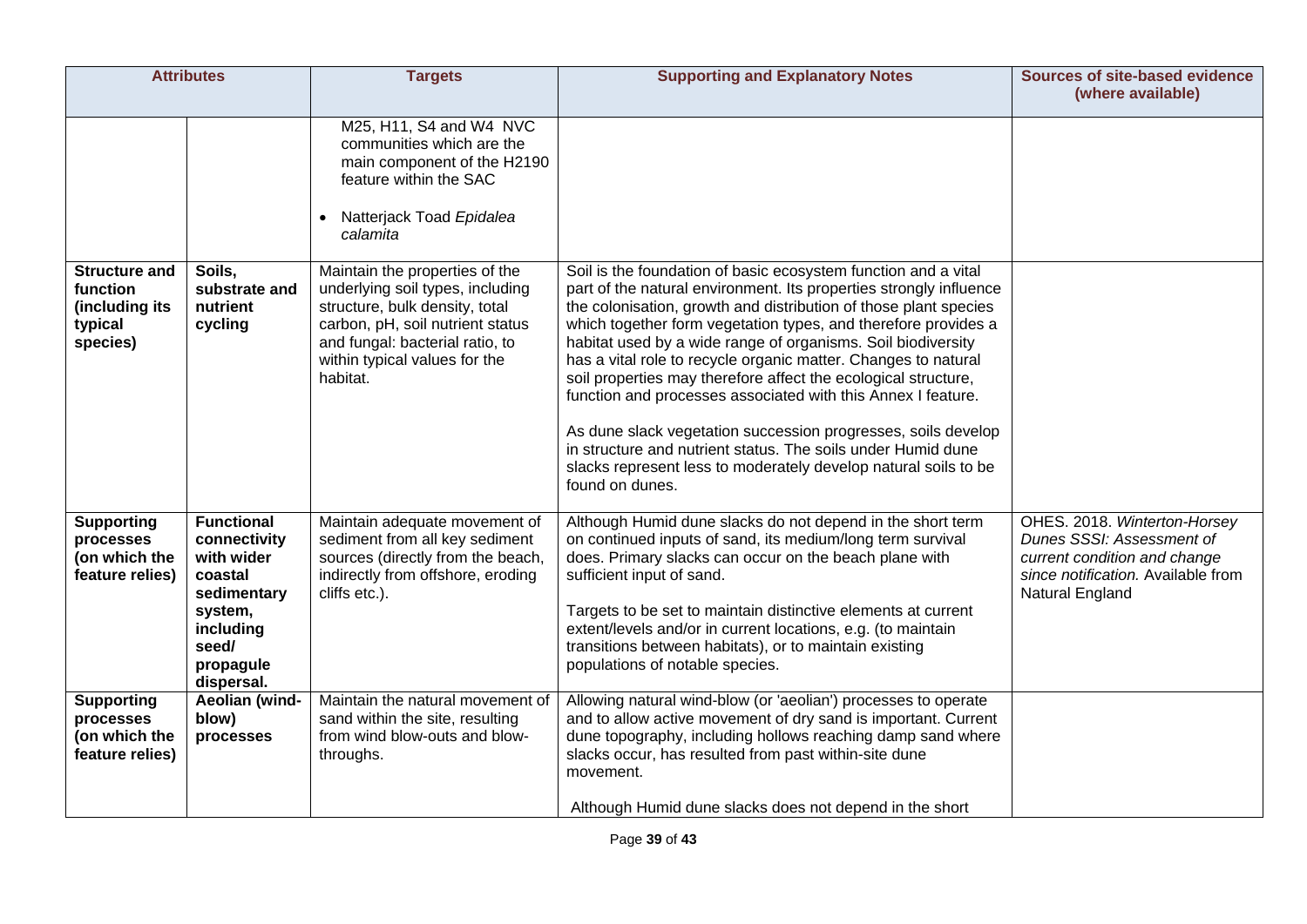| <b>Attributes</b>                                                  |                  | <b>Targets</b>                                                                                                                                                                                         | <b>Supporting and Explanatory Notes</b>                                                                                                                                                                                                                                                                                                                                                                                                                                                                                                                                                                                                                                                                                                                                                                                                                                                                                                                                                                                                                                                                                                                                                                                                                                                                                                                                                                                                                                                                                                                                                                                                                                                                                                                                                                                                                                                                                               | <b>Sources of site-based evidence</b><br>(where available)                                                                                                                       |
|--------------------------------------------------------------------|------------------|--------------------------------------------------------------------------------------------------------------------------------------------------------------------------------------------------------|---------------------------------------------------------------------------------------------------------------------------------------------------------------------------------------------------------------------------------------------------------------------------------------------------------------------------------------------------------------------------------------------------------------------------------------------------------------------------------------------------------------------------------------------------------------------------------------------------------------------------------------------------------------------------------------------------------------------------------------------------------------------------------------------------------------------------------------------------------------------------------------------------------------------------------------------------------------------------------------------------------------------------------------------------------------------------------------------------------------------------------------------------------------------------------------------------------------------------------------------------------------------------------------------------------------------------------------------------------------------------------------------------------------------------------------------------------------------------------------------------------------------------------------------------------------------------------------------------------------------------------------------------------------------------------------------------------------------------------------------------------------------------------------------------------------------------------------------------------------------------------------------------------------------------------------|----------------------------------------------------------------------------------------------------------------------------------------------------------------------------------|
|                                                                    |                  |                                                                                                                                                                                                        | term on new dune mobility, its medium/long term survival does.<br>Secondary slacks are created where overlying sand is blown<br>away down to the water table/wet sand.                                                                                                                                                                                                                                                                                                                                                                                                                                                                                                                                                                                                                                                                                                                                                                                                                                                                                                                                                                                                                                                                                                                                                                                                                                                                                                                                                                                                                                                                                                                                                                                                                                                                                                                                                                |                                                                                                                                                                                  |
| <b>Supporting</b><br>processes<br>(on which the<br>feature relies) | <b>Hydrology</b> | At a site, unit and/or catchment<br>level as necessary, restore<br>natural hydrological processes,<br>where possible, to provide the<br>conditions necessary to sustain<br>the feature within the site | Defining and maintaining the appropriate hydrological regime is<br>a key step in moving towards achieving the conservation<br>objectives for this site and sustaining this feature. Changes in<br>source, depth, duration, frequency, magnitude and timing of<br>water supply can have significant implications for the<br>assemblage of characteristic plants and animals present.<br>All dune wetland vegetation communities are influenced by the<br>water table. Each community reflects a particular past and<br>current hydrological regime. Water table monitoring should be<br>present on all sites with dune wetlands. Humid dune-slacks are<br>extremely rich and specialised habitats which are very<br>threatened by the lowering of water tables (Interpretation<br>Manual - EUR28).<br>They require a period of wetting, with inundation to shallow<br>depth in winter and dry in summer. Permanent pools will<br>sometimes occur in association with dune slacks, and can be<br>hydrologically linked to the humid dune slack feature. There will<br>be a suite of dune slacks within a site, all at different stages in<br>vegetation succession, and although all linked to the same<br>dune aquifer, may have slightly different hydrological regimes<br>due to variations in age, elevation and management.<br>The hydrology of the site appears to differ between the<br>northern and southern ends of the site, with the southern end<br>drier, and the northern end wetter. It is quite likely that the sea<br>wall and its foundations are largely responsible for this,<br>preventing groundwater discharge to the east (beach) in the<br>northern area, whilst outflow is unrestricted in the southern<br>area.<br>The contrasting elevation inland is also likely to influence<br>conditions in the dunes. There are various 'ponds' in the<br>northern part of the site, which are smaller and more deeply | CEH. 2014. Survey and analysis<br>of vegetation and hydrological<br>change in English dune slack<br>habitats. Annex 7 - Site report for<br>Winterton, Report by CEH<br>(NECR153) |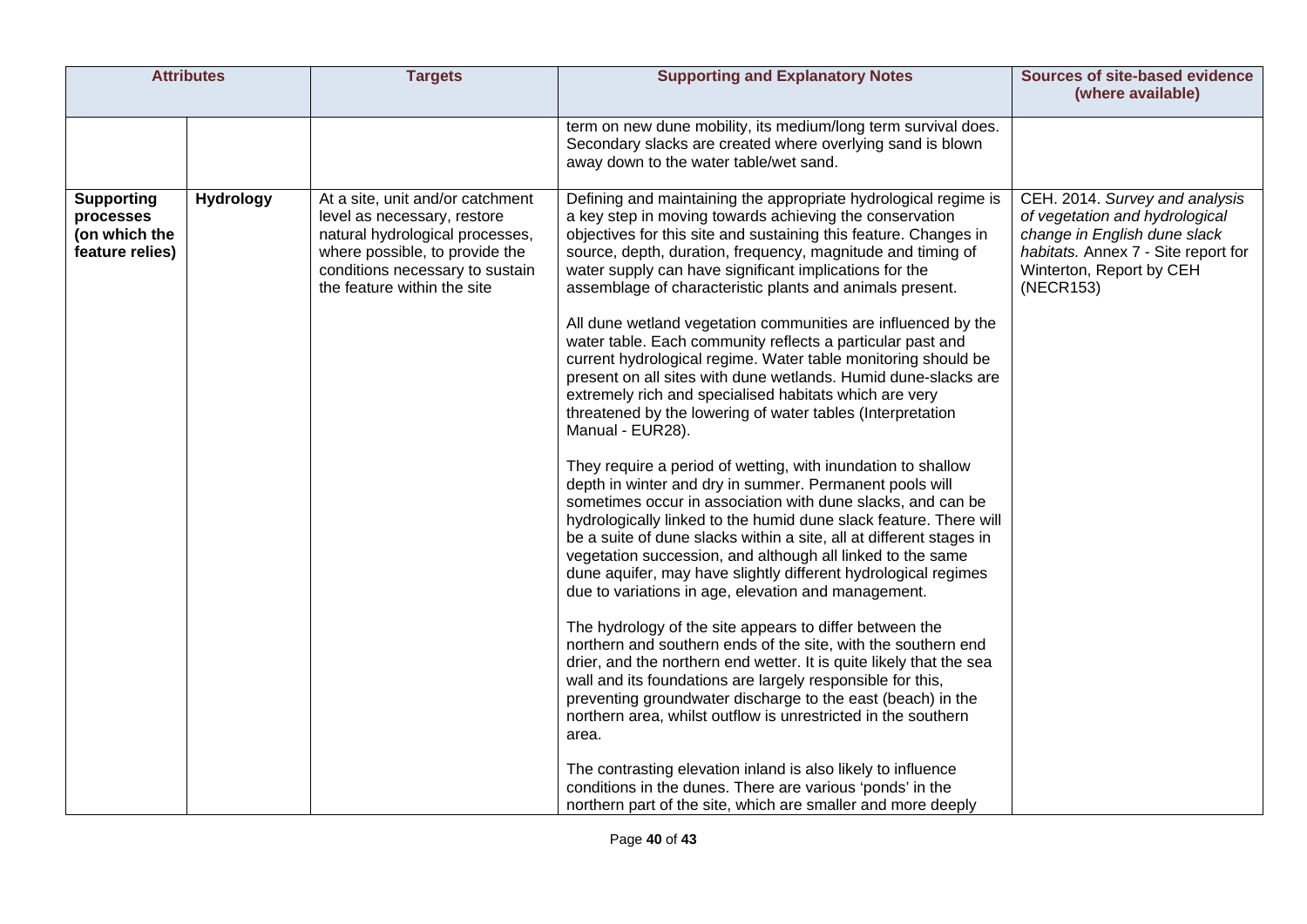| <b>Attributes</b>                                                  |                      | <b>Targets</b>                                                                                                                                                                                                                                              | <b>Supporting and Explanatory Notes</b>                                                                                                                                                                                                                                                                                                                                                                                                                                                                                                                                                                                                                                                                                                                                                                                                                                                                                                                                                                                                                                                                                                                                                                                         | <b>Sources of site-based evidence</b><br>(where available)                                                                                                                                                                                                                                                        |
|--------------------------------------------------------------------|----------------------|-------------------------------------------------------------------------------------------------------------------------------------------------------------------------------------------------------------------------------------------------------------|---------------------------------------------------------------------------------------------------------------------------------------------------------------------------------------------------------------------------------------------------------------------------------------------------------------------------------------------------------------------------------------------------------------------------------------------------------------------------------------------------------------------------------------------------------------------------------------------------------------------------------------------------------------------------------------------------------------------------------------------------------------------------------------------------------------------------------------------------------------------------------------------------------------------------------------------------------------------------------------------------------------------------------------------------------------------------------------------------------------------------------------------------------------------------------------------------------------------------------|-------------------------------------------------------------------------------------------------------------------------------------------------------------------------------------------------------------------------------------------------------------------------------------------------------------------|
|                                                                    |                      |                                                                                                                                                                                                                                                             | incised than the dune slacks seen at other sites. The hydro-<br>ecological conditions in these ponds have been noted as<br>suitable habitat for natterjack toads however a decline in the<br>numbers of natterjack toads recorded in the ponds has been a<br>source of concern over the past 5 to 10 years.                                                                                                                                                                                                                                                                                                                                                                                                                                                                                                                                                                                                                                                                                                                                                                                                                                                                                                                     |                                                                                                                                                                                                                                                                                                                   |
| <b>Supporting</b><br>processes<br>(on which the<br>feature relies) | <b>Water quality</b> | Where the feature is dependent<br>on surface water and/or<br>groundwater, restore water<br>quality and quantity to a standard<br>which provides the necessary<br>conditions to support the feature                                                          | For many SAC features which are dependent on wetland<br>habitats supported by surface and/or ground water, maintaining<br>the quality and quantity of water supply will be critical,<br>especially at certain times of year. Poor water quality and<br>inadequate quantities of water can adversely affect the<br>structure and function of this habitat type.<br>Typically, meeting the surface water and groundwater<br>environmental standards set out by the Water Framework<br>Directive (WFD 2000/60/EC) will also be sufficient to support<br>the achievement of SAC Conservation Objectives but in some<br>cases more stringent standards may be needed. Further site-<br>specific investigations may be required to establish appropriate<br>water quality standards for the SAC.<br>Given the sensitive nature of the hydrological system and its<br>role in the hydro-ecological conditions at the site, it would be<br>worthwhile installing and operating a groundwater monitoring<br>network, to provide better understanding of for both water level<br>and water quality. This could incorporate the dipwells<br>previously installed but would ideally extend north and, in<br>particular, south of this area. | CEH. 2014. Survey and analysis<br>of vegetation and hydrological<br>change in English dune slack<br>habitats. Annex 7 - Site report for<br>Winterton, Report by CEH<br>(NECR153)                                                                                                                                  |
| <b>Supporting</b><br>processes<br>(on which the<br>feature relies) | Air quality          | Maintain as necessary, the<br>concentrations and deposition of<br>air pollutants to at or below the<br>site-relevant Critical Load or<br>Level values given for this<br>feature of the site on the Air<br>Pollution Information System<br>(www.apis.ac.uk). | See generic text for this attribute in Table 1.<br>In recent decades, increased atmospheric nitrogen pollution<br>has altered the physiognomy and floristic composition of<br>coastal acidic dune systems in northwest Europe. Many<br>authors have undertaken extensive surveys (e.g. Stevens et al.<br>2011) or experimented in a range of oligotrophic sandy habitats<br>in order to understand the likely impacts of N-deposition on<br>sensitive vegetation.                                                                                                                                                                                                                                                                                                                                                                                                                                                                                                                                                                                                                                                                                                                                                               | More information about site-<br>relevant Critical Loads and Levels<br>for this SAC is available by using<br>the 'search by site' tool on the Air<br><b>Pollution Information System</b><br>(www.apis.ac.uk).<br>OHES. 2016. Winterton-Horsey<br><b>Dunes SSSI and Great Yarmouth</b><br>North Denes SSSI: Erosion |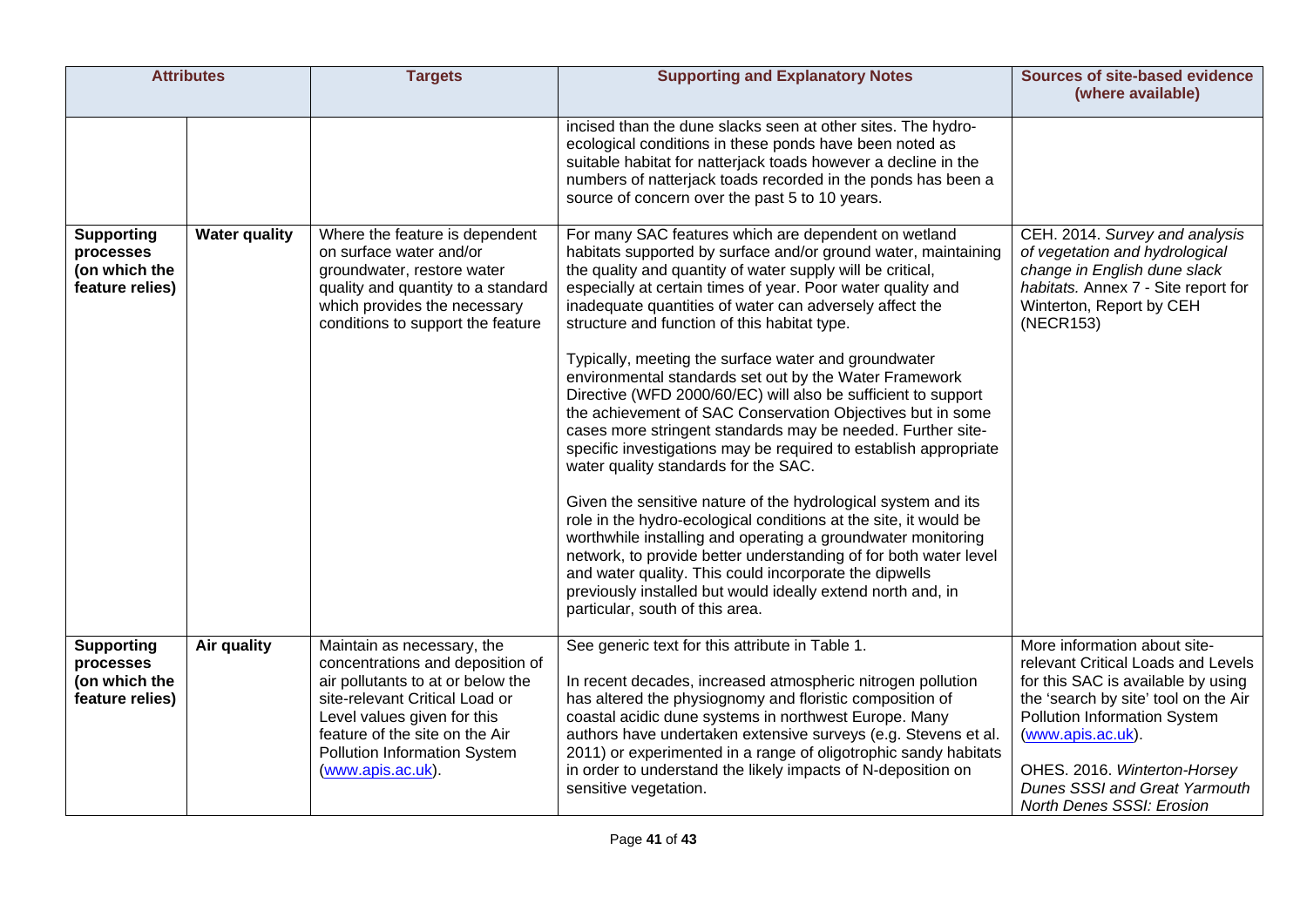| <b>Attributes</b>                                                  |                                 | <b>Targets</b>                                                                                                                                                                                                                       | <b>Supporting and Explanatory Notes</b>                                                                                                                                                                                                                                                                                                                                                                                                                                                                                                                                                                                                                                                                                                                                                                                                                                                                                                                                                                                                                                                                                                                                | <b>Sources of site-based evidence</b><br>(where available)                                                                                                                                                                                                                                                                                                                                                                                   |
|--------------------------------------------------------------------|---------------------------------|--------------------------------------------------------------------------------------------------------------------------------------------------------------------------------------------------------------------------------------|------------------------------------------------------------------------------------------------------------------------------------------------------------------------------------------------------------------------------------------------------------------------------------------------------------------------------------------------------------------------------------------------------------------------------------------------------------------------------------------------------------------------------------------------------------------------------------------------------------------------------------------------------------------------------------------------------------------------------------------------------------------------------------------------------------------------------------------------------------------------------------------------------------------------------------------------------------------------------------------------------------------------------------------------------------------------------------------------------------------------------------------------------------------------|----------------------------------------------------------------------------------------------------------------------------------------------------------------------------------------------------------------------------------------------------------------------------------------------------------------------------------------------------------------------------------------------------------------------------------------------|
|                                                                    |                                 |                                                                                                                                                                                                                                      | For example, Willis (1965) observed an increase of grasses in<br>a dry dune pasture after adding a general fertilizer, while<br>Boorman & Fuller (1982) noticed a decline of annuals, mosses,<br>and lichens in coastal grey dune vegetation after adding<br>Nitrogen. However, vegetation responses to N-deposition have<br>been varied, with key variables including the amount of<br>Nitrogen being added, the stage of successions (including the<br>amount of organic matter in the topsoil), the degree of leaching<br>effected in humus-poor soils or by the possibility that<br>phosphorus becomes limiting.                                                                                                                                                                                                                                                                                                                                                                                                                                                                                                                                                   | <b>Results and Future Monitoring</b><br>Protocols. Available from Natural<br>England<br>Willis. A.J. 1965. The Influence of<br>Mineral Nutrients on the Growth<br>of Ammophila Arenaria<br>Journal of Ecology<br>Vol. 53, No. 3 (Nov., 1965), pp.<br>735-745<br>Boorman. L.A and Fuller. R. M.<br>1982. Effects of Added Nutrients<br>on Dune Swards Grazed by<br>Rabbits. Journal of Ecology<br>Vol. 70, No. 1 (Mar., 1982), pp.<br>345-355 |
| <b>Supporting</b><br>processes<br>(on which the<br>feature relies) | <b>Conservation</b><br>measures | Maintain the management<br>measures (either within and/or<br>outside the site boundary as<br>appropriate) which are necessary<br>to Maintain the structure,<br>functions and supporting<br>processes associated with the<br>feature. | Active and ongoing conservation management is needed to<br>protect, maintain or restore this feature at this site. Further<br>details about the necessary conservation measures for this site<br>can be provided by contacting Natural England.<br>This information will typically be found within, where applicable,<br>supporting documents such as Natura 2000 Site Improvement<br>Plan, Site Management Strategies or Plans, the Views about<br>Management Statement for the underpinning SSSI and/or<br>management agreements.<br>Although 'natural processes' are given a high priority in<br>sustaining site and feature integrity in dunes, active<br>management (including livestock grazing) is sometimes<br>required. Management includes scrub cutting, mowing, grazing,<br>turf-stripping and re-wetting. Mowing can prolong the younger<br>species-rich stage of slack succession but cannot reverse the<br>process. Reverse the fall in water tables (if anthropogenic)<br>and/or removal of trees and scrub combined with follow-up<br>grazing management. Management should focus on creating<br>new successional cycles to provide habitat for early | Stratford, C. et al. 2012. Survey<br>and analysis of vegetation and<br>hydrological change in English<br>dune slack habitats. Report by<br>CEH (NECR153)<br>Plassman, K. 2009. Changing<br>nutrient budget of sand dunes:<br>consequences for the nature<br>conservation interest & dune<br>management. Available from<br>Natural England.                                                                                                   |